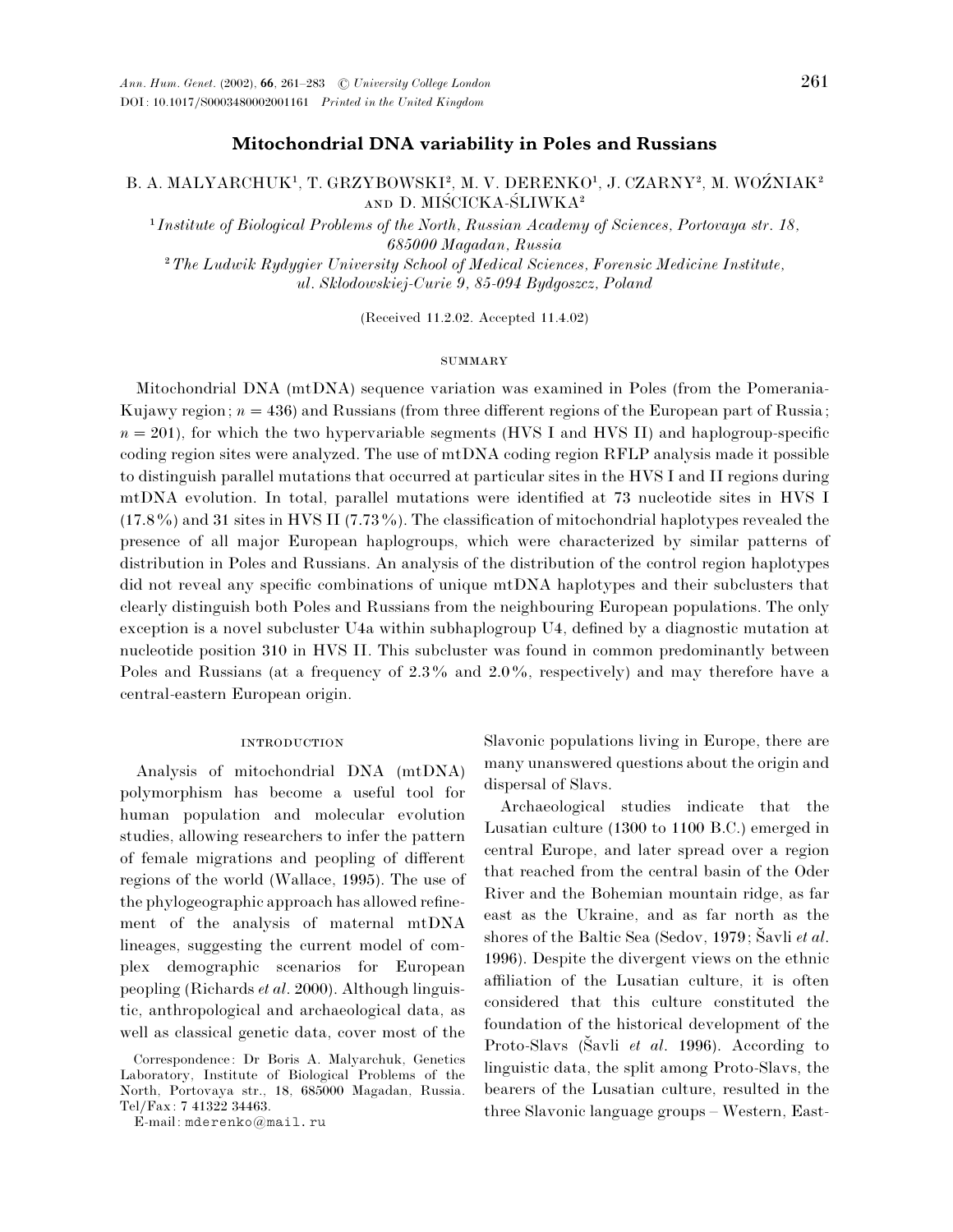ern and Southern (Šavli *et al.* 1996). In the north, the Lusatian culture was succeeded by the Pomeranian culture, extending over the coastal region from the mouth of the Oder to the mouth of the Vistula. The Przeworsk group encompassed the southern parts of present-day Poland. In the 2nd and 3rd centuries A.D., this group spread northward into the swampy Pripet and united there with the Zarubincy culture. It has been suggested that out of this culture the Eastern Slavonic language group developed (Rybakov, 1981; Šavli *et al.* 1996). Archaeologists report that the Slavs invaded the Balkan peninsula as early as the 2nd century A.D., and since this settlement movement of the Southern Slavs gradually evolved (Sedov, 1979). All of these 'migration' hypotheses claim that modern Slavonic groups are the result of an admixture between pre-Slavonic European populations and Slavonic tribes, whose homeland was probably in central Europe (Sedov, 1979; Alekseeva & Alekseev, 1989). This theory also predicts that diverse modern Slavonic populations may have certain combinations of genetic markers derived from the gene pool of the assumed ancestral Proto-Slavonic population.

A high-resolution analysis of maternal mtDNA lineages appears to be a highly informative approach in the reconstruction of the past demographic events, when large enough samples are available (Helgason *et al*. 2000). MtDNA sequences can be used to create a detailed pattern of the spatially resolved distribution of maternal lineages in Slavonic populations, and to trace a number of shared maternal lineages unique for Slavonic groups, connecting them among themselves and to other neighbours such as presentday German and Finno-Ugric populations. However, the mtDNA data sets for Slavonic populations living in Southern, Central, and Eastern Europe are either incomplete or virtually non-existent for many regional groups of Slavs, especially for populations inhabiting the East European Plain. Population samples of Slavs have been analyzed in different ways: some covering only HVS I sequences, others also including coding-region RFLPs (Malyarchuk *et al*. 1995; Calafell *et al*. 1996; Orekhov *et al*. 1999;

Richards*et al*. 2000; Tolk *et al*. 2000; Malyarchuk & Derenko, 2001). In addition, almost all of these mtDNA studies have not addressed specific questions about the origin and early dispersal of Slavs in Europe. To date, it is known that Slavonic populations sharing the same language group (such as Russians, Ukrainians, Bulgarians) display a large amount of interpopulation genetic variation (Malyarchuk & Derenko, 2001). Moreover, we have not found any specific combinations of unique mtDNA types that clearly distinguish Russians from Germans and the neighboring Eastern European populations.

To obtain a better characterization of Slavonic mtDNA variability, we present here mtDNA diversity data in Poles and Russians, based on the HVS I and HVS II sequences typed for the presence of major West Eurasian haplogroupspecific markers.

#### MATERIALS AND METHODS

#### *Population samples*

A population sample of 436 Poles from the Pomerania-Kujawy region of the northern part of Poland was studied. In addition, three population samples of Russians from the European region of Russia were analysed: 62 unrelated individuals from the south (Stavropol region), 76 from the centre (Orel region) and 63 from the east (Saratov region).

#### *MtDNA analysis*

DNA samples from the blood of individuals studied were used for mtDNA amplification and sequencing. PCR amplification of the entire noncoding region was performed using the primers L15926 and H00580. The temperature profile for 30 cycles of amplification was 94 °C for 20 sec, 50 °C for 30 sec, and 72 °C for 2.5 min (Thermal Cycler 9700; Perkin Elmer, USA). The resulting amplification product was diluted 1000 fold and  $4 \mu l$  aliquots were added to an array of second-round, nested PCR reactions (32 cycles) to generate DNA templates for sequencing. The primer sets  $L15997/M13(-21)H16401$  and  $M13(-21)L15997/H16401$  were used to generate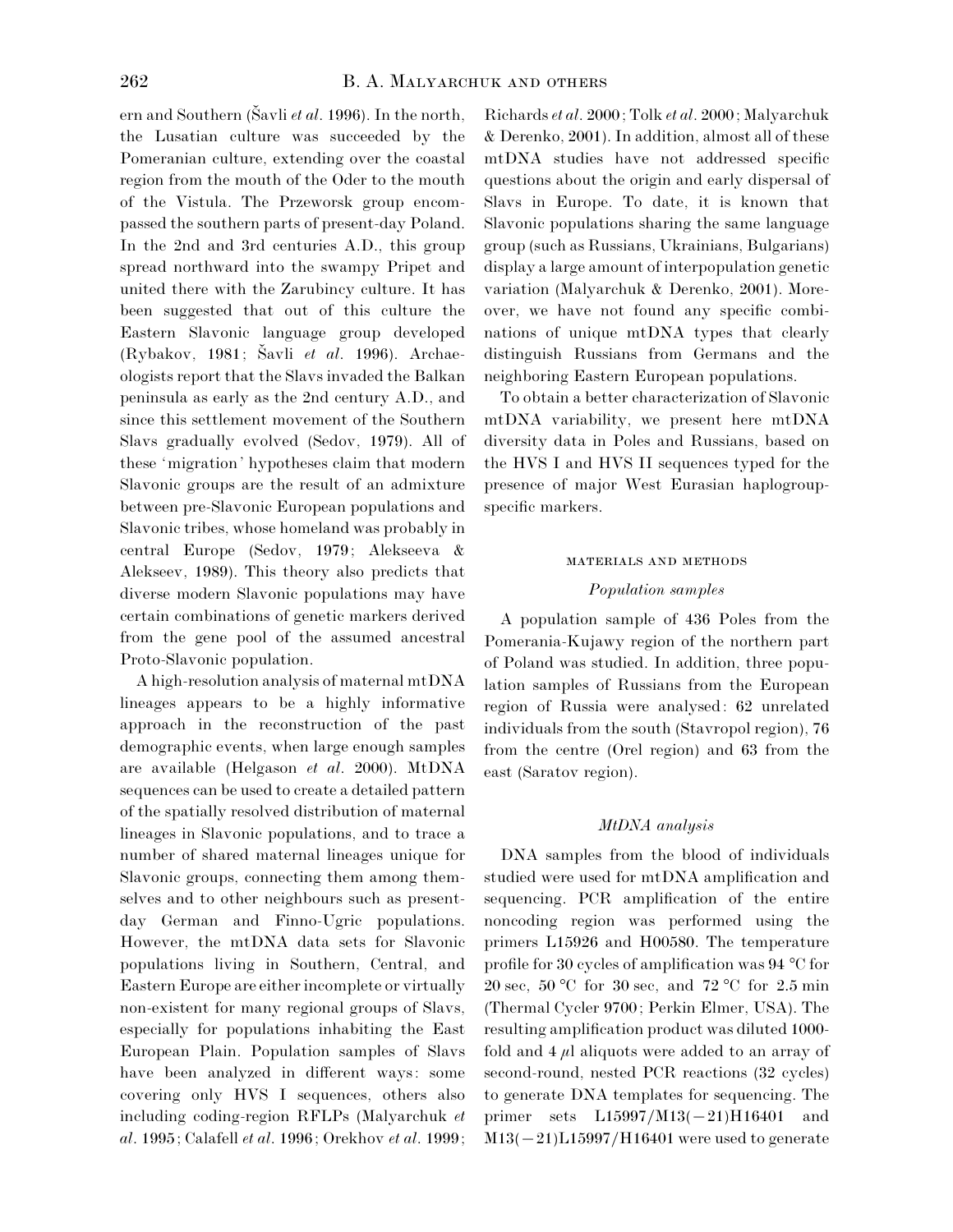both strands of the hypervariable segment I (HVS I). Similarly, the primer sets L00029/M13- $(-21)H00408$  and  $H00408/M13(-21)L00029$ were used for hypervariable segment II (HVS II). Both primer sequences, and nomenclature, were used according to Sullivan *et al*. (1992). Negative controls were prepared for both the DNA extraction and the amplification process. PCR products were purified by ultrafiltration (Microcon 100; Amicon) and sequenced directly from both strands with the  $(-21)$ M13 primer using the BigDye Primer Cycle Sequencing Kit (Perkin Elmer) according to the manufacturer's protocol. Sequencing products were separated in a 4% PAGE gel on the ABI Prism<sup>TM</sup> 377 DNA Sequencer. Data were analyzed using DNA Sequencing Analysis and Sequence Navigator programs (Perkin Elmer). The nucleotide sequences obtained were compared with the Cambridge reference sequence (CRS; Anderson *et al*. 1981).

To determine the haplogroup status of the control region (CR) sequences, RFLP typing was performed by restriction endonuclease analysis of PCR amplified mtDNA fragments using the same primer pairs and amplification conditions as described by Torroni *et al*. (1996, 1997), Macaulay *et al.* (1999), and Finnilä *et al.* (2000). The samples were typed for a restricted set of RFLPs that were diagnostic of all major western Eurasian clusters, on the basis of the hierarchical mtDNA RFLP scheme (Macaulay *et al*. 1999).

To determine haplogroup H sequences, all samples were tested for 14766*Mse*I, 10394*Dde*I, and 7025*Alu*I. Samples lacking these three sites were assigned to cluster H. All non-H samples harboring  $-14766$ *MseI* and  $-10394$ *DdeI* were tested for 15904*Mse*I, and samples with 15904*Mse*I site were classified as cluster pre-V, which is solely defined by the two CR mutations 16298C and 72C (Torroni *et al*. 2001). All non-H and non-pre-V samples  $(-14766MseI)$  and  $-10394DdeI$ ) were determined as HV<sup>\*</sup>.

All non-HV samples were tested for 12308*Hin*fI. Those with 12308*Hin*fI were assigned to clusters U and K, and were further determined as belonging to haplogroup K or to subgroups of the haplogroup U on the basis of the HVS I motif information (Richards *et al*. 1998; Macaulay *et al*. 1999). The phylogenetic status of subhaplogroup U4 was determined by RFLP screening of the 4643*Rsa*I site (Macaulay *et al*. 1999).

The remaining samples were tested for 13366*Bam*HI, 15606*Alu*I, 15925*Msp*I, and 12629*Ava*II. Those with 13366*Bam*HI,  $+15606$ *AluI*, and  $-15925$ *MspI* were assigned to cluster T. The haplogroup T sequences lacking the 12629*Ava*II site were classified as T1, whereas those with  $+12629$ *AvaII* were declared as T<sup>\*</sup>. The remaining samples were tested for  $13704Bst$ OI, and those with  $-13704Bst$ OI and 10394*Dde*I were classified as J.

Further, mtDNAs were classified as follows:  $+14465AccI$  to cluster X;  $-4529HaeII$ ,  $+8249-I$  $AvaII, +16389BamHI,$  and  $+10032AluI$  to cluster I;  $+8249$  *AvaII* and  $-8994$ *HaeIII* to cluster  $W$ ;  $+10394DdeI$  and  $+10397AluI$  to cluster M. M-sequences were further classified as belonging to haplogroup  $C$  ( $-13259HincII$ ,  $+13262AluI$ ),  $D \quad (-5176AluI), \quad E \quad (-7598HhaI), \quad \text{or} \quad G$ (4830*Hae*II, 4831*Hha*I). The remaining control region sequences were assigned to certain haplogroups (such as R\*, N1b, N1c, L3, pre-HV) on the basis of the HVS I motifs classification (Macaulay *et al*. 1999; Richards *et al*. 2000). Sequence classification into subhaplogroups was based on the HVS I motifs and nomenclature of Richards *et al*. (1998, 2000) and Macaulay *et al*. (1999).

#### *Phylogenetic analysis*

For phylogenetic analysis, all available published data on HVS I-RFLP mtDNA variability in West Eurasian populations were used (Richards *et al*. 2000). To classify the Slavonic mtDNA haplotype diversity, a phylogeographic approach, based on the phylogenetic analysis of the spatial distribution of mitochondrial haplotypes and haplogroups determined as a monophyletic clade, was performed (Richards *et al*. 1998). The phylogenetic relationships between mitochondrial haplotypes comprising various combinations of the HVS I and HVS II sequences and RFLPs were analyzed by the mediannetwork method (Bandelt *et al*. 1995). To es-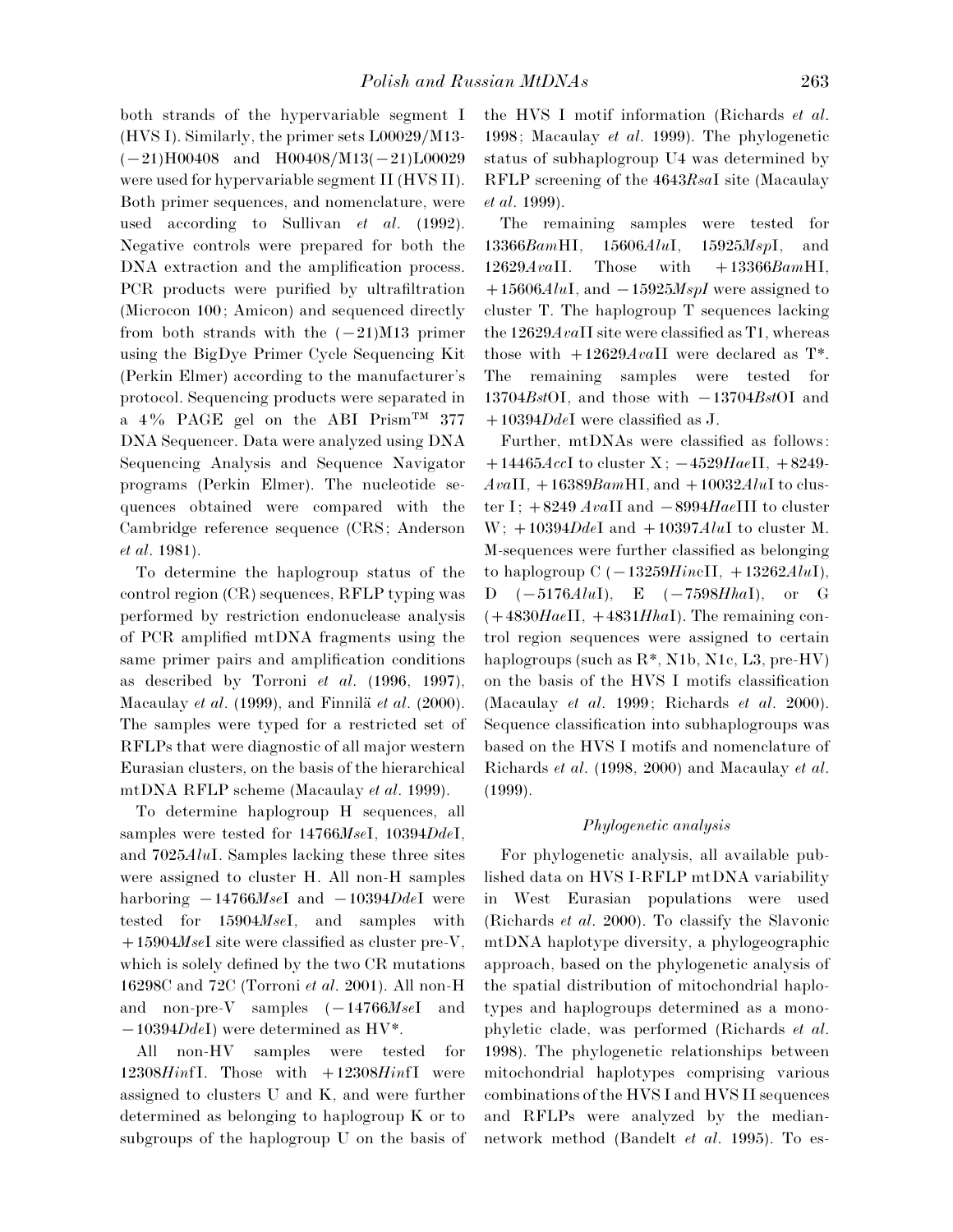timate the diversity of mtDNA haplotypes, the average number of transitions on the reconstructed phylogeny from ancestral type to each sample  $(\rho)$  was used, according to the methods of Forster *et al*. (1996).

For the CR sequence sharing analysis, HVS I and HVS II haplotypes of Poles and Russians, as well as other European populations, were compared. Data from the following populations were used: 200 Southern Germans (Lutz *et al*. 1998); 101 Austrians (Parson *et al*. 1998); 150 Western Germans (Baasner *et al*. 1998; Baasner & Madea, 2000); 109 North-Western Germans (Pfeiffer *et*  $al. 1999$ ; and  $192$  Finns (Finnila *et al.* 2001*b*).

#### RESULTS AND DISCUSSION

#### *Sequence variability in Poles and Russians*

In the present study, the nucleotide sequences of HVS I from position 15991 to 16400 and HVS II from position 20 to 420 have been determined in 436 Poles and 201 Russians. Comparison to the Cambridge reference sequence (Anderson *et al*. 1981) showed that 140 nucleotide sites were polymorphic in HVS I  $(34.2\%)$  and 79 sites in HVS II (19.7%). Transitions and transversions were found at 136 nps in HVS I and at 73 nps in HVS II. For each hypervariable region, transitions predominate over transversions, being found with a ratio of  $133:16$  and  $73:0$  in HVS I and HVS II, respectively. Among the transitions, pyrimidine substitutions were observed with significantly higher frequency in HVS I (with a pyrimidine: purine ratio of  $92:41$ ), whereas in HVS II the pyrimidine: purine ratio was  $42:31$ . Among the transversions in HVS I there is no predominating type:  $C \rightarrow A$  transversions were found at 5 nps,  $A \rightarrow C$  at 4 nps,  $C \rightarrow G$  at 3 nps,  $A \rightarrow T$  at 3 nps and  $G \rightarrow C$  at one nucleotide position. It is interesting that multiple substitutions were found at 9 positions of HVS I – from C to T and A at np 16111; from C to T and A at np 16114; from G to A and C at np 16129; from C to T and G at np 16176; from C to T, G and A at np 16188; from C to T and G at np 16239; from A to G and T at np 16241; from A to G and C at np 16258; and from A to G, T and C at np 16318.

Point deletion and insertion events were observed both in HVS I and HVS II. In HVS I an insertion polymorphism was found at np 16193. The occurrence of such a type of polymorphism is probably due to instability in the homopolymeric tract between nps 16184 and 16193, which can be associated with a transition from T to C at np 16189 (Bendall & Sykes, 1995). Similarly, length polymorphism in the poly-C tract of HVS II at nps 303–315 was found in the majority of the mtDNA samples studied. In this tract, insertions of either one, two (at nps 309 and 315), or three (at np 309) C-residues were identified. In addition, insertions of single nucleotides were observed at nps  $42 (+T), 60 (+T), 270$  $(+ A)$  and 299  $(+ C)$ . Deletions of nucleotides in the mtDNA control region appear to be rarer events, and they were found at nps  $16073$  ( $-C$ ) and 16078 ( $-A$ ) in HVS I, and at nps 249 ( $-A$ ) and  $315$  ( $-C$ ) in HVS II.

Heteroplasmic positions were clearly detected in four instances at nps 16093, 16231, 16325 and 72. The heteroplasmic status of these positions was confirmed several times by sequencing of both mtDNA strands.

The use of RFLP analysis for mtDNA coding regions amplified via PCR has allowed us to determine the exact phylogenetic status of HVS I and II sequences and distinguish independent (parallel) mutations occurring at particular sites during the evolution mtDNA lineages (Macaulay *et al.* 1999; Richards *et al.* 2000; Finnilä *et al.* 2001*b*; Malyarchuk & Derenko, 2001). As a result, we have identified a total of 73 hypervariable sites in HVS I  $(17.8\%)$  and 31 hypervariable sites in HVS II  $(7.73\%)$  at which more than one independent mutation is observed (Tables 1 and 2). However, in HVS II the number of parallel mutations is approximately 1.8 times as high as the corresponding HVS I value (279 and 155, respectively). Accordingly, the ratio of the average number of parallel mutations per site in HVS II  $(5.0)$  and HVS I  $(3.82)$  is 1.31. This estimate ranges from 1.17 in Russians to 1.34 in Poles. Therefore, as was suggested previously (Bandelt *et al*. 2000), although on average HVS II seems to be less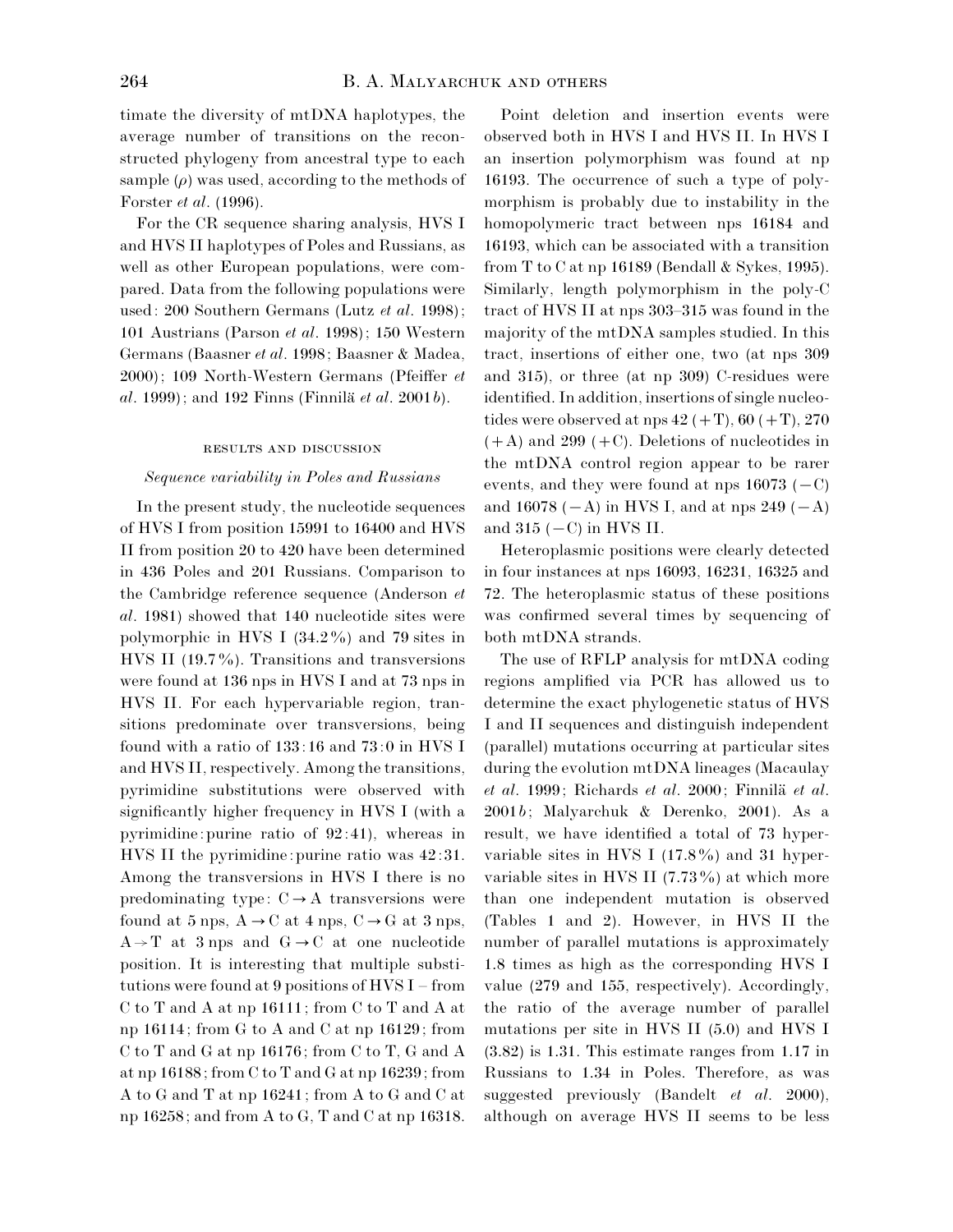Table 1. *Parallel mutations detected in the mtDNA HVS I in Poles and Russians*

|                | Nucleotide                                             |                                                     |                                  |                                           |                         |                                             |
|----------------|--------------------------------------------------------|-----------------------------------------------------|----------------------------------|-------------------------------------------|-------------------------|---------------------------------------------|
| Position       | change                                                 | Poles                                               | $\boldsymbol{n}$                 | Russians                                  | $\boldsymbol{n}$        | Total                                       |
| 16051          | $A \rightarrow G$                                      | H, U2, U5                                           | 3                                | H, U2                                     | $\sqrt{2}$              | $\boldsymbol{3}$                            |
| 16069          | $C \rightarrow T$                                      | J                                                   | 1                                | K, J                                      | $\overline{2}$          | $\boldsymbol{2}$                            |
| 16071          | $C \rightarrow T$                                      | W                                                   | 1                                | $_{\rm R*}$                               | $\mathbf{1}$            | $\sqrt{2}$                                  |
| 16086          | $T \rightarrow C$                                      | $U^*, I, X$                                         | $\boldsymbol{3}$                 |                                           | $\boldsymbol{0}$        | $\sqrt{3}$                                  |
| 16092          | $T \rightarrow C$                                      | H, J1b, D                                           | $\sqrt{3}$                       | $H, K, J^*$                               | 3                       | $\rm 5$                                     |
| 16093          | $T \rightarrow C$                                      | H, K, U4, U5, J1b, C, G                             | 7                                | H, K, U2, U4,<br>$U5, J^*, X$             | 7                       | 10                                          |
| 16126          | $\text{T} \rightarrow \text{C}$                        | $(J^*, T^*)$                                        | 1                                | $U7, (J^*, T^*)$<br>pre-HV, pre-V, $X, D$ | 6                       | 6                                           |
| 16129          | $G \rightarrow A$                                      | H, U5, T*, T1, I, W, M*                             | 7                                | H, U <sub>4</sub> , U <sub>1</sub> , I    | 4                       | 9                                           |
| 16140          | $T \rightarrow C$                                      | $H, U5, T^*$                                        | $\boldsymbol{3}$                 |                                           | $\boldsymbol{0}$        | 3                                           |
| 16145          | $G \rightarrow A$                                      | J1b, J1a, N1b                                       | $\boldsymbol{3}$                 | $U5, J^*, J1b$                            | 3                       | $\bf 5$                                     |
| 16146<br>16148 | $A \rightarrow G$<br>$C \rightarrow T$                 | U8<br>$H, M^*$                                      | 1<br>$\sqrt{2}$                  | $T^*$<br>H, U7                            | 1<br>$\boldsymbol{2}$   | $\sqrt{2}$<br>3                             |
| 16150          | $C \rightarrow T$                                      | $pre-V$                                             | 1                                | U4                                        | $\mathbf{1}$            | $\overline{2}$                              |
| 16153          | $G \rightarrow A$                                      | $H$ , pre- $V$                                      | $\sqrt{2}$                       | $pre-V$                                   | $\mathbf{1}$            | $\,2$                                       |
| 16168          | $C \rightarrow T$                                      | H, U3                                               | $\boldsymbol{2}$                 |                                           | $\boldsymbol{0}$        | $\overline{2}$                              |
| 16169          | $C \rightarrow T$                                      | $H$ , pre- $V$                                      | $\overline{2}$                   |                                           | $\boldsymbol{0}$        | $\overline{2}$                              |
| 16170          | $A \rightarrow G$                                      | H. T1                                               | $\overline{2}$                   |                                           | $\boldsymbol{0}$        | $\,2$                                       |
| 16172          | $T \rightarrow C$                                      | H. K. U5, J1b, T*, I                                | 6                                | J1b, I                                    | $\boldsymbol{2}$        | 6                                           |
| 16179          | $C \rightarrow T$                                      | $H, U4, U5, U8, R*$                                 | 5                                |                                           | $\boldsymbol{0}$        | $\bf 5$                                     |
| 16186<br>16189 | $C \rightarrow T$<br>$T \rightarrow C$                 | T1<br>$H, K, U4, U2, U5, J^*, J1a, T^*,$            | $\mathbf{1}$                     | $J^*, T1$<br>13 H, U1, U2, U5, $J^*$ ,    | $\overline{2}$<br>10    | $\,2$<br>16                                 |
|                |                                                        | $T1$ , pre-V, X, C, D                               |                                  | T1, I, W, X, D                            |                         |                                             |
| 16192          | $C \rightarrow T$                                      | $H, K, U5, T^*, W, M^*$                             | 6                                | H, U5, J1b, W                             | 4                       | 7                                           |
| 16193          | $C \rightarrow T$                                      | H, J2                                               | $\,2$                            | Н                                         | 1                       | $\boldsymbol{2}$                            |
| 16213          | $G \rightarrow A$                                      |                                                     | $\boldsymbol{0}$                 | $H, J^*$                                  | $\boldsymbol{2}$        | $\overline{2}$                              |
| 16218          | $C \rightarrow T$                                      | $H$ , pre- $V$                                      | $\,2$                            |                                           | $\boldsymbol{0}$        | $\,2$                                       |
| 16221          | $C \rightarrow T$                                      | H, U4                                               | $\sqrt{2}$                       |                                           | $\boldsymbol{0}$        | $\boldsymbol{2}$                            |
| 16222<br>16223 | $\mathrm{C}\rightarrow\mathrm{T}$<br>$C \rightarrow T$ | $H, U5, J^*, J1b$<br>U4, (I, N1b, N1c, W, X, L3, C, | $\overline{4}$<br>$\overline{2}$ | $U5, J1b, T^*$<br>$(I, W, X, D, G, M^*)$  | 3<br>$\mathbf{1}$       | $\bf 5$<br>$\overline{2}$                   |
| 16224          | $T \rightarrow C$                                      | $D, G, M^*, E$<br>Κ                                 |                                  | K, U1                                     | $\overline{2}$          |                                             |
| 16227          | $A \rightarrow G$                                      | $T^*, R^*, G$                                       | $\mathbf 1$<br>$\boldsymbol{3}$  | G                                         | $\mathbf{1}$            | $\boldsymbol{2}$<br>$\boldsymbol{3}$        |
| 16231          | $T \rightarrow C$                                      | H, J1a                                              | $\,2$                            | H                                         | $\mathbf{1}$            | $\boldsymbol{2}$                            |
| 16234          | $C \rightarrow T$                                      | K, U4, U5, T*, C, G                                 | $\boldsymbol{6}$                 | $HV^*, G, M^*$                            | 3                       | $\,$ $\,$                                   |
| 16239          | $C \rightarrow T$                                      | $H, U^*$                                            | $\sqrt{2}$                       |                                           | $\boldsymbol{0}$        | $\,2$                                       |
| 16241          | $A \rightarrow G$                                      | J1a                                                 | $\mathbf 1$                      | X                                         | 1                       | $\boldsymbol{2}$                            |
| 16243          | $T \rightarrow C$                                      | Η                                                   | $\mathbf 1$                      | T1                                        | 1                       | $\overline{2}$                              |
| 16249          | $T \rightarrow C$                                      | $H, J^*$                                            | $\sqrt{2}$                       | H. U1                                     | $\overline{2}$          | $\boldsymbol{3}$                            |
| 16256<br>16260 | $C \rightarrow T$<br>$C \rightarrow T$                 | H, K, U2, U5<br>т                                   | 4<br>$\mathbf 1$                 | H, U2, U5<br>U5                           | 3<br>1                  | $\overline{\mathbf{4}}$<br>$\overline{2}$   |
| 16261          | $\mathrm{C}\rightarrow\mathrm{T}$                      | H, J1a, J1b                                         | 3                                | $H, J^*, J1b$                             | 3                       | 4                                           |
| 16265          | $A \rightarrow G$                                      | H, N1c                                              | $\sqrt{2}$                       | H                                         | 1                       | $\boldsymbol{2}$                            |
| 16266          | $C \rightarrow T$                                      | $H, U5, X, R*, D$                                   | $\overline{5}$                   |                                           | $\boldsymbol{0}$        | $\bf 5$                                     |
| 16270          | $C \rightarrow T$                                      | $H, U5, pre-V$                                      | $\boldsymbol{3}$                 | H, U5                                     | $\overline{2}$          | $\boldsymbol{3}$                            |
| 16271          | $T \rightarrow C$                                      | $H, T^*$                                            | $\overline{2}$                   | $T^*$                                     | 1                       | $\boldsymbol{2}$                            |
| 16274          | $G \rightarrow A$                                      | $H, K, X, R^*$                                      | $\overline{4}$                   | Н                                         | 1                       | $\overline{4}$                              |
| 16278          | $C \rightarrow T$<br>$C \rightarrow T$                 | $H, J2, X, R*, G, E$                                | 6<br>$\sqrt{2}$                  | H, X, G                                   | 3<br>$\boldsymbol{0}$   | 6                                           |
| 16286<br>16288 | $T \rightarrow C$                                      | H, U5<br>U5, C                                      | $\sqrt{2}$                       | H, U1                                     | $\overline{2}$          | $\boldsymbol{2}$<br>$\overline{\mathbf{4}}$ |
| 16290          | $C \rightarrow T$                                      | Н                                                   | 1                                | $H, J^*$                                  | $\boldsymbol{2}$        | $\,2$                                       |
| 16291          | $C \rightarrow T$                                      | $H, K, U5, pre-V, M*$                               | $\bf 5$                          | H. U5                                     | $\overline{2}$          | $\bf 5$                                     |
| 16292          | $C \rightarrow T$                                      | $T^*$ , W                                           | $\,2$                            | $U5, T^*, W$                              | 3                       | 3                                           |
| 16293          | $A \rightarrow G$                                      | H, K, I                                             | $\sqrt{3}$                       | H, T1                                     | $\boldsymbol{2}$        | $\overline{\mathbf{4}}$                     |
| 16294          | $\mathrm{C}\rightarrow\mathrm{T}$                      | H, U4, U5, T                                        | 4                                | T, I                                      | $\overline{2}$          | $\bf 5$                                     |
| 16295          | $C \rightarrow T$                                      | W                                                   | 1                                | $HV^*, W$                                 | $\overline{2}$          | $\boldsymbol{2}$                            |
| 16298          | $T \rightarrow C$<br>$A \rightarrow G$                 | $T^*$ , pre-V, C, $M^*$                             | 4                                | $pre-V$<br>$H, X, M^*$                    | $\mathbf{1}$<br>3       | $\overline{\mathbf{4}}$<br>3                |
| 16300<br>16304 | $T \rightarrow C$                                      | Х<br>$H, T^*$                                       | 1<br>$\sqrt{2}$                  | $H, U5, T*, I$                            | $\overline{\mathbf{4}}$ | $\overline{4}$                              |
| 16309          | $A \rightarrow G$                                      | U7, G                                               | $\,2$                            | U7                                        | $\mathbf{1}$            | $\,2$                                       |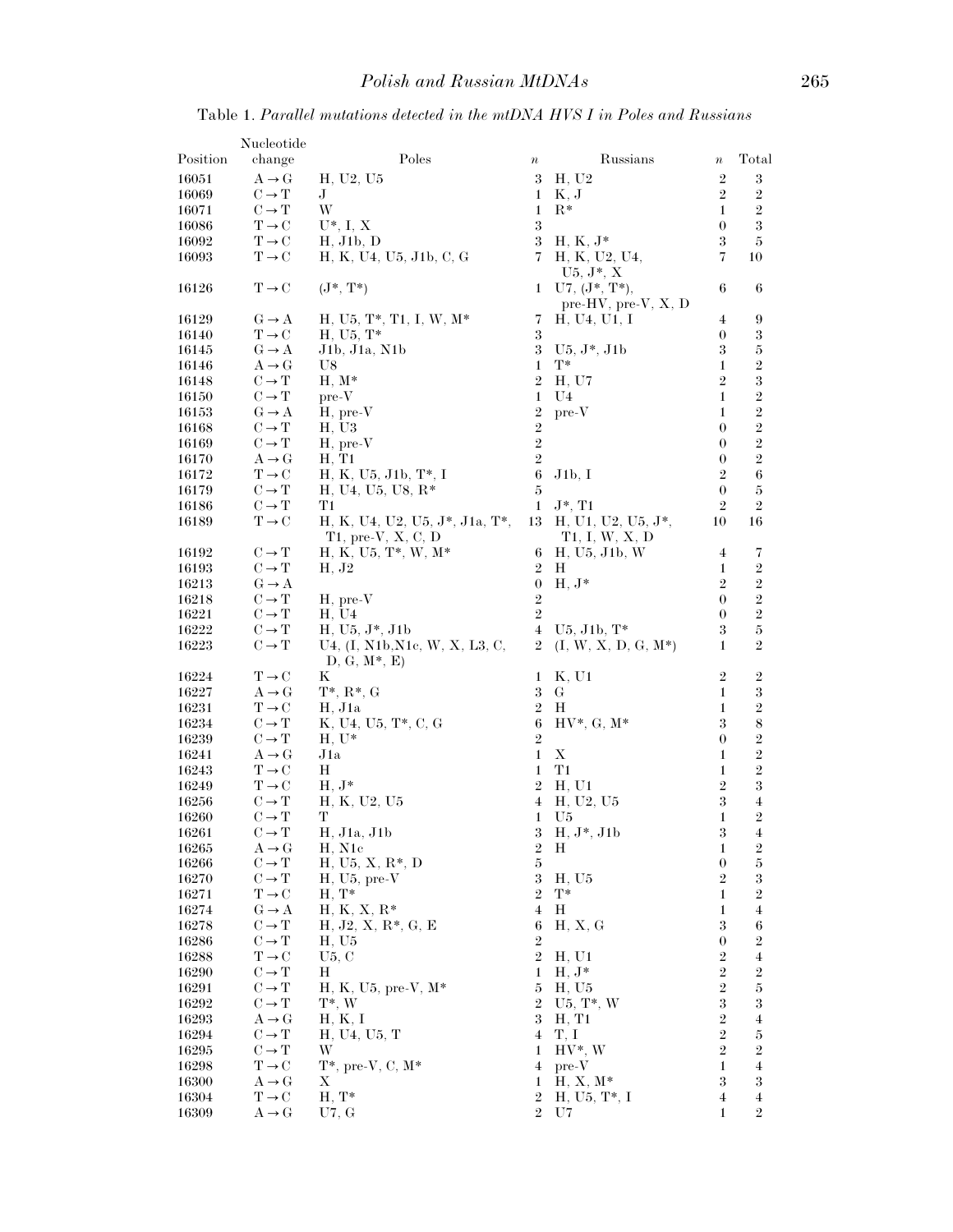|          | Nucleotide        |                                                               |                  |                            |                  |                |
|----------|-------------------|---------------------------------------------------------------|------------------|----------------------------|------------------|----------------|
| Position | change            | Poles                                                         | $\boldsymbol{n}$ | Russians                   | $\boldsymbol{n}$ | Total          |
| 16311    | $T \rightarrow C$ | $H, K, U^*, U5, J^*,$<br>$T^*$ , $R^*$ , $HV^*$ , pre-V, I, W | 11               | $H, K, J^*, J1a, HV^*, I$  | 6                | 12             |
| 16316    | $A \rightarrow G$ |                                                               | $\theta$         | $H, M^*$                   | $\overline{2}$   | $\overline{2}$ |
| 16318    | $A \rightarrow G$ | $T^*$                                                         | 1                | Н                          | 1                | $\overline{2}$ |
| 16318    | $A \rightarrow C$ | Н                                                             |                  | U7                         |                  | $\overline{2}$ |
| 16319    | $G \rightarrow A$ | $H, J^*, J2, T1$                                              | 4                | Н                          | 1                | $\overline{4}$ |
| 16320    | $C \rightarrow T$ | $U^*$ , $U5$ , $T^*$ , $W$                                    | 4                |                            | $\theta$         | $\overline{4}$ |
| 16324    | $T \rightarrow C$ | $J^*, T^*$                                                    | $\mathfrak{D}$   | $T^*$                      |                  | $\overline{2}$ |
| 16325    | $T \rightarrow C$ | U5, W                                                         | $\overline{2}$   | H, U3, W                   | 3                | $\overline{4}$ |
| 16342    | $T \rightarrow C$ | H. U8                                                         | $\overline{2}$   |                            | $\theta$         | $\overline{2}$ |
| 16343    | $A \rightarrow G$ | H. U3                                                         | $\overline{2}$   | U3                         | 1                | $\overline{2}$ |
| 16355    | $C \rightarrow T$ | $T^*$ , $HV^*$                                                | $\mathfrak{D}$   | $R^*$                      |                  | 3              |
| 16356    | $T \rightarrow C$ | H, U4                                                         | $\overline{2}$   | H, U4                      | 2                | $\overline{2}$ |
| 16360    | $C \rightarrow T$ | Н                                                             |                  | D                          | 1                | $\overline{2}$ |
| 16362    | $T \rightarrow C$ | $H, U2, U5, U7, W, R*,$                                       | 9                | $H, U4, U2, U5, J^*, T^*,$ | 10               | 14             |
|          |                   | D, G, E                                                       |                  | pre-HV, $D, G, M^*$        |                  |                |
| 16390    | $G \rightarrow A$ | $J^*$ , N1b, X                                                | 3                | U5                         | 1                | $\overline{4}$ |
| 16391    | $G \rightarrow A$ |                                                               |                  | H, I                       | $\overline{2}$   | $\overline{2}$ |
| 16399    | $A \rightarrow G$ | $H, U5, T^*$                                                  | 3                | H, U5                      | $\overline{2}$   | 3              |

#### Table 1. (*Cont*.)

Mutations are shown indicating positions relative to the revised CRS (Andrews *et al*. 1999). Haplogroup name denotes the presence of mutation occurring in the background of this haplogroup. A numeral (*n*) denotes the number of parallel mutations observed. Haplogroups, which have shared ancestry for a certain nucleotide variant, are shown in parentheses.

variable (per position) than HVS I, the homoplasic events are more numerous in HVS II, but concentrated at fewer sites – such as 146, 150, 152 and 195. These sites are at least as variable as the most variable positions (16093, 16189, 16311 and 16362) in HVS I.

The HVS I and HVS II regions differ slightly in the number of pyrimidine transitions at hypervariable sites, with a higher pyrimidine: purine ratio being found in HVS I  $(3.33 \text{ in total})$ sample, 3.65 in Poles and 4.8 in Russians) in comparison with values for HVS II  $(2.52 \text{ in total})$ sample, 2.68 in Poles and 2.63 in Russians).

The molecular instability of the polypyrimidine tract (C5)-T-(C4) located between nps 16184 and 16193 of the L-strand is one of the most studied manifestations of mtDNA hypervariability. It was found that a transition from T to C at np 16189 results in a continuous poly-C tract which may vary in length from 8 to 14 nucleotides (Bendall & Sykes, 1995; Marchington *et al*. 1996). Table 3 shows examples of variation in the tract length found in Polish and Russian mtDNAs. Another example of a hypervariable polypyrimidine sequence is a (C7)-T-(C5) tract starting at np 303 in HVS II. In comparison with

the CRS (Anderson *et al*. 1981), insertion of an additional C residue at np 315 is common in Poles and Russians as well as in other population groups studied (Budowle *et al*. 1999). It is well established that both poly-C portions in this tract are very unstable; the length of the (C7) sequences vary from 7 to 10 nucleotides and (C5) sequences vary from 5 to 7 nucleotides (Torroni *et al*. 1994; Howell & Smejkal, 2001). The longest polypyrimidine tract, which was identified in Poles and Russians, was (C10)-T-(C6). In the present study, however, we have observed a poly-C tract with a total length of 13 C-residues, generated by a transition from T to C at np 310. This (C13)-sequence was observed in different mitochondrial haplogroups – H, U4, T, C and M\* (see Appendix).

### *Haplogroup diversity in Poles and Russians and notes to mtDNA classification*

The analysis of HVS I and II variability, in combination with RFLP typing of the coding region haplogroup-diagnostic sites, in a total sample of 637 Polish and Russian individuals,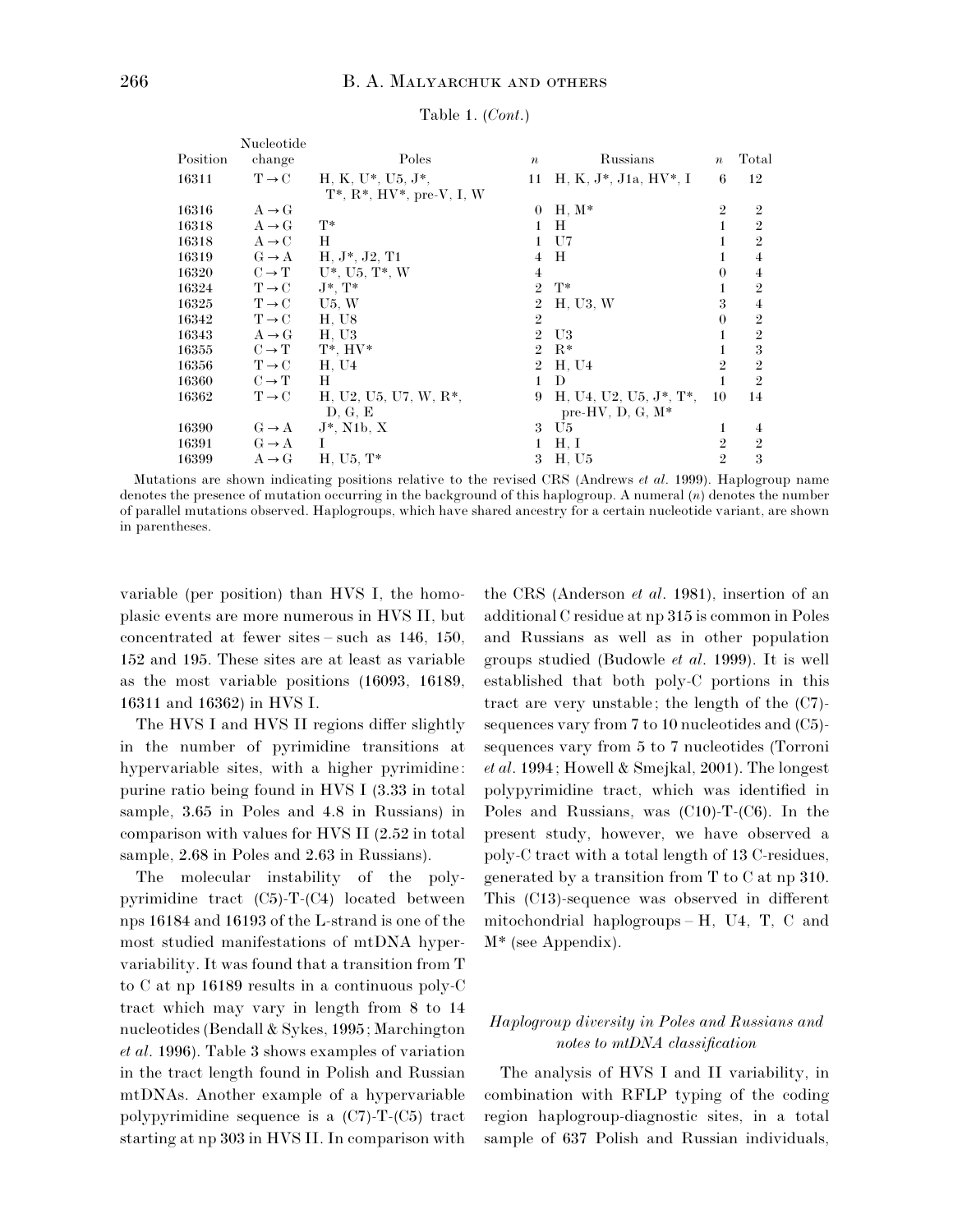|                    | Nucleotide        |                                                                             |                  |                                                                        |                  |                         |
|--------------------|-------------------|-----------------------------------------------------------------------------|------------------|------------------------------------------------------------------------|------------------|-------------------------|
| Position           | change            | Poles                                                                       | $\boldsymbol{n}$ | Russians                                                               | $\boldsymbol{n}$ | Total                   |
| 64                 | $C \rightarrow T$ | Η                                                                           | $\mathbf{1}$     | pre-HV                                                                 | 1                | $\,2$                   |
| 73                 | $G \rightarrow A$ | $H, HV^*, U5, I, N1c$                                                       | $\overline{5}$   | $H, HV^*$ , pre- $HV$                                                  | $\sqrt{3}$       | $\boldsymbol{6}$        |
| 93                 | $A \rightarrow G$ | $H, HV^*, pre-V$                                                            | $\sqrt{3}$       | $H$ , pre- $V$                                                         | $\,2$            | $\sqrt{3}$              |
| 143                | $G \rightarrow A$ | H, U <sub>4</sub> , W                                                       | $\sqrt{3}$       |                                                                        | $\theta$         | $\sqrt{3}$              |
| 146                | $T \rightarrow C$ | H, K, U4, U5, J*,<br>$J1b, T^*, W, X$                                       | 9                | $H, K, U7, T^*, HV^*, R^*$                                             | 6                | 12                      |
| 150                | $C \rightarrow T$ | H, K, U*, U3, U5,<br>J1a, J2, T*, HV*, W, D                                 | 11               | $H, U1, U3, U5, J1a, R*$                                               | 6                | 13                      |
| 151                | $C \rightarrow T$ | $H, K, pre-V, L3$                                                           | $\overline{4}$   | $H, U7, pre-HV$                                                        | 3                | 6                       |
| 152                | $T \rightarrow C$ | H. K. U2. U3. U4. U5.<br>U7, J*, J1a, J2, T*, T1, I,<br>N1b, W, X, L3, C, G | 19               | H, K, U4, U2, U3, U5,<br>U7, $T^*$ , T1, pre-HV, $R^*$                 | 11               | 21                      |
| 153                | $A \rightarrow G$ | Х                                                                           | $\mathbf{1}$     | $X, M^*$                                                               | $\overline{2}$   | $\overline{2}$          |
| 182                | $C \rightarrow T$ | H. X                                                                        | $\overline{2}$   |                                                                        | $\theta$         | $\sqrt{2}$              |
| 189                | $A \rightarrow G$ | K, pre-V, N1c, W                                                            | $\overline{4}$   | H. W                                                                   | $\,2$            | $\bf 5$                 |
| 194                | $C \rightarrow T$ | pre-V, W, $R^*$                                                             | 3                | W                                                                      | $\mathbf{1}$     | $\overline{\mathbf{3}}$ |
| 195                | $T \rightarrow C$ | H. K. U4. U3. J1a. T*.                                                      | 13               | H, U <sub>4</sub> , U <sub>1</sub> , U <sub>5</sub> , U <sub>7</sub> , | 10               | 16                      |
|                    |                   | T1, pre-V, N1c, W, X, R <sup>*</sup> , L3                                   |                  | J1a, T1, pre-V, W, X                                                   |                  |                         |
| 198                | $C \rightarrow T$ | H, X                                                                        | $\overline{2}$   | $U4, U5, pre-HV$                                                       | $\boldsymbol{3}$ | 5                       |
| 199                | $T \rightarrow C$ | H, T, I, W                                                                  | $\overline{4}$   | T, I, X                                                                | $\sqrt{3}$       | $\bf 5$                 |
| 200                | $A \rightarrow G$ | $U5. HV*$                                                                   | $\overline{2}$   | H                                                                      | $\mathbf{1}$     | $\boldsymbol{3}$        |
| 204                | $T \rightarrow C$ | H, U4, U5, (I, N1c, W)                                                      | $\overline{4}$   | H, K, U5, J1a, (I, W), X                                               | $\boldsymbol{6}$ | $\overline{7}$          |
| 207                | $G \rightarrow A$ | $H, T^*, (I, N1c, W)$                                                       | $\sqrt{3}$       | H, (I, W)                                                              | $\sqrt{2}$       | 3                       |
| 210                | $A \rightarrow G$ | $J^*$ , N1 $c$                                                              | $\sqrt{2}$       |                                                                        | $\theta$         | $\sqrt{2}$              |
| 215                | $A \rightarrow G$ | H, K, U4, J1a                                                               | $\overline{4}$   | U4. W                                                                  | $\,2$            | $\rm 5$                 |
| 228                | $G \rightarrow A$ | $H, U2, U4, J^*$ , pre-V                                                    | $\overline{5}$   | $\mathrm{J}^*,\,\mathrm{pre}\text{-}\mathrm{V}$                        | $\overline{2}$   | $\bf 5$                 |
| 236                | $T \rightarrow C$ | Н                                                                           | $\mathbf{1}$     | U <sub>4</sub>                                                         | $\mathbf{1}$     | $\sqrt{2}$              |
| 239                | $T \rightarrow C$ | H, I                                                                        | $\overline{2}$   | H                                                                      | $\mathbf{1}$     | $\sqrt{2}$              |
| 240                | $A \rightarrow G$ | Т                                                                           | $\mathbf{1}$     | H                                                                      | 1                | $\sqrt{2}$              |
| 250                | $T \rightarrow C$ | K, I                                                                        | $\sqrt{2}$       | L                                                                      | 1                | $\sqrt{2}$              |
| 263                | $G \rightarrow A$ |                                                                             | $\theta$         | $H, T^*$                                                               | $\sqrt{2}$       | $\overline{2}$          |
| 279                | $T \rightarrow C$ | $H, T^*$                                                                    | $\sqrt{2}$       |                                                                        | $\theta$         | $\frac{2}{3}$           |
| $\boldsymbol{295}$ | $C \rightarrow T$ | $H, J, R^*$                                                                 | $\sqrt{3}$       | ${\bf J}$                                                              | $\mathbf{1}$     |                         |
| 310                | $T \rightarrow C$ | $U4, T^*, C, M^*$                                                           | $\overline{4}$   | H, U4                                                                  | $\,2$            | $\bar{\rm{5}}$          |
| 319                | $T \rightarrow C$ | $H, J1a, T^*$                                                               | $\sqrt{3}$       |                                                                        | $\boldsymbol{0}$ | $\sqrt{3}$              |
| 385                | $A \rightarrow G$ |                                                                             | $\theta$         | U1, T1                                                                 | $\overline{2}$   | $\overline{2}$          |

Table 2. *Parallel mutations detected in the mtDNA HVS II in Poles and Russians*

Mutations are shown indicating positions relative to the HVS II sequence that differs from the revised CRS at np 73. For further information, see footnote to Table 1.

Table 3. *Instability of the polypyrimidine tracts in HVS I and II regions in Poles and Russians*

| Nucleotide sequence    | Nucleotide changes                                                                               | Length of polypyrimidine tracts |
|------------------------|--------------------------------------------------------------------------------------------------|---------------------------------|
| HVS I, nps 16180-16193 |                                                                                                  |                                 |
| AAAACCCCCTCCCC         | CRS                                                                                              | $C5-T-C4$                       |
| AAAACCCCCCCCCCC        | 16189 T $\rightarrow$ C                                                                          | C10                             |
| AAAACCCCCCCCCCC        | $16193 + C$                                                                                      | C11                             |
| AAAACCCCCCCCCCCCC      | $16193 + 2C$                                                                                     | C12                             |
| AAACCCCCCCCCCC         | 16183 $A \rightarrow C$                                                                          | C11                             |
| AAACCCCCCCCCCCC        | 16183 A $\rightarrow$ C, 16193 + C                                                               | C12                             |
| AACCCCCCCCCCCC         | 16182 A $\rightarrow$ C, 16183 A $\rightarrow$ C                                                 | C <sub>12</sub>                 |
| AACCCCCCCCCCCCC        | $16182 \text{ A} \rightarrow \text{C}$ , $16183\text{A} \rightarrow \text{C}$ , $16193+\text{C}$ | C13                             |
| HVS II, nps 300-315    |                                                                                                  |                                 |
| AAACCCCCCCTCCCCC       | CRS                                                                                              | $C7-T-C5$                       |
| AAACCCCCCCTCCCCCC      | $315 + C$                                                                                        | $C7-T-C6$                       |
| AAACCCCCCCCTCCCCCC     | $309 + C$ , $315 + C$                                                                            | $C8-T-C6$                       |
| AAACCCCCCCCCTCCCCCC    | $309 + 2C$ , $315 + C$                                                                           | $C9-T-C6$                       |
| AAACCCCCCCCCCTCCCCCC   | $309 + 3C$ , $315 + C$                                                                           | $C10-T-C6$                      |
| AAACCCCCCCTCCCCCCC     | $315 + 2C$                                                                                       | C7-T-C7                         |
| AAACCCCCCCCCCCCCC      | $310 \text{ T} \rightarrow \text{C}$                                                             | C13                             |
| AAACCCCCCCCCCCC        | $310 \text{ T} \rightarrow \text{C}$ , $315 - \text{C}$                                          | C <sub>12</sub>                 |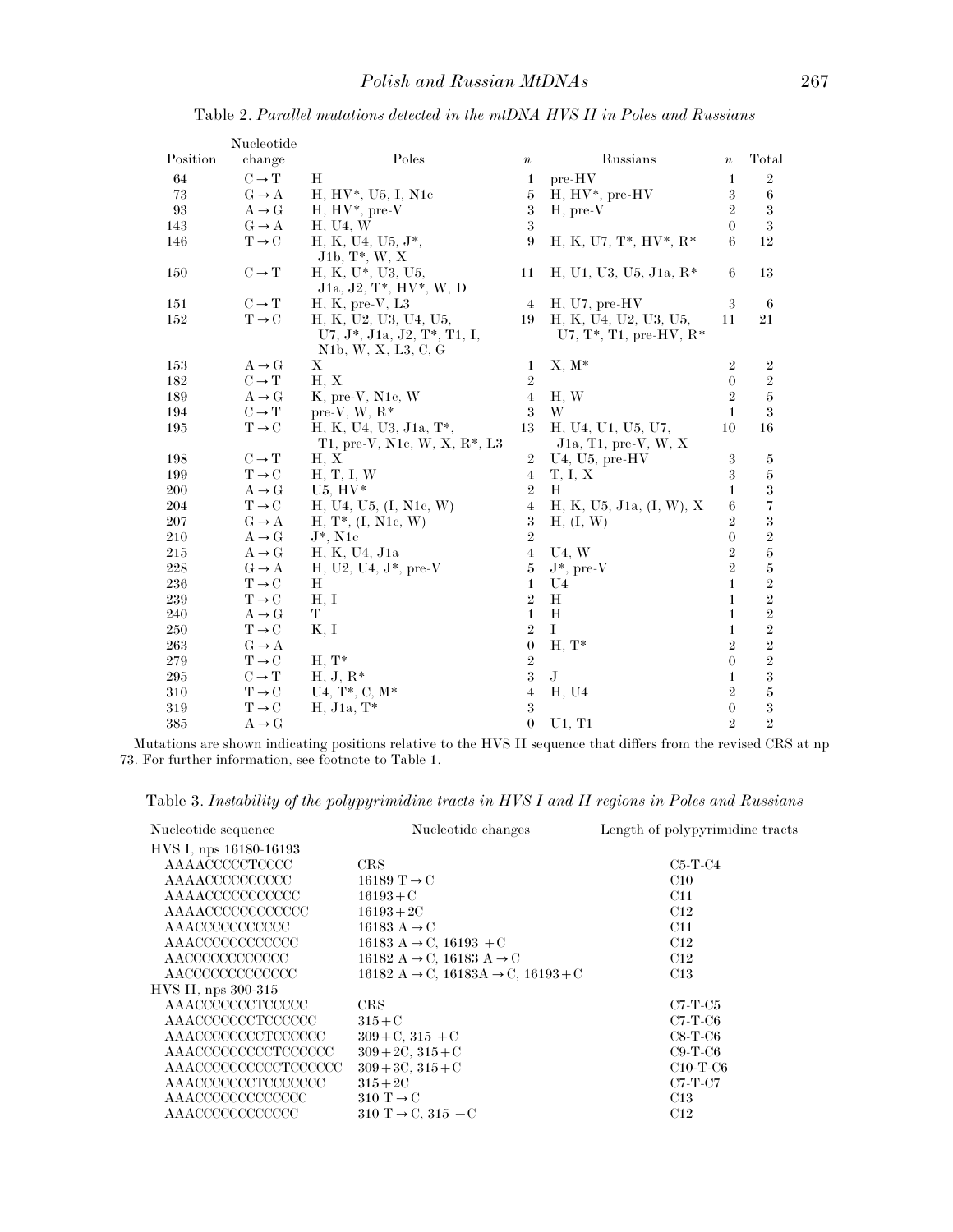Table 4. *Haplogroup distributions* (*no*. *of individuals and* % *values in parentheses*) *in Poles and Russians*

| Haplogroup       | Poles (436) | Russians (201)   |
|------------------|-------------|------------------|
| Н                | 197 (45.18) | 85 (42.29)       |
| $HV^*$           | 4(0.92)     | 4(1.99)          |
| $pre-V$          | 21 (4.82)   | 11(5.47)         |
| $pre-HV$         | 0           | 1(0.50)          |
| J.               | 34 (7.80)   | 16 (7.96)        |
| $T^*$            | 41(9.40)    | 18 (8.96)        |
| T1               | 9(2.06)     | 4(1.99)          |
| $\bf K$          | 15(3.44)    | 6(2.99)          |
| U1               | $\theta$    | 2(1.00)          |
| U <sub>2</sub>   | 4(0.92)     | 3(1.49)          |
| U3               | 2(0.46)     | 2(1.00)          |
| U4               | 22(5.05)    | 7(3.48)          |
| U5               | 38 (8.72)   | 21 (10.45)       |
| U7               | 1(0.23)     | 1(0.50)          |
| U8               | 2(0.46)     | $\boldsymbol{0}$ |
| $U^*$            | 1(0.23)     | $\boldsymbol{0}$ |
| Ι.               | 8 (1.83)    | 5(2.49)          |
| W                | 16(3.67)    | 4(1.99)          |
| X                | 8 (1.83)    | 7(3.48)          |
| N <sub>1</sub> b | 1(0.23)     | $\boldsymbol{0}$ |
| N1c              | 1(0.23)     | $\boldsymbol{0}$ |
| $R^*$            | 2(0.46)     | 1(0.50)          |
| L <sub>3</sub>   | 1(0.23)     | $\boldsymbol{0}$ |
| М                | 8 (1.83)    | 3(1.49)          |

allowed detection of 455 different mitochondrial haplotypes (see Appendix): 329 haplotypes among 436 Poles and 158 haplotypes among 201 Russians. This high resolution ensured that only 32 shared HVS I and II haplotypes were found between Poles and Russians.

In order to determine the phylogenetic status of HVS I and II sequences, restriction analysis of the coding regions was performed. As a result, it was found that mitochondrial haplotypes in Poles and Russians are clustered, according to the mtDNA classification (Macaulay *et al*. 1999; Richards *et al*. 2000; Torroni *et al*. 2001), into haplogroups H, pre-V, HV\*, pre-HV, U, K, J, T, I, X, N, R<sup>\*</sup>, M, L3 and their subgroups (Table 4). The Polish and Russian samples studied are characterized by a similar pattern of mtDNA haplogroup distributions. Comparison between them did not reveal statistical differences ( $\chi^2 =$ 23.33, 23 p.f.,  $p = 0.44$ ).

The main mitochondrial haplogroup of the Polish and Russian sequences is group H, which is the most frequent haplogroup in Europe and

also common in the Near East (Richards *et al*. 1998, 2000). Haplogroup H comprises the majority of the Russian  $(42.3\%)$  and Polish  $(45.2\%)$ samples. This haplogroup has been difficult to subdivide based on HVS I and II variation alone. A number of major clades within haplogroup H were revealed on the basis of highresolution mtDNA analysis and complete or partial mtDNA sequencing (Macaulay *et al*. 1999; Torroni *et al*. 1999; Finnila\$ *et al*. 2001*b*). Based on mtDNA HVS I and II sequencing data in Poles and Russians, only three clearly defined Hsubgroups, which are characterized by HVS I and II motifs 16362-239, 16293-16311-195 and 16162-73, respectively, were found. A transition,  $T \rightarrow C$  at np 239, appears to be a relatively stable marker for H-16362 sequence types, being found only sparsely on the background of haplogroup I (Table 2). Variant 73G is a relatively stable marker for those HVS I types which distinguish themselves from the CRS by a variant 16162G. However, HVS I sequence types determined by motif 16293, 16311 exhibit diagnostic variant 195C in a position that seems to be hypervariable (Table 2).

The node designated as HV\* (Richards *et al*. 1998, 2000) is highly important in mtDNA phylogeny because two of the most frequent haplogroups in Europe, H and pre-V, descend from it. The haplogroup HV\*, rare in European populations, was identified in Polish and Russian samples with low frequency  $(1\%$  and  $2\%$ , respectively). However, these sequences are heterogeneous and belong to various HV\* subgroups, determined by variants 16067T, 16311C or 73G. A single sequence type 16126C-16362C, which was found among Russians, is a member of cluster pre-HV (Richards *et al*. 2000).

Haplogroup pre-V sequences, defined by the CR motif 16298-72 (Torroni *et al*. 2001), were present in Poles and Russians at frequencies of  $4.8\%$  and  $5.5\%$ , respectively. All of these samples harbored a full CR motif of haplogroup pre-V, with the exception of three Polish individuals who do not have a marker at np 72, but belong nevertheless to the haplogroup pre-V, being found in association with RFLP variant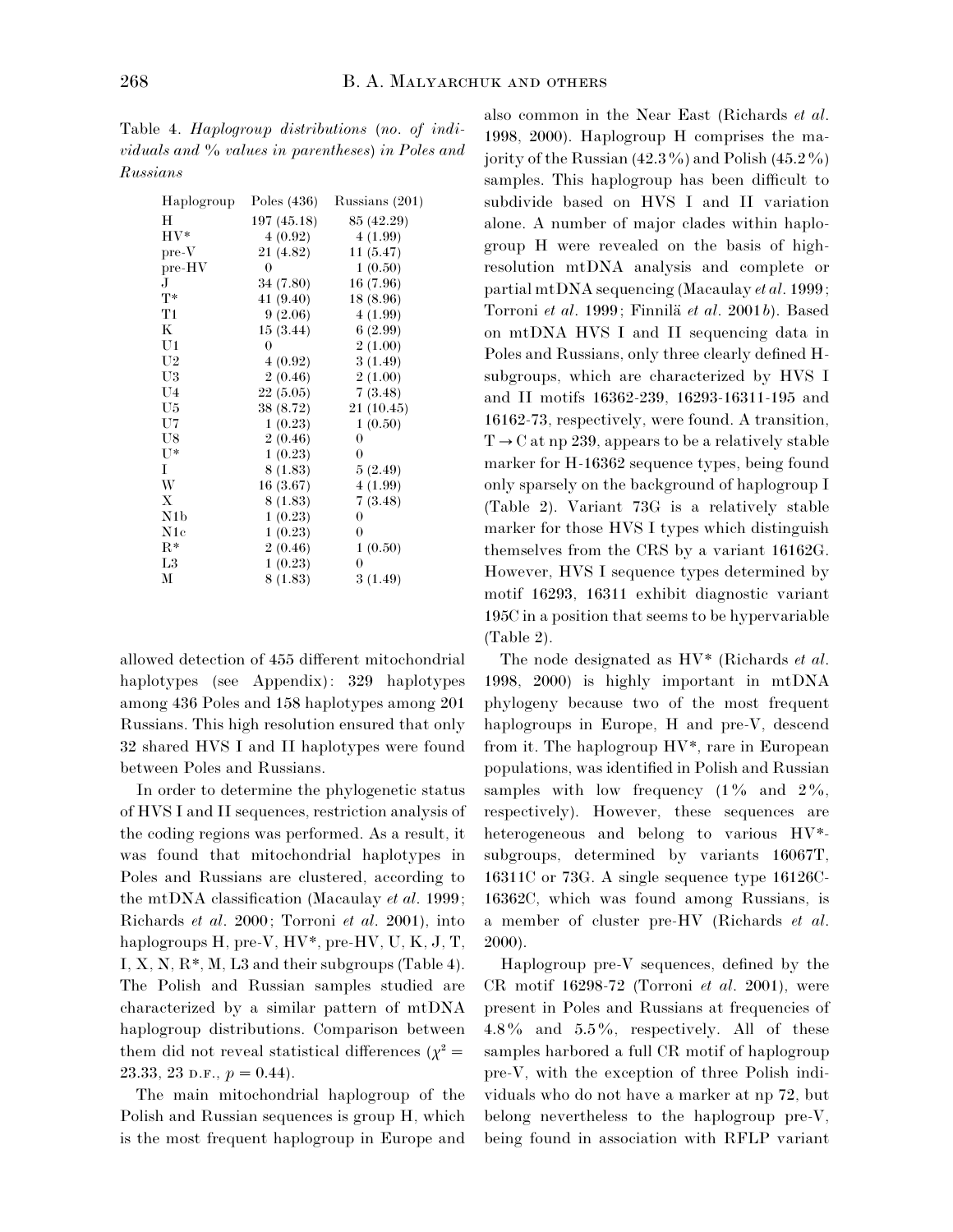15904*Mse*I. In addition, the HVS I haplogroup pre-V sequences lacking 16298C variant were found in one Polish and one Russian individual. It may be noted that haplogroup pre-V frequencies in Poles and Russians correspond to those observed in other Western, Central and Northern European populations (Table 1 in Torroni *et al*. 2001).

Phylogenetic studies have shown that haplogroups J and T stem from a common node which is distinguished from the ancestral node R\* by polymorphisms at nps 4216, 11251, 15452 and 16126 (Macaulay *et al.* 1999; Finnilä *et al.* 2001*b*). Both haplogroups are widely distributed in European populations as well as in the Polish and Russian samples presented here. Haplogroup T represents  $11.5\%$  of the Polish and  $11\%$  of the Russian mtDNAs, and includes two distinct subgroups, T\* and T1, distributed among Poles and Russians with equal frequencies. On the basis of HVS I motifs, subhaplogroup T\* may be further differentiated into several subclusters; but their phylogenetic reliability appears to be ambiguous due to the influence of several unstable nucleotide positions, such as 16296, 16292 and, possibly, 16304 (Malyarchuk & Derenko, 1999; Richards *et al.* 2000; Finnilä & Majamaa, 2001).

Haplogroup J sequences in Poles and Russians are characterized by similar frequencies of  $7.8\%$ and 8%, respectively. Based on HVS I polymorphisms, this haplogroup can be divided into four subgroups, determined by motifs 16069- 16126 (J\*), 16069-16126-16145-16222-16261 (J1b), 16069-16126-16145-16231-16261 (J1a), and 16069-16126-16278 (J2) (Richards *et al*. 1998). Based on HVS II mutations, haplogroup J is characterized by marker variant 295T and can be further divided into subgroups, represented by additional motifs 185-228 (for J\*), 242 (for J1b), 150-195 (for J1a), and 150 (for J2). Phylogenetic analysis of the complete mtDNA sequences revealed a subdivision of the haplogroup J into two major subclusters. One is determined by polymorphism at np 3010 and combines subgroups J\* and J1b. The second subcluster is defined by polymorphisms at nps 7476 and 15257, and consists of J1b and J2 (Finnilä  $& Majamaa, 2001$ ). Therefore, comparison of the mtDNA coding region with noncoding region variability data suggests that parallel mutations at nps 16145, 16172 and 16261 should be assumed to obtain a concordant network for haplogroup  $J$  (Finnilä & Majamaa, 2001). In addition, np 16222 has undergone two independent mutations, being found in J1b and J\* Polish sequences (Table 1). Similarly, identical HVS I sequence types 16069-16126-16311 were observed in Poles and Russians as belonging to two different subgroups, J\* and J1a, based on HVS II information. Subgroup J\* was found to be predominant among Poles and Russians and was present at population frequencies of  $4.6\%$  and  $5.5\%$ , respectively. The remaining J-subclusters were found with lower frequencies, ranging from  $0.9\%$  for J1a and J2 and 1.4% for J1b in Poles, and from  $0.5\%$  for J1a and  $2\%$ for J1b in Russians.

Haplogroup U and K sequences, which are defined by a variant  $+12308Hint$ , were found in  $19.5\%$  of the Polish mtDNAs and in  $20.0\%$  of the Russian mtDNAs. Of these, haplogroup K sequences are relatively rare both in Poles and in Russians  $(3.4\% \text{ and } 3.0\% \text{, respectively})$ . On the contrary, haplogroup U itself is widely distributed in Slavonic populations and is represented by subgroups U\*, U1, U2, U3, U4, U5, U7 and U8.

U5, the most frequent and ancient subgroup of haplogroup U in Europe (Torroni *et al*. 1996; Richards *et al*. 1998, 2000), is represented in Poles and Russians by two main subgroups, U5a and U5b. On the basis of complete mtDNA sequence variation in Finns, Finnilä *et al.* (2000) found mutations at np 14793 and at nps 7768 and 14182 were shared, correspondingly, by subgroups U5a (with HVS I motif 16192-16256- 16270) and U5b (with HVS I motif 16189-16192- 16270). This subdivision of haplogroup U5 is confirmed by HVS II sequence data, since all of U5b-sequences which were observed in Poles and Russians have an additional marker mutation at np 150 (Appendix). Although HVS II site 150 has undergone multiple mutations on the background of different mitochondrial lineages (Table 2), it nonetheless seems to be fixed for subgroup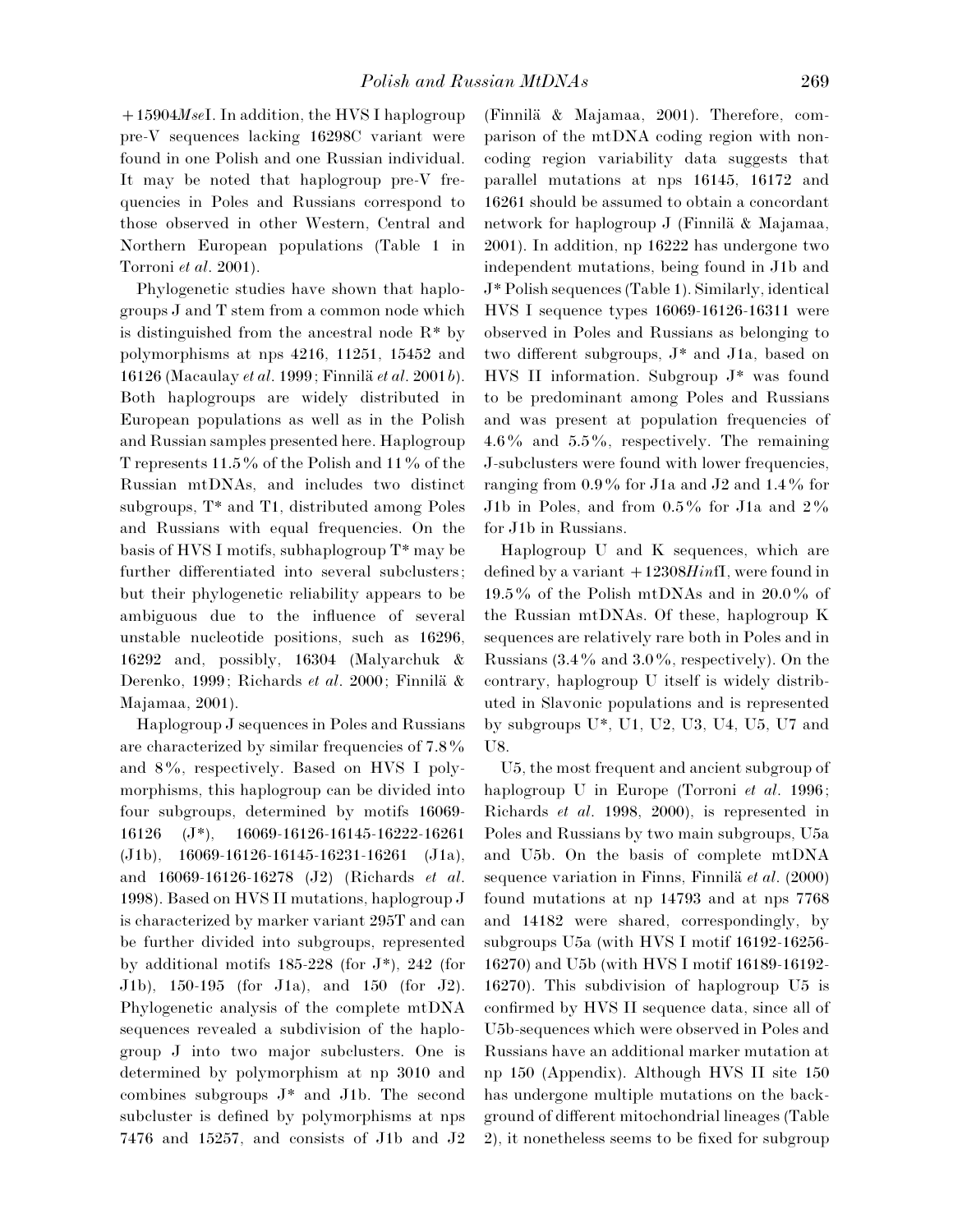| HVS I sequence | HVS II sequence        | Coding region markers | Sample origin                 |
|----------------|------------------------|-----------------------|-------------------------------|
| CRS            | 73 195 263 310         | 4646 12308            | Poles <sup>1</sup>            |
| CRS            | 73 152 195 263 310     | 4646 12308            | Russians <sup>1</sup>         |
| <b>CRS</b>     | 66 73 195 263 310 315D | 4646 12308            | Poles <sup>1</sup>            |
| CRS            | 73 195 263 310         | ND.                   | Austrians <sup>2</sup>        |
| 16129 16362    | 73 195 263 310         | 4646 12308            | Russians <sup>1</sup>         |
| 16189          | 73 195 263 310         | 4646 12308            | Poles <sup>1</sup>            |
| 16294          | 73 195 263 310         | 4646 12308            | Poles <sup>1</sup>            |
| 16294          | ND.                    | 12308                 | Nenets <sup>3</sup>           |
| 16263          | 73 195 263 310         | 4646 12308            | Russians <sup>1</sup>         |
| 16356          | 73 143 195 263 310     | 4646 12308            | Poles <sup>1</sup>            |
| 16356          | 73 195 263 310 315D    | ND.                   | Germans <sup>4</sup>          |
| 16223 16356    | 73 195 263 310         | 4646 12308            | $Poles1$ , Finns <sup>5</sup> |

Table 5. *U4a sequence types distribution in different populations*

Data from the following studies were analyzed: <sup>1</sup> Present study, <sup>2</sup> Parson *et al.* 1998, <sup>3</sup> Saillard *et al.* 2000, <sup>4</sup> Baasner & Madea, 2000, & Finnila\$ *et al*. 2001*a*. ND, not determined.

U5b. The distribution of the subgroup U5a and U5b frequencies in Poles and Russians is approximately equal, with the U5a subgroup prevailing over  $U5b - 5.3\%$  and  $3.4\%$  in Poles, and  $7.5\%$ and 3% in Russians.

U4 (with CR motif 16356-195) is the next relatively frequent subgroup in the populations studied, being found at a frequency of 5% in Poles and  $3.5\%$  in Russians. Phylogeographic studies revealed that two major founder clusters characterize U4, determined by HVS I motifs 16356 and 16134-16356 (Richards *et al*.1998, 2000); it was also suggested that the latter subgroup appears to be specific for Central and Eastern European populations. In this study, 16134-16356 sequences with low frequencies of 1.4% in Poles and  $0.5\%$  in Russians were observed. Perhaps more importantly, among Poles and Russians 14 HVS I sequences which belong to haplogroup  $U$   $(+12308Hint)$  have been identified, but they do not share any mutations with subgroup-specific polymorphisms within haplogroup U (Table 5). All of these sequence types, as well as some members of subgroup U4, are characterized by HVS II motif 73-310. These samples were tested for the presence of a U4-diagnostic site 4643*Rsa*I and it was found that all of them belong to the U4 subgroup. In accordance with the style of established mtDNA nomenclature (Richards *et al*. 1998; Macaulay *et al*. 1999) we designated U4 sequences with the 310C variant in HVS II as belonging to clade U4a. Analysis of the published HVS I and II data allowed us to reveal U4a

sequence types, although at a low frequency, in populations of Finno-Ugric-speaking Finns and Nenets, and German-speaking populations of Austrians and Germans (Table 5). Nevertheless, the current data on population distribution of U4a sequences led us to assume that the majority of them are characteristic for Poles and Russians, where this U4-subcluster was found with a frequency of  $2.3\%$  and  $2.0\%$ , respectively.

The geographic picture of the U4a sequence distribution remains unclear, since many published population data on the HVS I and II variability appear to be insufficient to determine an exact phylogenetic status of the CR sequences (such as CRS-73, for instance) without the support of coding-region sites. This study has observed CRS-73 sequences belonging to haplogroups H and HV\*. Therefore, additional detailed studies are required to elucidate the origin and diversification of the U4a subcluster in Europe. In addition, phylogenetic relationships between control region sequences belonging to the U4 subgroup remain ambiguous, and therefore, the branching order of these sequence types cannot be resolved (Figure 1). The median network demonstrates that two possible phylogenetic directions are possible. The first scenario suggests that mutation at np 310 appeared later than marker mutation at np 16356, and further diversification of the U4a occurred after back-mutation at np 16356. On the contrary, the second scenario suggests that mutation at np 310 outstripped change at np 16356, and hence, the U4a subcluster may be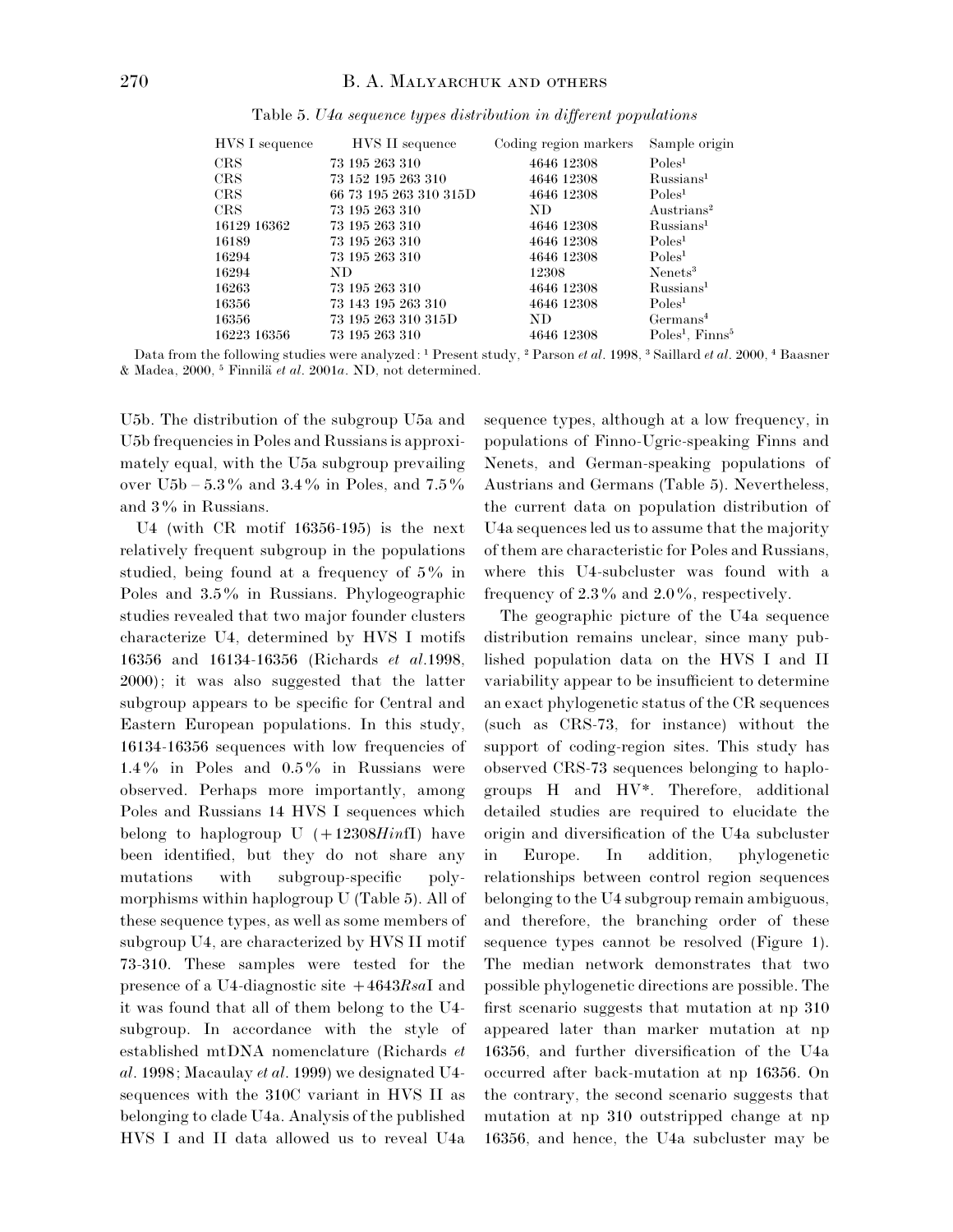

Fig. 1. Schematic phylogenetic network of the subhaplogroup U4 sequence types. The node U\*, labelled by an asterisk (\*), is defined by the RFLP variant 12308*Hin*fI and 73G variant in the HVS II, in comparison with the revised CRS (Andrews *et al*. 1999). The deletion event at np 315 was not considered. Any diversity within the node defined by 16356 variant alone is not shown. Reticulation in the network indicates ambiguity in the topology. RFLP variant is shown with the arrow pointing in the direction of a site gain. The nodes in the network represent the haplotypes found in populations (Table 5) as well as hypothetical intermediate haplotypes (empty nodes). Labelled nodes are U4a haplotypes observed in Poles (P), Russians (R), Germans (G), Austrians (A), Finns (F), Nenets (N), or in West Eurasians (WE).

considered as an ancestral state for the U4 phylogeny. Unfortunately, with the data on nucleotide stability in HVS I and II regions, we were unable to resolve this inconsistency due to an almost equal instability of nps 16356 and 310 (Tables 1 and 2). According to our data, the variant 16356C appeared twice and independently in the background of haplogroups U and H, but the variant 310C occurred independently in the background of haplogroup U, and rarely in association with H, T\*, C, M\* lineages. In addition, diversity estimates calculated for the two subsets of U4, with and without the 310C variant, gave similar values of  $\rho = 0.929$  for U4a and  $\rho = 1.083$  for the remaining U4-HVS I sequences found in Poles and Russians.

Besides subgroups U5 and U4, several minor U-subclusters were found in Polish and Russian mtDNA pools. Subgroup U1 with HVS I motif 16189-16249 (Macaulay *et al*. 1999), accompanied by variant 285T in HVS II, was present at a frequency of  $1.0\%$  in Russians. Subgroup U2 sequences, characterized by HVS I and II motif 16051-16129C-152-217-340, were observed at low frequencies, both in Poles  $(0.9\%)$  and in Russians  $(1.5\%)$ . U3-sequences with CR motif 16343-150 appear to be rare in Poles and Russians, being found at frequencies of  $0.5\%$  and  $1.0\%$ , respectively. Similarly, U7 sequences with CR motif  $16309-16318T/C-152$  were present in the populations studied at low frequency (less than 1.0%). The U8-subgroup (Finnilä *et al.* 2001*b*), which is defined by motif 16342-282, was observed only in Poles at a frequency of  $0.5\%$ .

The remaining haplogroups I, W, X, N1b, N1c observed in Poles and Russians belong to the macro-haplogroup N, which also encompasses all aforementioned clusters of haplogroups (HV, JT, UK) as members of the macro-haplogroup R (Macaulay *et al*. 1999; Richards *et al*. 2000). Haplogroup I, characterized by CR motif 16129- 16223-16391-199-204-250, occurred in Poles and Russians at a frequency of  $1.8\%$  and  $2.5\%$ , respectively. N1b and N1c sequences are defined by tentative HVS I motifs 16145-16176G-16223 and 16223-16265, correspondingly (Richards *et al*. 2000), and were found as individual haplotypes in Poles. Haplogroup W sequences (CR motif 16223-16292-189-204-207) were observed in Poles and Russians at frequencies of 3.7% and  $2.0\%$ . Topology of the phylogenetic network of haplogroups I and W was resolved based on mtDNA variability in the coding region, with the exception of reticulation composed of polymorphisms at nps 1719 and 8251 (Finnila *et al.*) 2001*b*). According to the phylogeny suggested by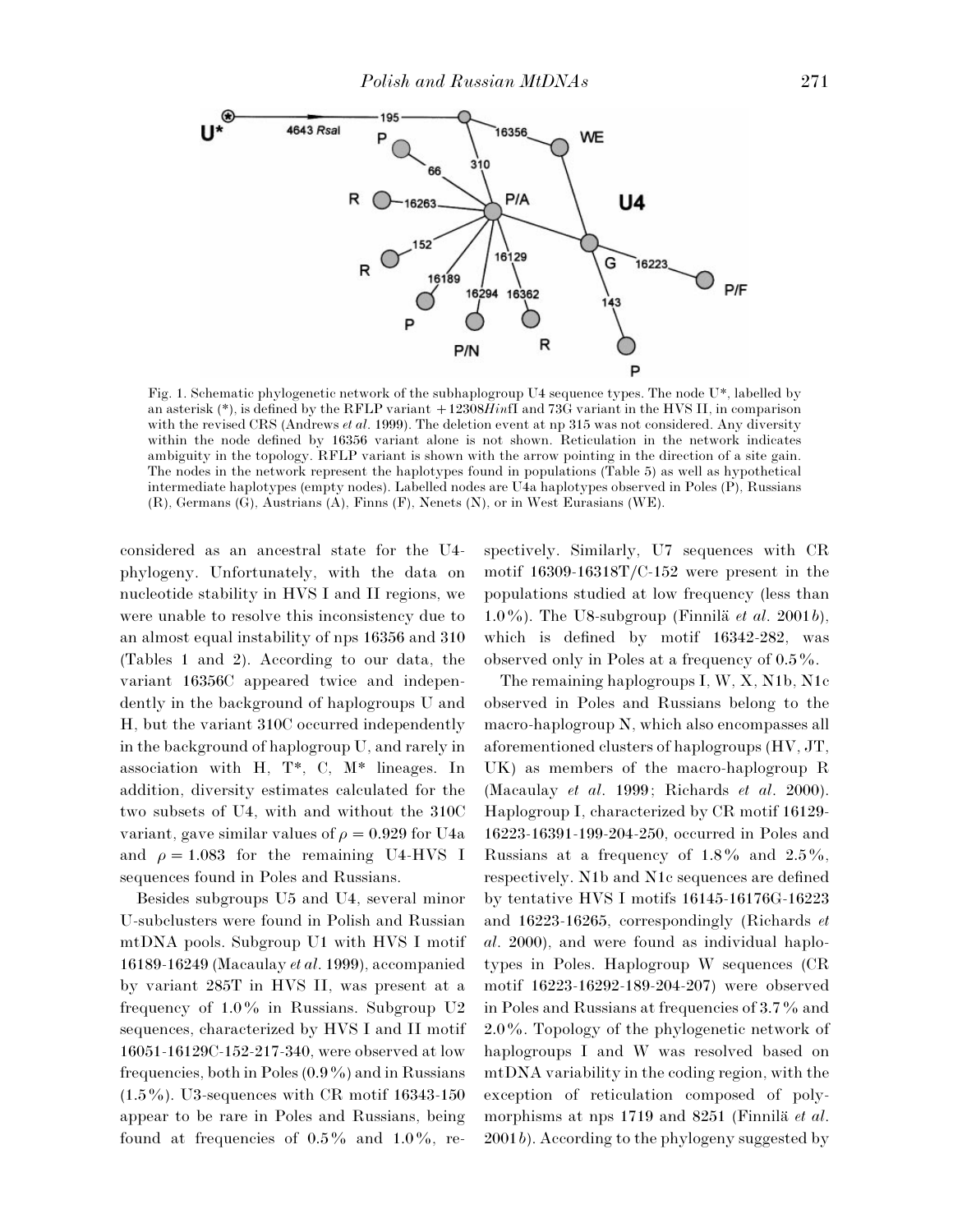Finnilä *et al.* (2001*b*), variant 204C appears to be ancestral for the IW branch, but various 207A originated twice as a parallel mutation in haplogroups W and I. However, population data on HVS I and II variation presented here demonstrated that combination of the variants 204C-207A is characteristic for mtDNA sequences from haplogroups W, I and N1c, implying that this motif may be considered as ancestral.

Haplogroup X was found in Poles and Russians at a frequency of  $1.8\%$  and  $3.5\%$ , respectively. This haplogroup, rare in Europe, is determined by CR motif 16189-16223-16278- 153-195-225 and further subdivided into two clusters defined by mutations at nps 226 and 227. Interestingly, both in Poles  $(0.5\%)$  and in Russians  $(1.5\%)$  several sequence types without HVS II diagnostic mutations at nps 153, 195, 225 were observed. Several rare X-HVS I sequences defined by variants 16248T and 16266T-16274A were previously revealed in southern West Eurasian populations (Richards *et al*. 2000). In addition, X-HVS I sequences determined by variant 16241G, rare in Russians  $(1\%)$ , were described recently among Gypsies at a frequency of 2±2% (Gresham *et al*. 2001).

The remaining CR sequences found in Poles and Russians were classified as belonging to the East Eurasian macro-haplogroup M. Both macro-haplogroups M and N coalesce to the African cluster L3, which is considered as the most recent ancestor of all Eurasians (Quintana-Murci *et al*. 1999; Ingman *et al*. 2000). Mhaplogroups such as C, D, E, G and Z are very rare in western European populations. We have observed members of the haplogroups C, D, E, G and M\* in Poles and Russians at a frequency of  $1.8\%$  and  $1.5\%$ , respectively. However, diversity of the M-CR sequence types was high, both in Poles and in Russians. Haplogroup C sequences defined by CR motif 16223-16298- 16327-249D were present in Poles. Haplogroup C sequences were previously also described at low frequency in Russian populations (Orekhov *et al*. 1999; Malyarchuk *et al*. 2001). In addition, haplogroup Z sequences were revealed in Russians at a frequency of 1±3% (Orekhov *et* *al*. 1999; Malyarchuk & Derenko, 2001). Interestingly, both haplogroup C and Z sequences are characterized by the deletion of an adenine residue at np 249 (variant 249D). According to the phylogenetic data based on variation in the complete mtDNA sequences, both haplogroups C and Z have shared polymorphisms at nps 4715, 7196CA, and 8584 (Finnila\$*et al*. 2001*b*; Maca-Meyer *et al*. 2001) and should be considered as sister haplogroups (Kivisild *et al*. 2001). Haplogroup Z sequences were found in many Siberian/Central Asian populations (Kolman *et al*. 1996; Derenko & Shields, 1997; Schurr *et al*. 1999; Derenko *et al*. 2000) as well as in Saami (Sajantila *et al*. 1995). The Saami gene pool is also characterized by the presence of the D-lineage with motif 16126- 16136-16189-16223-16360-16362, found at a low frequency of 4±7% (Delghandi *et al*. 1998). In the present study, an identical sequence type was found among Russians. A similar CR sequence type, observed in Poles, belongs to the 16189 subcluster of haplogroup D. In addition, both Polish and Russian samples are characterized by the presence of the Saami-specific U5b-motif (16144-16189-16270) found at a frequency of  $0.5\%$  in Poles and  $1.5\%$  in Russians. The presence of the Saami-specific mtDNAs from haplogroups D and U5b, as well as haplogroup Z sequences, in the mitochondrial gene pool of Russians was considered as a consequence of local Finno-Ugric tribe assimilation by Slavs during their movement to the north of Eastern Europe, a trend suggested previously by anthropologists (Alekseeva, 1973).

The remaining M-sequences in Poles and Russians were identified as belonging to haplogroups  $G$ ,  $E$  and  $M^*$ . In the case of haplogroup  $G$ , both Russian and Polish sequence types had both G and E specific RFLPs  $(+4830HaeH)$  $+4831HhaI$  for G and  $-7598HhaI$  for E); the latter marker originated on the background of haplogroup G due to mutation at np 7600, which gives a similar E-specific RFLP pattern (Kivisild *et al*. 2001).

Therefore, the results of mtDNA variation study demonstrated that all major West Eurasian haplogroups and their subgroups were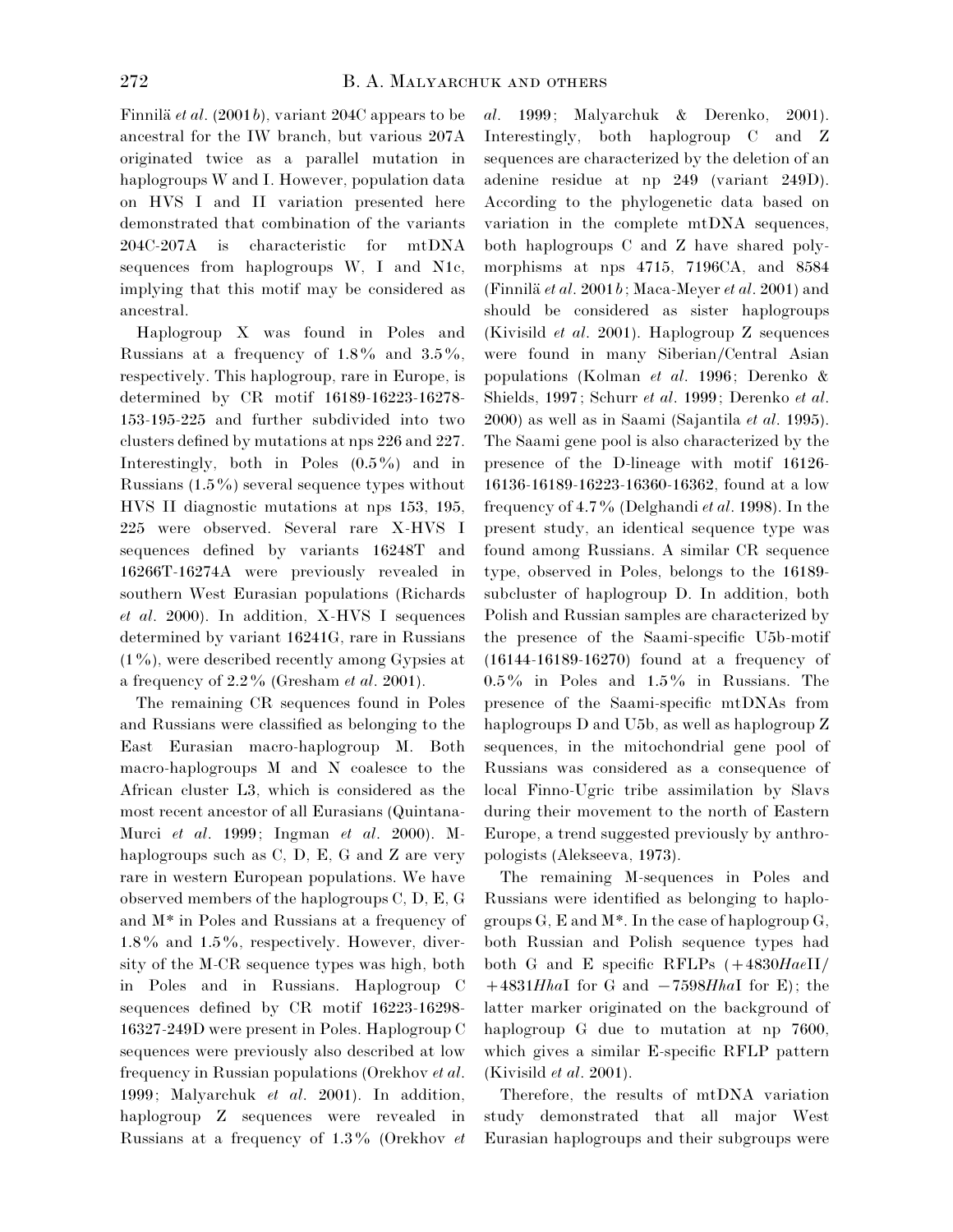| HG                               | HVS I sequence             | HVS II sequence        |           |         | POL (436) RUS (201) GER (560) FIN (192) |                  |
|----------------------------------|----------------------------|------------------------|-----------|---------|-----------------------------------------|------------------|
| Н                                | CRS                        | 263                    | 9.4       | 8.0     | 8.9                                     | $\theta$         |
| $\mathbf H$                      | CRS                        | 146 195 263            | 0.2       | 0.5     | $\rm 0.2$                               | $\theta$         |
| $\mathbf H$                      | $\rm{CRS}$                 | 152 263                | 1.4       | $1.0\,$ | 2.7                                     | $\theta$         |
| $\mathbf H$                      | <b>CRS</b>                 | 195 263                | 0.2       | 0.5     | 0.5                                     | $\theta$         |
| Η                                | 16093                      | 263                    | $0.5\,$   | $2.5\,$ | 0.2                                     | $\theta$         |
| $\mathbf H$                      | 16129                      | 263                    | 0.7       | 1.0     | 0.2                                     | $\boldsymbol{0}$ |
| $\mathbf H$                      | 16274                      | 146 263                | $\rm 0.2$ | 0.5     | $\overline{0}$                          | $\theta$         |
| Н                                | 16304                      | 263                    | 1.6       | 1.5     | 1.1                                     | 1.0              |
| Η                                | 16051 16162 16259          | 73 263                 | 0.2       | $0.5\,$ | $\boldsymbol{0}$                        | $\boldsymbol{0}$ |
| $\mathbf H$                      | 16189 16356                | 263                    | 0.5       | 0.5     | 0.4                                     | $\theta$         |
| $\mathbf H$                      | 16080 16189 16356          | 263                    | $\rm 0.2$ | 0.5     | $\theta$                                | $\theta$         |
| Η                                | 16189 16356 16362          | 263                    | 0.7       | 0.5     | 0.4                                     | $\overline{0}$   |
| H                                | 16311                      | 263                    | 0.7       | 0.5     | 0.9                                     | 1.0              |
| $\mathbf H$                      | 16278 16293 16311          | 195 263                | 0.2       | $2.0\,$ | $\boldsymbol{0}$                        | $\theta$         |
| $\mathbf H$                      | 16354                      | 263                    | 0.5       | 2.5     | $\theta$                                | $\theta$         |
| $\mathbf H$                      | 16362                      | 239 263                | 1.4       | $2.0\,$ | $0.5\,$                                 | $\theta$         |
| $HV^*$                           | CRS                        | 73 263                 | 0.5       | 0.5     | Ţ                                       | $\boldsymbol{0}$ |
| $\bf K$                          | 16224 16311                | 73 146 152 263         | 0.7       | 1.5     | 0.5                                     | $2.6\,$          |
| U <sub>4</sub>                   | 16093 16356                | 73 195 215 263         | 0.2       | 0.5     | $\theta$                                | $\theta$         |
| U <sub>5</sub>                   | 16192 16256 16270          | 73 263                 | 1.0       | $0.5\,$ | 0.7                                     | $\boldsymbol{0}$ |
| U5                               | 16192 16256 16270          | 73 152 263             | $\rm 0.2$ | 0.5     | $\boldsymbol{0}$                        | $\theta$         |
|                                  | 16399                      |                        |           |         |                                         |                  |
| U <sub>5</sub>                   | 16192 16222 16256          | 73 263                 | 0.2       | 0.5     | 0.2                                     | $\theta$         |
|                                  | 16270 16399                |                        |           |         |                                         |                  |
| U <sub>5</sub>                   | 16256 16270 16399          | 73 263                 | 0.2       | 1.5     | 0.5                                     | $\boldsymbol{0}$ |
| U <sub>5</sub>                   | 16256 16270 16399          | 73 152 263             | 0.2       | 1.0     | $\theta$                                | $\theta$         |
| $J^*$                            | 16069 16126                | 73 185 263 295         | 0.7       | $0.5\,$ | $\rm 0.2$                               | $\theta$         |
| $J^*$                            | 16069 16126                | 73 185 228 263 295     | 0.2       | 0.5     | 1.1                                     | $\theta$         |
| $J^*$                            | 16069 16126 16311          | 73 185 263 295         | 0.2       | 0.5     | $\mathbf{0}$                            | $\theta$         |
| J1 <sub>b</sub>                  | 16069 16126 16145          | 73 242 263 295         | 0.7       | 1.5     | 0.2                                     | $\boldsymbol{0}$ |
|                                  | 16172 16222 16261          |                        |           |         |                                         |                  |
| $T^*$                            | 16126 16294 16296          | 73 263                 | 0.5       | 1.0     | 1.3                                     | $\theta$         |
| $T^*$                            | 16126 16294 16296<br>16304 | 73 263                 | 1.6       | 3.0     | 1.4                                     | $\theta$         |
| T1                               | 16126 16163 16186          | 73 152 195 263         | 1.2       | 1.0     | 0.7                                     | 1.6              |
|                                  | 16189 16294                |                        |           |         |                                         |                  |
| $\mathrm{pre}\text{-}\mathrm{V}$ | 16298                      | 72 263                 | 2.1       | 1.5     | 1.3                                     | 2.1              |
| L                                | 16129 16172 16223          | 73 199 203 204 250 263 | $\rm 0.2$ | $0.5\,$ | 0.4                                     | 3.1              |
|                                  | 16311 16391                |                        |           |         |                                         |                  |
| $\mathbf X$                      | 16189 16223 16255<br>16278 | 73 153 195 225 227 263 | 0.2       | 0.5     | 0.2                                     | 0.5              |

Table 6. *The frequency of shared haplotypes found in Poles* (*POL*) *and in Russians* (*RUS*) *in comparison with Germans* (*GER*) *and Finns* (*FIN*)

HG denotes mitochondrial haplogroup. A question mark (?) denotes that haplogroup affiliation of the CR sequence type cannot be determined without additional coding-region markers.

detected in Poles and Russians. It was also found that the East Asian admixture in Poles and Russians appears to be insignificant (less than  $2.0\%$ ).

## *MtDNA haplotypes and subclusters shared between Poles and Russians*

It has been suggested, by means of phylogenetic analysis (Comas *et al*. 1997; Richards *et al*. 1998; Simoni *et al*. 2000), that European populations demonstrate limited genetic differentiation and do not exhibit any obvious geographic patterns. However, the study by Helgason *et al*. (2000) indicated that European populations contain a large number of closely related mtDNA lineages, many of which have not yet been sampled in the current comparative data set. This means that geographic patterns of mtDNA variation may exist at the level of individual lineages or lineage subclusters.

In the present study, a high level of mtDNA diversity in Poles and Russians sharing the same language group has been found. In order to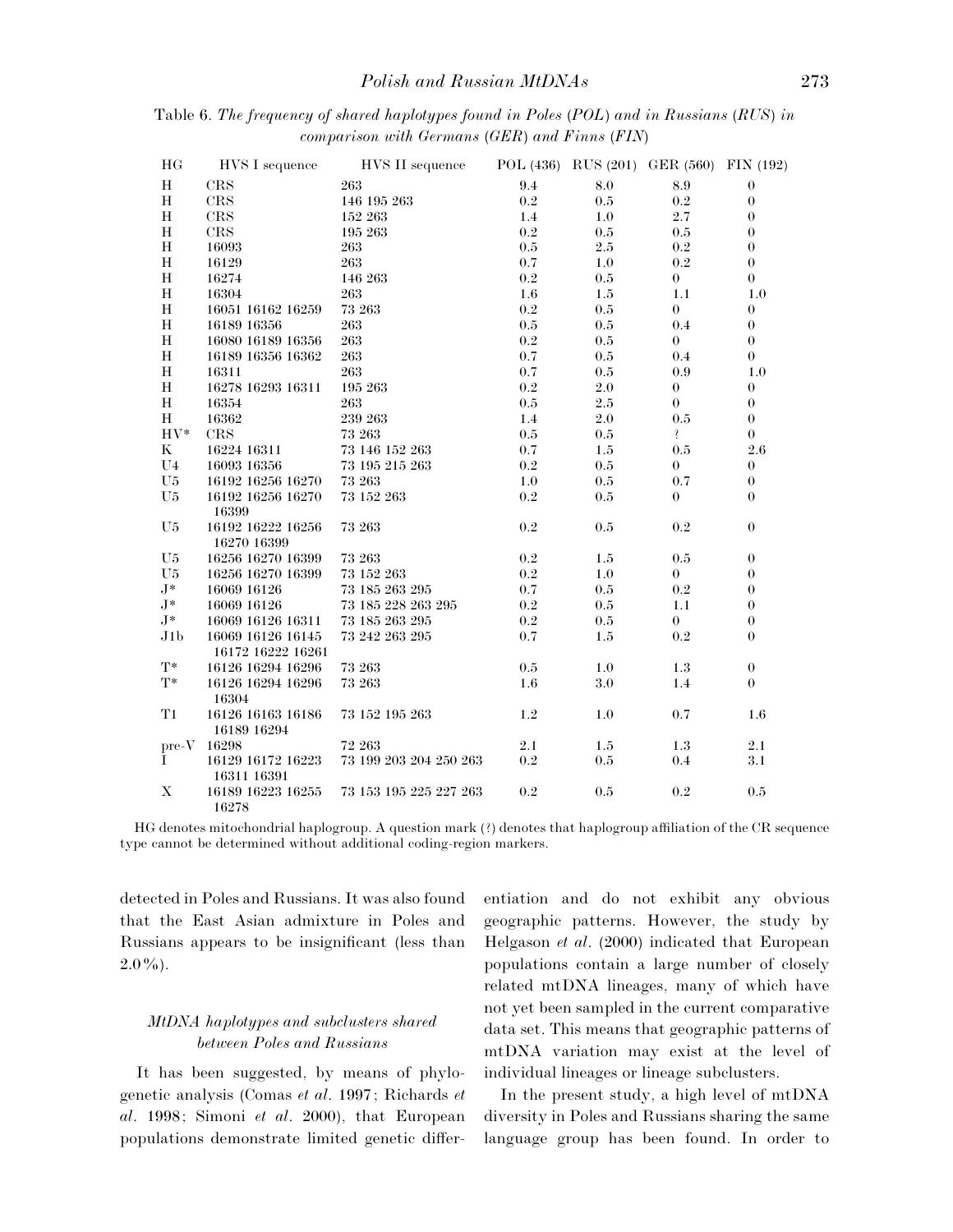Table 7. *The frequency of shared HVS I subclusters found in Poles* (*POL*) *and in Russians* (*RUS*) *in comparison with Germans* (*GER*) *and Finns* (*FIN*)

| HG             | <b>HVS</b> I subclusters        | POL (436) | <b>RUS</b> (201) | GER (560) | FIN(192) |
|----------------|---------------------------------|-----------|------------------|-----------|----------|
| Н              | 16129, 16129-16316              | 0.7       | 2.5              | 0.7       | 0.5      |
| Н              | 16256, 16256-16352, 16256-16319 | $0.2\,$   | 2.5              | 0.4       | $\theta$ |
| H              | 16291                           | 0.2       | 0.5              | 0.4       | $\theta$ |
| Ħ              | 16278-16293-16311               | 0.7       | 1.5              | 0.2       | $\theta$ |
| H              | 16092-16140-16265-16293-16311   | 2.8       | 0.5              | 0.2       | $\theta$ |
| H              | 16192-16304-16311               | 0.2       | 1.0              | 0.5       | $\theta$ |
| H              | 16189-16356                     | 1.6       | 0.5              | 0.4       | $\theta$ |
| H              | 16080-16189-16356               | 0.5       | 1.0              | 0.2       | $\theta$ |
| H              | 16189-16356-16362               | 1.2       | 1.0              | 1.1       | $\theta$ |
| H              | 16354                           | 0.7       | 4.5              | $\theta$  | 1.0      |
| $pre-V$        | 16153-16298                     | 0.5       | 1.0              | 0.2       | 2.6      |
| .J*            | 16069-16126-16311               | 0.2       | 0.5              | $\theta$  | 1.0      |
| U <sub>2</sub> | 16051-16129C-16189-16256        | 0.5       | 0.5              | 0.2       | $\theta$ |
| U4             | 16093-16356                     | 0.2       | 0.5              | $\theta$  | $\theta$ |
| U4a            | CRS, 16356                      | 2.3       | 2.0              | 0.4       | 0.5      |
| U <sub>5</sub> | 16192-16222-16256-16270-16399   | 0.2       | 1.0              | 0.2       | $\theta$ |
| U5             | 16192-16256-16270-16291-16399   | 0.9       | 0.5              | 0.5       | $\theta$ |
| W              | 16223-16292-16325               | 0.7       | 0.5              | $\theta$  | $\theta$ |

HG denotes mitochondrial haplogroup.

investigate genetic similarity between them at the level of shared mtDNA haplotypes and their subclusters, the total number of CR sequence types has been reduced by means of removing polymorphic variants at unstable sites (such as  $A \rightarrow C$  transversions at nps 16182 and 16183) and insertions of additional C residues in the HVS I and II poly-C tracts. As a result, out of 297 and 142 CR sequence types observed in Poles and Russians, respectively, 34 are shared between these population samples. Table 6 shows the distribution of shared haplotypes between Poles and Russians in comparison with Germans and Finns. The latter populations were selected in accordance with their geographic proximity and the historical evidence concerning their participation in the formation of modern Poles and Russians. The results of this analysis indicate that only a small fraction of the CR haplotypes (10 out of 34 haplotypes) appear to be actually shared between Poles and Russians, not being found in German and Finnish gene pools. These haplotypes belong to five different haplogroups – H,  $HV^*$ , U4, U5, and  $J^*$ . It should be noted, however, that the majority of these haplotypes belong to subclusters which can be found in common among many West Eurasian populations.

In order to identify subclusters of CR haplotypes which are specific mainly for Poles and Russians, the distribution of haplotypes that differ by the fewest number of base substitutions in Poles and Russians and their neighbours, Germans and Finns, were analyzed. Although almost all of the mtDNA subclusters observed in Poles and Russians can be accounted for in many European populations, this analysis allowed us to reveal at least 16 subclusters of relatively rare haplotypes which have a preferential distribution among Poles and Russians (Table 7). In Russians, H-subclusters determined by HVS I motifs 16129 (and 16129-16316), 16256 (and 16256-16352, 16256-16319), and 16354 were found at a relatively high frequency, ranging from  $2.5\%$  to  $4.5\%$ . In Poles, sequence types with motif 16092-16140-16265-16293-16311 occurred at the frequency of  $2.8\%$ . Similar haplotypes, defined by motif 16293-16278-16311, were also common between Russians and Poles  $(1.5\%$ and  $0.7\%$ , respectively). However, it is known that the subcluster of H-haplotypes determined by motif 16293-16311 has a pan-European distribution (Richards & Macaulay, 2000). Moreover, the highest frequency  $(6.1\%)$  of this Hsubcluster was found in Estonians (Tambets *et al*. 2000). Another H-subcluster, defined by motif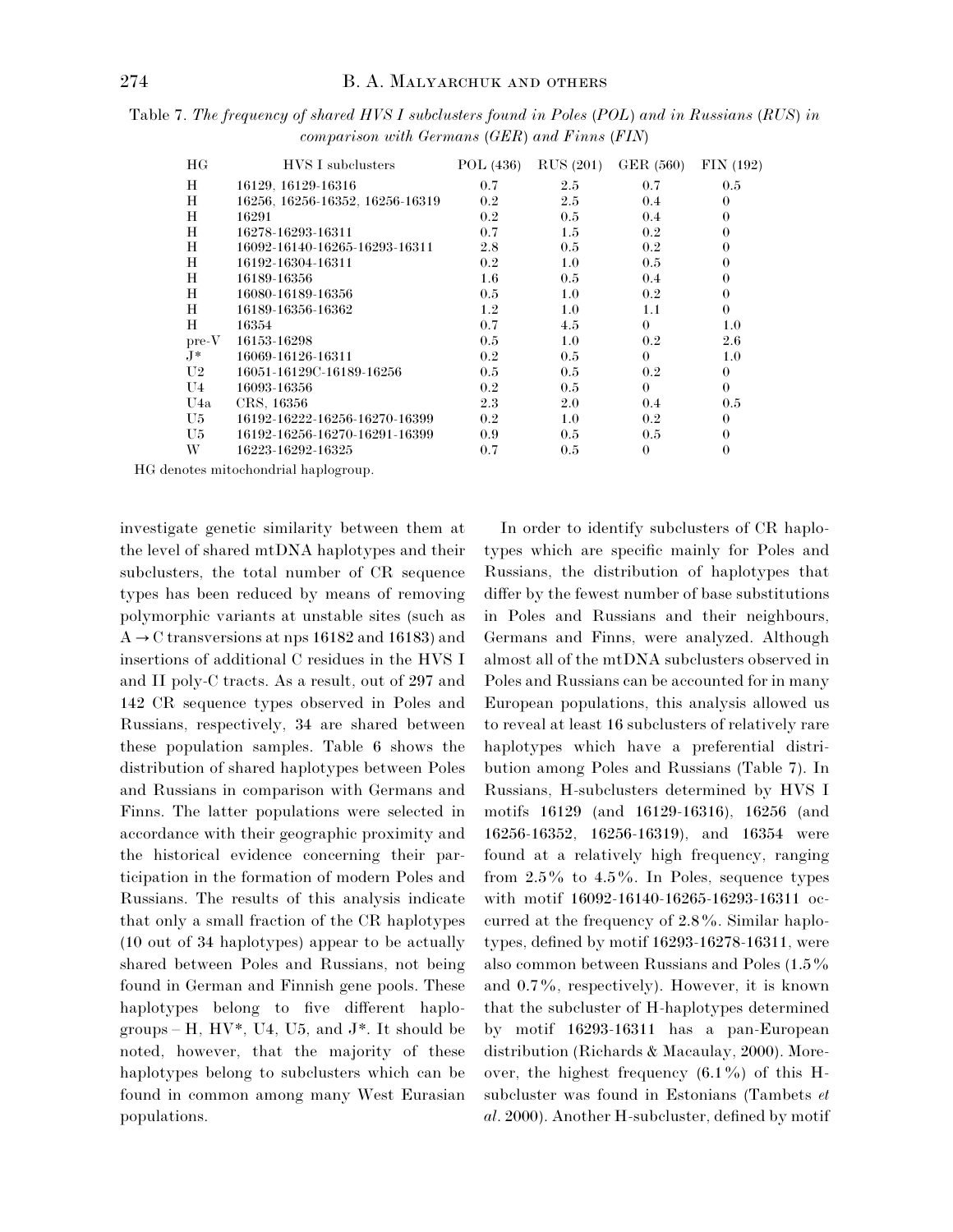16189-16356 and its branches 16080-16189-16356 and 16189-16356-16362, was found frequently in Poles  $(3.3\%)$  as well as in Russians  $(2.5\%)$  and Germans  $(1.7\%)$ . A relatively high occurrence of H1-sequences determined by motif 16192-16304- 16311 is characteristic for Russians in comparison to Poles and Germans, but another H1 branch (with motif 16294-16304) is clearly common between Germans and Poles.

Taking into account the data presented in Tables 6 and 7, one can conclude that we were not able to find any specific combinations of unique mtDNA haplotypes and their subclusters clearly distinguishing Poles and Russians, as Slavonic-speaking populations, from the neighboring European populations such as Germans and Finns. This trend was also noted in a previous study on the HVS I-RFLP variation in Russians in comparison with Western and Eastern European populations (Malyarchuk & Derenko, 2001). One possible exception is subgroup U4a. This subgroup comprises  $10$   $(2.3\%)$ out of 436 Poles, 4  $(2.0\%)$  out of 201 Russians, 2 (0±4%) out of 560 Germans (Parson *et al*. 1998; Baasner & Madea, 2000) and 1  $(0.25\%)$  out of 403 Finns (Finnila\$ *et al*. 2001*a*). Given the relatively high frequency and diversity of U4a among Poles and Russians and its low frequency in the neighbouring German and Finnish populations, one can suggest a central-eastern European origin of U4a. It is possible that the subsequent dispersal of this mtDNA subgroup in Eastern European populations was due to Slavonic migrations. Undoubtedly, to elucidate the origin of the U4a subgroup, additional analysis is required followed by a much more extensive sampling of Slavonic and other European populations.

#### **CONCLUSION**

Analysis of mtDNA variation, performed by means of sequencing two hypervariable segments and assaying of haplogroup-diagnostic polymorphisms in the coding region, appears to be an effective genetic tool for inferring the genetic history of populations (Macaulay *et al*. 1999). In the present study, we have found that Poles and Russians are characterized by the same West Eurasian mtDNA haplogroups which describe at least 95% of mtDNA variations in Europe and the Near East (Torroni *et al*. 1996; Richards *et al*. 1998, 2000). Although there is a good correspondence between CR sequences and RFLPs grouping into monophyletic mtDNA clusters, and this looks to be strongest when only HVS I sequences are used in comparison (Bandelt *et al*. 2000); the addition of the HVS II sequences may be extremely useful in the resolution of the phylogenetic relationships among some uncertain mitochondrial lineages. A good example of this is subgroup U4a which does not have a certain HVS I motif, but can be recognized on the basis of HVS II information.

Despite the high level of mtDNA variation in Poles and Russians, both populations exhibit a similar pattern of mtDNA haplogroup distribution, which is also typical for many European populations studied. Moreover, the analysis of distribution of CR haplotypes and subclusters shared between Poles and Russians has shown that both Slavonic populations share them mainly with Germans and Finns. These data allow us to suggest that Europeans, despite their linguistic differences, originated in the common genetic substratum which predates the formation of the most modern European populations. It seems that considerable genetic similarity between European populations, which has been revealed by mtDNA variation studies, was further accelerated by a process of gene redistribution between populations due to the multiple migrations occurring in Europe during the past millenia (Sykes, 1999; Helgason *et al*. 2000; Richards *et al*. 2000). As for Slavonicspeaking populations, the evidence from the present study and our previous work (Malyarchuk & Derenko, 2001) suggests that the assumption of a common central European origin of Slavs should be tested with additional studies of mtDNA and Y chromosome variability in Slavonic populations inhabiting different regions of Europe.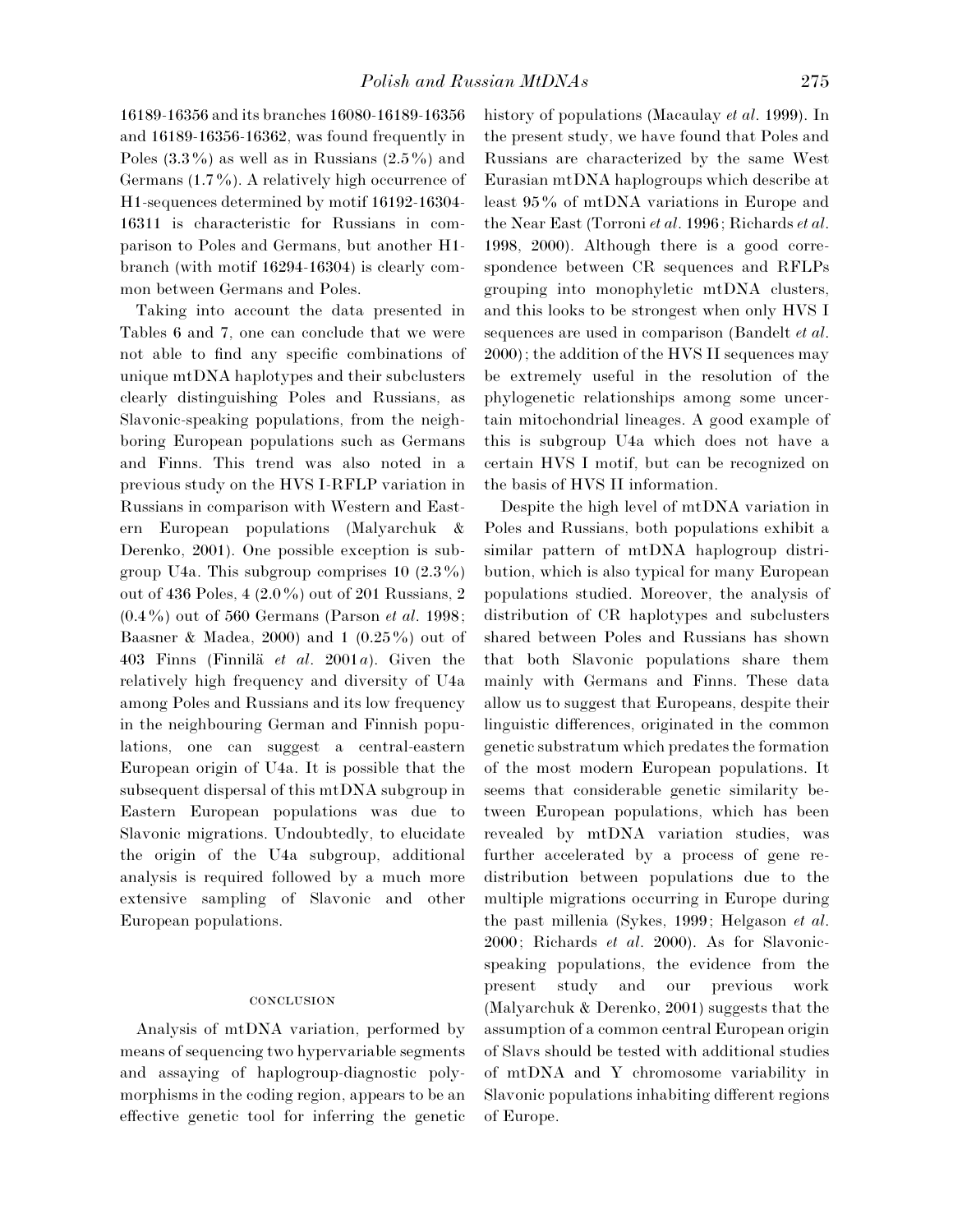### APPENDIX

| $HVS I$ (minus 16000)   | mtDNA haplotypes and their distribution in Polish and Russian populations<br>HVS II | ΗG     | POL                            | RUS              |
|-------------------------|-------------------------------------------------------------------------------------|--------|--------------------------------|------------------|
| CRS                     | 263 309.1 315.1                                                                     | Н      | 12                             | 8                |
| CRS                     | 263 315.1                                                                           | Н      | 22                             | 5                |
| CRS                     | 263 309.1 309.2 315.1                                                               | Н      | 7                              | $\boldsymbol{3}$ |
| $_{\rm CRS}$            | 263 309.1 315.1 337                                                                 | Н      | $\mathbf{1}$                   |                  |
| CRS                     | 143 228 263 309.1 315.1                                                             | Н      | $\mathbf{1}$                   |                  |
| CRS                     | 146 263 309.1 315.1                                                                 | Н      | $\overline{2}$                 |                  |
| CRS                     | 146 152 263 309.1 315.1                                                             | Н      |                                | 1                |
| CRS                     | 146 263 309.1 309.2 315.1                                                           | Н      | $\mathbf{1}$                   |                  |
| CRS                     | 146 195 263 309.1 315.1                                                             | Н<br>H | 1                              | 1                |
| CRS<br>CRS              | 150 263 315.1<br>93 152 263 309.1 315.1                                             | H      | $\mathbf{1}$<br>$\mathbf{1}$   |                  |
| CRS                     | 152 263 315.1                                                                       | Н      | $\overline{4}$                 | 1                |
| CRS                     | 152 263 309.1 315.1                                                                 | Н      | $\overline{2}$                 |                  |
| CRS                     | $152\ \ 263\ \ 309.1\ \ 309.2\ \ 315.1$                                             | Н      |                                | 1                |
| CRS                     | 152 195 263 309.1 315.1                                                             | Н      | 1                              |                  |
| CRS                     | 152 199 263 309.1 309.2 315.1                                                       | Η      | $\mathbf{1}$                   |                  |
| CRS                     | 152 204 309.1 309.2 315.1                                                           | H      |                                | $\mathbf{1}$     |
| CRS                     | 186 263 315.1                                                                       | Н      | 1                              |                  |
| CRS                     | 186 263 309.1 315.1                                                                 | Н      | $\mathbf{1}$                   |                  |
| CRS                     | 195 263 315.1                                                                       | Н      | $\mathbf{1}$                   |                  |
| CRS                     | 195 263 309.1 309.2 315.1                                                           | Н      |                                | 1                |
| CRS                     | 199 263 309.1 315.1                                                                 | H<br>H | 1                              |                  |
| CRS<br>CRS              | 228 263 309.1 315.1<br>262 263 309.1 315.1                                          | Н      | $\mathbf{1}$<br>1              |                  |
| CRS                     | 263 269 315.1                                                                       | Н      | 1                              |                  |
| CRS                     | 263 315.1 357                                                                       | Н      | 1                              |                  |
| CRS                     | 73 146 263 309.1 309.2 315.1                                                        | Н      | 1                              |                  |
| $_{\rm CRS}$            | 73 182 263 309.1 315.1                                                              | Н      | $\mathbf{1}$                   |                  |
| 066 172 218 318AC 328CA | 195 198 263 309.1 309.2 315.1                                                       | Н      | $\mathbf{1}$                   |                  |
| 093                     | 263 309.1 315.1                                                                     | Н      | $\overline{2}$                 | $\overline{4}$   |
| 093                     | 263 315.1                                                                           | Н      |                                | $\mathbf{1}$     |
| 093 129 316             | 73 263 315.1                                                                        | Н      |                                | $\mathbf{1}$     |
| 093 129 189 193.1 316   | 207 263 309.1 309.2 315.1                                                           | Н      |                                | 1                |
| 095                     | 93 263 309.1 315.1                                                                  | Η      | $\mathbf{1}$                   |                  |
| 111 189 193.1           | 152 182 263 309.1 309.2 315.1                                                       | H      | $\mathbf{1}$                   |                  |
| 114 270                 | 146 263 309.1 315.1                                                                 | Н<br>Н | 1                              |                  |
| 129<br>129              | 263 315.1<br>263 309.1 315.1                                                        | Н      | $\mathbf{1}$<br>$\overline{2}$ | -1               |
| 129                     | N/A                                                                                 | Н      |                                | 1                |
| 129 210                 | 263 309.1 309.2 315.1                                                               | Η      |                                | $\mathbf{1}$     |
| 148 247                 | 263 315.1                                                                           | H      | $\mathbf{1}$                   |                  |
| 168                     | 152 263 309.1 315.1                                                                 | Н      | 1                              |                  |
| 176                     | 195 263 315.1                                                                       | Н      |                                | 1                |
| 179                     | 263 309.1 315.1                                                                     | Н      | $\mathbf{1}$                   |                  |
| 183 239CG               | 152 263 309.1 315.1                                                                 | Н      | 1                              |                  |
| 209                     | 263 315.1                                                                           | H      | $\mathbf{1}$                   |                  |
| 209                     | 42.1 146 182 215 263 309.1 315.1                                                    | Н      | $\mathbf{1}$                   |                  |
| 111 209 218             | 263 309.1 315.1                                                                     | Н      | 1                              |                  |
| $2\sqrt{2}2$            | 263 315.1                                                                           | Н<br>Н | $\mathbf{1}$                   | $\mathbf{1}$     |
| 231C/T<br>189 291       | 93 263 309.1 315.1<br>263 309.1 315.1                                               | Н      |                                | 1                |
| 235 291                 | 263 309.1 315.1                                                                     | Н      | $\mathbf{1}$                   |                  |
| 239                     | 263 315.1                                                                           | Н      | $\mathbf{1}$                   |                  |
| 244 399                 | 207 263 309.1 309.2 315.1                                                           | Н      | 1                              |                  |
| 250                     | 263 309.1 309.2 315.1                                                               | Н      | $\mathbf{1}$                   |                  |
| 256                     | 200 263 315.1                                                                       | Н      |                                | -1               |
| 256                     | 263 309.1 315.1                                                                     | Н      |                                | 1                |
| 256 352                 | 263 309.1 315.1                                                                     | Н      |                                | $\overline{2}$   |
| 261                     | 263 309.1 315.1                                                                     | Н      | $\mathbf{1}$                   |                  |
| 261                     | 152 263 309.1 315.1                                                                 | Н      |                                | 1                |
| 265                     | 152 263 309.1 309.2 315.1                                                           | Н      |                                | $\mathbf{1}$     |
| 266<br>$270\,$          | 152 263 315.1                                                                       | Н<br>Н | 1                              |                  |
| 274                     | 315.1<br>146 263 315.1                                                              | Н      | 1                              | 1                |
| 274                     | 146 263 309.1 315.1                                                                 | Н      |                                | 1                |
| $\sqrt{274}$            | 73 263 315.1                                                                        | Н      | 1                              |                  |
| 278                     | 263 309.1 315.1                                                                     | Η      | 1                              |                  |
| 286 311                 | 143 152 263 309.1 315.1                                                             | Н      | $\mathbf{1}$                   |                  |
| 304                     | 263 309.1 315.1                                                                     | Н      | $\overline{4}$                 | $\overline{2}$   |
| 304                     | 263 315.1                                                                           | Η      | $\boldsymbol{3}$               | $\mathbf{1}$     |
| 304                     | 146 263 309.1 315.1                                                                 | Н      |                                | $\mathbf{1}$     |
| 304                     | 152 263 309.1 315.1                                                                 | Н      | 1                              |                  |
| 304                     | 195 263 315.1                                                                       | Н      |                                | 1                |
| 304                     | 199 263 309.1 309.2 315.1                                                           | Н      | $\mathbf{1}$                   |                  |
| 093 304                 | 263 309.1 309.2 315.1                                                               | Н      | 1                              |                  |
| 111CA 304               | 263 309.1 315.1                                                                     | Η      | $\mathbf{1}$                   |                  |
| 153 304<br>172 304      | 263 315.1<br>263 315.1                                                              | Н<br>Н | $\mathbf{1}$<br>1              |                  |
| 213 304                 | 263 309.1 315.1                                                                     | Н      |                                | $\mathbf{1}$     |
| 243 304                 | 263 315.1                                                                           | Н      | 1                              |                  |
| 271 304                 | 263 309.1 309.2 315.1                                                               | Н      | 1                              |                  |
| 092 294 304             | 263 315.1                                                                           | Η      | $\mathbf{1}$                   |                  |
| 294 304                 | 263 315.1                                                                           | Н      | $\mathbf{1}$                   |                  |
| 294 304                 | 236 263 315.1                                                                       | Н      | $\mathbf{1}$                   |                  |
| 192 304                 | 195 240 263 315.1                                                                   | Н      |                                | 1                |
| 192 304 311             | 263 309.1 309.2 315.1                                                               | Н      |                                | $\mathbf{1}$     |
| 167 192 304 311         | 263 309.1 315.1                                                                     | Н      | 1                              |                  |
| 162                     | 73 263 309.1 315.1                                                                  | Н      | $\,2$                          |                  |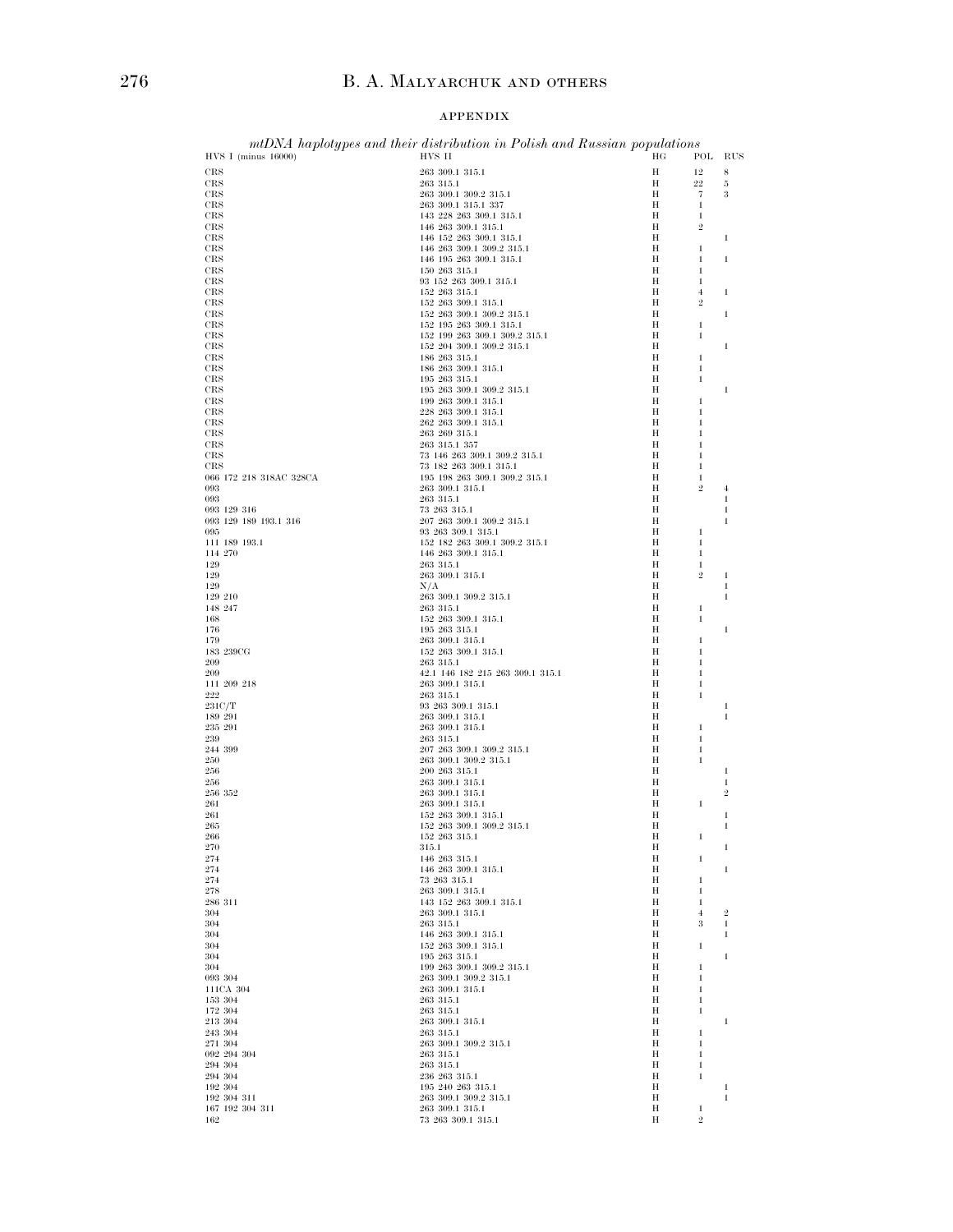| HVS I (minus 16000)                                  | HVS II                                                           | ΗG      | POL RUS                      |                   |
|------------------------------------------------------|------------------------------------------------------------------|---------|------------------------------|-------------------|
| 162 209                                              | 73 199 263 309.1 315.1                                           | Н       | $\mathbf{1}$                 |                   |
| 162 258AC<br>051 162 259                             | 73 263 309.1 315.1<br>73 263 315.1                               | Н<br>Н  | 1                            | 1<br>$\mathbf{1}$ |
| 051 162 291 304                                      | 73 263 315.1                                                     | Н       | 1                            |                   |
| 188CA                                                | 263 315.1                                                        | Н       | 1                            |                   |
| 188CG                                                | 263 315.1                                                        | Н<br>Н  |                              |                   |
| 188<br>188                                           | 263 315.1<br>263 309.1 309.2 315.1                               | Н       |                              |                   |
| 188CG 189                                            | 263 309.1 309.2 315.1                                            | Н       |                              |                   |
| 189                                                  | 152 263 309.1 315.1                                              | Н       |                              |                   |
| 183C 189 193.1<br>093C/T 183C 189 193.1              | 263 309.1 315.1<br>263 309.1 309.2 315.1                         | Н<br>Н  |                              |                   |
| 189 193.1                                            | 152 263 309.1 315.1                                              | Н       |                              |                   |
| 189 193.1                                            | 263 315.1                                                        | Н       | 1                            |                   |
| 189 193.1 193.2<br>188 189 356                       | 263 315.1<br>263 315.1                                           | Н<br>Н  | 1<br>1                       |                   |
| 169 183C 189 356                                     | 263 315.1                                                        | Н       | 1                            |                   |
| 189 193.1 356                                        | 152 263 315.1                                                    | Н       | 2                            |                   |
| 189 193.1 356                                        | 146 263 309.1 309.2 315.1                                        | Н<br>Н  | 1                            | -1                |
| 080 189 356<br>080 183C 189 356                      | 263 309.1 315.1<br>151 263 309.1 309.2 315.1                     | Н       |                              | $\mathbf{1}$      |
| 080 189 193.1 356                                    | 263 309.1 315.1                                                  | Н       | 1                            |                   |
| 080 189 193.1 193.2 231 356                          | 146 263 309.1 309.2 315.1                                        | Н       | 1                            |                   |
| 189 356<br>183C 189 356                              | 263 309.1 309.2 315.1<br>263 309.1 309.2 315.1                   | Н<br>Н  | 1                            | 1                 |
| 183C 189 356                                         | 263 315.1                                                        | Н       | 1                            |                   |
| 183C 189 193.1 356 360                               | 263 315.1                                                        | Н       | 1                            |                   |
| 093 183C 189 356 360<br>183C 189 356 362             | 263 315.1<br>263 315.1                                           | Н<br>Н  | 1<br>1                       |                   |
| 182C 183C 189 356 362                                | 263 315.1                                                        | Н       | 1                            |                   |
| 092 183C 189 193.1 356 362                           | 263 315.1                                                        | Н       | 1                            |                   |
| 189 193.1 356 362<br>189 356 362                     | 263 309.1 309.2 315.1<br>263 315.1                               | Н<br>Н  |                              | 1                 |
| 189 290 291 311 356 362                              | 64 263 315.1                                                     | Н       | 1<br>1                       |                   |
| 189 318 356                                          | 263 315.1                                                        | Н       |                              | $\mathbf{1}$      |
| 311                                                  | 263 315.1                                                        | Н       | 3                            | 1                 |
| 311<br>311                                           | 152 263 315.1<br>144 195 263 309.1 315.1                         | Н<br>Н  | 1<br>1                       |                   |
| 311                                                  | 195 263 309.1 315.1                                              | Н       | 1                            |                   |
| 311 391                                              | 263 309.1 309.2 315.1                                            | Н       |                              | -1                |
| 093 311<br>093 311                                   | 263 315.1<br>131 152 263 309.1 315.1                             | Н<br>Н  |                              | $\mathbf{1}$<br>1 |
| 157 311                                              | 263 309.1 315.1                                                  | Н       | 1                            |                   |
| 221 311                                              | 263 309.1 315.1                                                  | Н       | $\mathbf{1}$                 |                   |
| 249<br>249 311                                       | 152 263 309.1 315.1<br>263 309.1 315.1                           | Н<br>Н  | 1                            | 1                 |
| 042 288 290 311                                      | 263 309.1 315.1                                                  | Н       |                              | $\mathbf{1}$      |
| 319                                                  | 263 309.1 315.1                                                  | Н       | 1                            |                   |
| 148 256 319<br>$265\, \, 352$                        | 146 189 193 263 309.1 309.2 315.1<br>263 309.1 315.1             | Н<br>Н  | 1                            | -1                |
| 278 293                                              | 195 263 315.1                                                    | Н       | 1                            |                   |
| 278 293 311                                          | 195 263 309.1 315.1                                              | Н       | 1                            | $\overline{2}$    |
| 278 293 311<br>209 278 293 311 319                   | 195 263 315.1<br>195 215 263 309.1 309.2 315.1                   | Н<br>Н  | 1                            | $\overline{2}$    |
| 129 293                                              | 263 315.1                                                        | Н       | 1                            |                   |
| 170 293                                              | 263 315.1                                                        | Н       | 1                            |                   |
| 293 311<br>293 311                                   | 143 195 263 309.1 315.1<br>195 263 315.1                         | Н<br>Н  | 1<br>$\overline{\mathbf{2}}$ |                   |
| 293 311                                              | 195 263 309.1 315.1                                              | Н       | 1                            |                   |
| 092                                                  | 195 263 309.1 315.1                                              | Н       |                              |                   |
| 092<br>092 183 293 311                               | 263 309.1 315.1<br>195 263 315.1                                 | Н<br>Н  | 1                            |                   |
| 092 140 265 293 311                                  | 195 263 315.1                                                    | Н       | 8                            |                   |
| 092 140 265 270 293 311                              | 195 263 309.1 315.1                                              | Н       | 1                            |                   |
| 092 140 265 293 311<br>092 140 189 193.1 265 293 311 | 195 204 263 315.1<br>195 263 315.1                               | Н<br>Н  | $\mathbf{1}$                 | 1                 |
| 342                                                  | 263 309.1 315.1                                                  | Н       | 1                            |                   |
| 070                                                  | 152 263 315.1                                                    | Н       | $\overline{2}$               |                   |
| 070 343<br>304 343                                   | 152 263 309.1 309.2 315.1<br>151 263 279 309.1 309.2 315.1       | Н<br>Н  | 1<br>1                       |                   |
| 354                                                  | 263 309.1 315.1                                                  | Н       | $\mathbf{1}$                 | $\overline{4}$    |
| 354                                                  | 263 309.1 309.2 315.1                                            | Н       | 1                            | 1                 |
| 167 354<br>193 354                                   | 263 309.1 309.2 315.1<br>127 152 263 309.1 309.2 315.1           | Н<br>Н  | $\mathbf{1}$                 | $\mathbf{1}$      |
| 354 399                                              | 150 263 310                                                      | Н       |                              | $\mathbf{1}$      |
| 354 399                                              | N/A                                                              | Н       |                              | 1                 |
| 399<br>362                                           | 146 263 309.1 309.2 315.1<br>239 263 315.1                       | Н<br>Н  | 1                            | $\mathbf{1}$      |
| 362                                                  | 239 263 309.1 315.1                                              | Н       | 4                            | $\overline{2}$    |
| 362                                                  | 239 258 263 309.1 309.2 309.3 315.1 319                          | Н       | 1                            |                   |
| 362<br>362                                           | 239 263 309.1 309.2 309.3 315.1 319<br>239 263 309.1 309.2 315.1 | Н<br>Н  | 1<br>$\mathbf{1}$            | $\overline{2}$    |
| 182C 183C 189 362                                    | 146 239 263 309.1 309.2 309.3 315.1                              | Н       |                              | $\mathbf{1}$      |
| 193 219 362                                          | 93 204 239 263 309.1 315.1                                       | Н       | $\mathbf{1}$                 |                   |
| 193 219 319 362<br>300 325C/T 362                    | 204 239 263 315.1<br>239 263 309.1 315.1                         | Н<br>Н  | 1                            | $\mathbf{1}$      |
| 137AT 176 256 311                                    | 73 152 263 295 309.1 315.1                                       | Н       | 1                            |                   |
| $_{\rm CRS}$                                         | 72 263 309.1 309.2 315.1                                         | $pre-V$ |                              | $\mathbf{1}$      |
| 380                                                  | 72 263 315.1                                                     | $pre-V$ | $\mathbf{1}$                 |                   |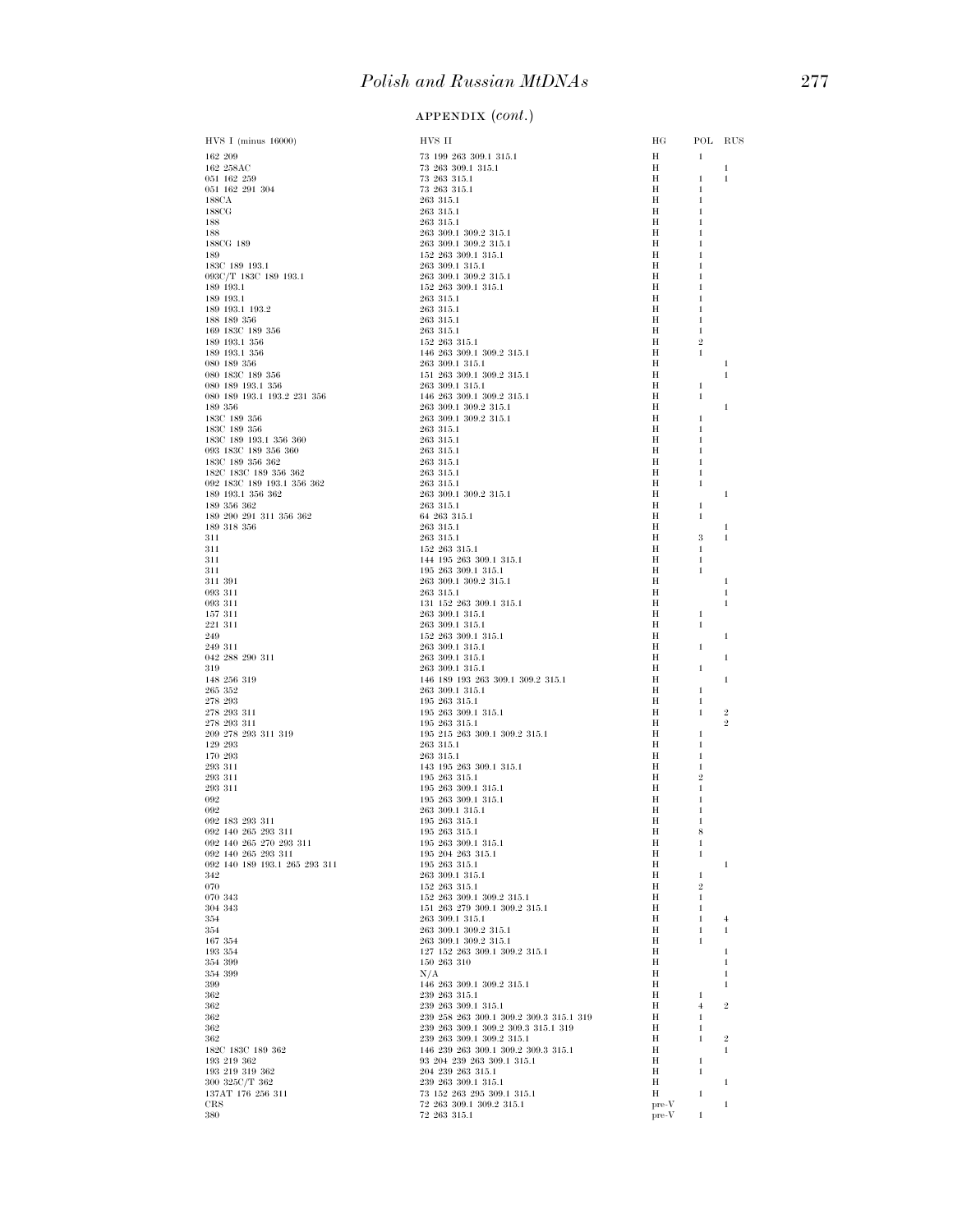# 278 B. A. MALYARCHUK AND OTHERS

# (*cont*.)

| HVS I (minus 16000)                    | HVS II                                                                                                                                                                                                                                        | НG                      | POL RUS             |                |
|----------------------------------------|-----------------------------------------------------------------------------------------------------------------------------------------------------------------------------------------------------------------------------------------------|-------------------------|---------------------|----------------|
| 298                                    | 72 263 315.1                                                                                                                                                                                                                                  | $pre-V$                 |                     | $\mathbf{1}$   |
| 298                                    | $72C/T$ 195 263 309.1 315.1<br>$72 \t195$ 263 309.1 309.2 315.1                                                                                                                                                                               | $pre-V$                 |                     | $\mathbf{1}$   |
| 298<br>298                             |                                                                                                                                                                                                                                               | $pre-V$<br>$pre-V$      | $-6$                | 1<br>9.        |
| 298                                    | 72 195 263 309.1 302.2<br>72 263 309.1 315.1<br>72 263 309.1 315.1<br>72 195 228 263 309.1 315.1<br>72 151 228 263 309.1 315.1<br>72 151 228 263 309.1 315.1<br>73 362 309.1 315.1                                                            | $pre-V$                 | 3                   |                |
| 298                                    |                                                                                                                                                                                                                                               | $pre-V$                 |                     | 1              |
| 104CA 298                              |                                                                                                                                                                                                                                               | $pre-V$                 | 1                   |                |
| 126 298                                |                                                                                                                                                                                                                                               | $pre-V$                 |                     | $\overline{2}$ |
| 150 298                                | $\begin{array}{l} 42.1 \ 72 \ 263 \ 309.1 \ 309.2 \ 315.1 \\ 72 \ 263 \ 309.1 \ 315.1 \\ 263 \ 309.1 \ 309.2 \ 315.1 \end{array}$                                                                                                             | $pre-V$                 | 1                   |                |
| 169 298<br>$216\ \ 298$                |                                                                                                                                                                                                                                               | $pre-V$<br>$pre-V$      | 1<br>$\overline{2}$ |                |
| $218\,298$                             |                                                                                                                                                                                                                                               | $pre-V$                 | 1                   |                |
| 270 298                                | 263 300.1 309.2 315.1<br>72 189 194 263 309.1 309.2 315.1<br>72 263 315.1<br>195 263 309.1 309.2 315.1<br>72 33 363 309.1 315.1<br>72 33 165 263 309.1 315.1<br>72 33 165 263 309.1 315.1<br>72 33 165 263 309.1 315.1<br>72 33 165 263 309.1 | $pre-V$                 | 1                   |                |
| 298 311                                |                                                                                                                                                                                                                                               | $pre-V$                 | -1                  |                |
| 153 298                                |                                                                                                                                                                                                                                               | $pre-V$                 | -1                  |                |
| 153 298                                |                                                                                                                                                                                                                                               | $pre-V$                 |                     | -1             |
| 153 298<br>153 189 298                 |                                                                                                                                                                                                                                               | $pre-V$<br>$pre-V$      | 1                   | 1              |
| 291 298                                |                                                                                                                                                                                                                                               | $pre-V$                 | $\mathbf{1}$        |                |
| $_{\rm CRS}$                           |                                                                                                                                                                                                                                               | $\rm{HV^*}$             |                     | -1             |
| CRS                                    |                                                                                                                                                                                                                                               | HV*                     | $\overline{2}$      |                |
| $067\ \ 355$                           |                                                                                                                                                                                                                                               | $\rm{HV^*}$             | $\mathbf{1}$        |                |
| 295                                    |                                                                                                                                                                                                                                               | $HV^*$                  |                     | 1              |
| 295<br>311                             |                                                                                                                                                                                                                                               | $_{\rm HV^*}^{\rm HV*}$ | $\mathbf{1}$        | -1             |
| 234 311                                |                                                                                                                                                                                                                                               | $\rm{HV^*}$             |                     | -1             |
| 126 362                                | 60.1 64 151 152 197 198 263 309.1 309.2 315.1 pre-HV                                                                                                                                                                                          |                         |                     |                |
| 069 126                                | 73 146 185 188 222 228 263 295 315.1                                                                                                                                                                                                          | $J^*$                   | $\overline{2}$      |                |
|                                        |                                                                                                                                                                                                                                               |                         | 3                   |                |
|                                        |                                                                                                                                                                                                                                               |                         | 1                   |                |
|                                        |                                                                                                                                                                                                                                               |                         | 1<br>$\mathbf{1}$   | 1              |
|                                        |                                                                                                                                                                                                                                               |                         | 1                   |                |
|                                        |                                                                                                                                                                                                                                               |                         | $\mathbf{1}$        | -1             |
|                                        |                                                                                                                                                                                                                                               |                         | 1                   |                |
|                                        |                                                                                                                                                                                                                                               |                         | $\mathbf{1}$        |                |
|                                        |                                                                                                                                                                                                                                               |                         |                     | -1             |
|                                        |                                                                                                                                                                                                                                               |                         | $\mathbf{1}$        |                |
|                                        |                                                                                                                                                                                                                                               |                         |                     | -1<br>1        |
|                                        |                                                                                                                                                                                                                                               |                         | -1                  |                |
|                                        |                                                                                                                                                                                                                                               |                         |                     | 1              |
|                                        |                                                                                                                                                                                                                                               |                         | $\mathbf{1}$        |                |
|                                        |                                                                                                                                                                                                                                               |                         |                     | -1             |
|                                        |                                                                                                                                                                                                                                               |                         |                     | 1              |
|                                        |                                                                                                                                                                                                                                               |                         | $\mathbf{1}$<br>1   | -1             |
|                                        |                                                                                                                                                                                                                                               |                         | $\mathbf{1}$        |                |
|                                        |                                                                                                                                                                                                                                               |                         |                     | -1             |
|                                        |                                                                                                                                                                                                                                               |                         | 1                   |                |
|                                        |                                                                                                                                                                                                                                               |                         |                     | 1              |
|                                        |                                                                                                                                                                                                                                               |                         | 1                   |                |
|                                        |                                                                                                                                                                                                                                               |                         | 1                   | 1              |
|                                        |                                                                                                                                                                                                                                               |                         | 3                   | 9.             |
|                                        |                                                                                                                                                                                                                                               |                         | 1                   |                |
|                                        |                                                                                                                                                                                                                                               |                         | 1                   |                |
|                                        |                                                                                                                                                                                                                                               |                         |                     | 1              |
|                                        |                                                                                                                                                                                                                                               |                         | $\overline{2}$      |                |
|                                        |                                                                                                                                                                                                                                               |                         | $\mathbf{1}$        | 1              |
|                                        |                                                                                                                                                                                                                                               |                         | -1                  |                |
|                                        |                                                                                                                                                                                                                                               |                         | 1                   |                |
| 069 126 193 278                        | 73 150 152 263 295 309.1 315.1                                                                                                                                                                                                                | $_{\rm J2}$             | 1                   |                |
| 069 126 193 278 319                    | 73 150 263 295 309.1 315.1                                                                                                                                                                                                                    | J2                      | 1                   |                |
| 069 126 278                            | 73 263 315.1                                                                                                                                                                                                                                  | J2                      | 1                   |                |
| 126 294                                | 73 152 263 315.1                                                                                                                                                                                                                              | T*                      | 1                   |                |
| 126 185 294<br>126 192 292 294         | 73 152 263 309.1 315.1<br>73 146 152 263 279 309.1 315.1                                                                                                                                                                                      | T*<br>T*                | 1                   | 1              |
| 126 146 284 292 294 296                | 73 263 315.1                                                                                                                                                                                                                                  | $T^*$                   |                     | $\overline{2}$ |
| 126 294 296                            | 73 263 315.1                                                                                                                                                                                                                                  | T*                      | 1                   | $\mathbf{1}$   |
| 126 294 296                            | 73 263 309.1 315.1                                                                                                                                                                                                                            | T*                      | 1                   | 1              |
| 126 209 294 296                        | 73 263 315.1                                                                                                                                                                                                                                  | $T^*$                   | 1                   |                |
| 126 294 296 301                        | 73 263 310                                                                                                                                                                                                                                    | $T^*$                   | $\mathbf{1}$        |                |
| 126 294 296 320                        | 73 263 315.1                                                                                                                                                                                                                                  | T*                      | 1                   |                |
| 126 171 294 296 324<br>126 294 296 324 | 73 263 315.1<br>73 152 263 309.1 315.1                                                                                                                                                                                                        | $T^*$<br>$T^*$          | 1                   | 1              |
| 126 294 304                            | 73 263 315.1                                                                                                                                                                                                                                  | $T^*$                   |                     | $\overline{2}$ |
| 126 294 304                            | 73 263 309.1 309.2 315.1                                                                                                                                                                                                                      | $T^*$                   | 1                   |                |
| 126 294 304                            | 73 263 309.1 315.1                                                                                                                                                                                                                            | $T^*$                   | $\mathbf{1}$        |                |
| 126 294 304 355<br>126 172 192 294 304 | 73 152 263 309.1 315.1                                                                                                                                                                                                                        | T*                      | 3                   |                |
|                                        | 73 263 309.1 315.1                                                                                                                                                                                                                            | $T^*$                   | 1                   |                |
| 126 172 189 214 294 304                | 73 263 309.1 315.1                                                                                                                                                                                                                            | $T^*$                   | $\mathbf{1}$        |                |
| 126 222 294 304<br>126 294 296 304     | 73 263 309.1 315.1<br>73 146 263 309.1 315.1                                                                                                                                                                                                  | T*<br>$T^*$             | 1                   | 1              |
| 126 294 296 304                        | 73 150 263 315.1                                                                                                                                                                                                                              | $T^*$                   | 1                   |                |
| 126 294 296 304                        | 73 152 263 315.1                                                                                                                                                                                                                              | T*                      | $\overline{2}$      |                |
| 126 294 296 304                        | 73 263 315.1                                                                                                                                                                                                                                  | $T^*$                   | $\overline{2}$      | 4              |
| 126 294 296 304                        | 73 263 309.1 315.1                                                                                                                                                                                                                            | $T^*$                   | $\overline{4}$      | $\overline{2}$ |
| 126 294 296 304                        | 73 263 309.1 309.2 315.1                                                                                                                                                                                                                      | $T^*$                   | 1                   |                |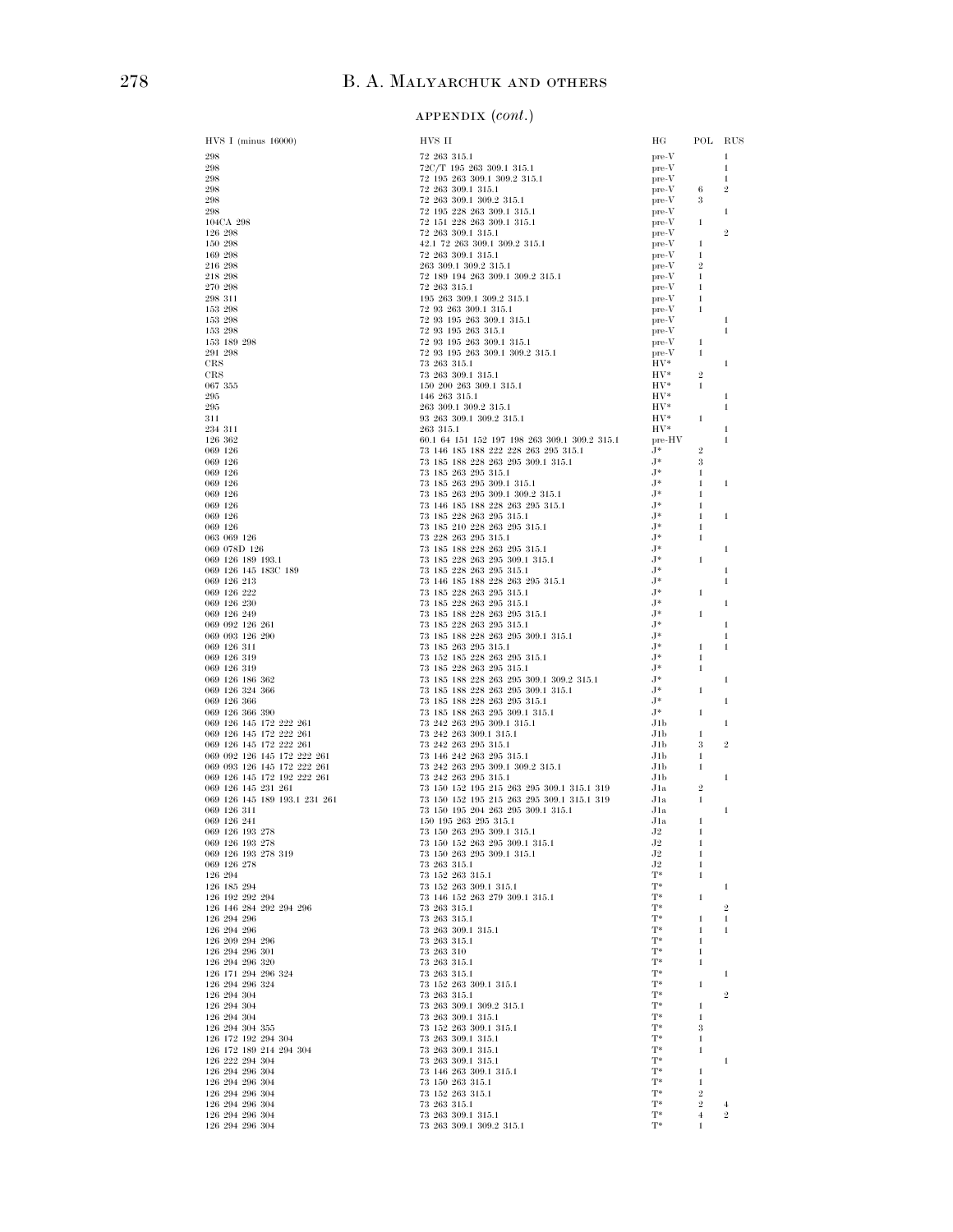|                                                |                                                                    | ΗG                               | POL RUS                      |              |
|------------------------------------------------|--------------------------------------------------------------------|----------------------------------|------------------------------|--------------|
|                                                |                                                                    | $T^*$                            | $\mathbf{1}$                 |              |
|                                                |                                                                    | $T^*$                            | $\overline{2}$               |              |
|                                                |                                                                    | $T^*$<br>$T^*$                   | $\mathbf{1}$<br>1            |              |
|                                                |                                                                    | $T^*$                            | $\mathbf{1}$                 |              |
|                                                |                                                                    | $T^*$<br>$T^*$                   | $\mathbf{1}$                 |              |
|                                                |                                                                    | T*                               | 1                            | 1            |
|                                                |                                                                    | T*                               | $\mathbf{1}$                 |              |
|                                                |                                                                    | T*<br>$T^*$                      |                              | 1            |
|                                                |                                                                    | $T^*$                            | 1                            | 1            |
|                                                |                                                                    | $T^*$                            | 1                            |              |
|                                                |                                                                    | $T^*$<br>T*                      | $\mathbf{1}$<br>$\mathbf{1}$ |              |
|                                                |                                                                    | $T^*$                            | 1                            |              |
|                                                |                                                                    | T*                               | $\mathbf{1}$                 |              |
|                                                |                                                                    | T1<br>T1                         | 3                            | -1<br>1      |
|                                                |                                                                    | T1                               | $\overline{2}$               |              |
|                                                |                                                                    | T1                               | $\mathbf{1}$                 |              |
|                                                |                                                                    | T1<br>T1                         | 1                            | 1            |
|                                                |                                                                    | T1                               | 1                            |              |
|                                                |                                                                    | T1                               |                              | 1            |
|                                                |                                                                    | T1<br>К                          | 1                            | 1            |
|                                                |                                                                    | К                                | 1                            |              |
|                                                |                                                                    | Κ                                | 1                            |              |
|                                                |                                                                    | К<br>К                           | 1<br>$\overline{2}$          | 3            |
|                                                |                                                                    | К                                | 1                            |              |
|                                                |                                                                    | K<br>К                           | $\mathbf{1}$                 |              |
|                                                |                                                                    | Κ                                |                              |              |
|                                                |                                                                    | К                                |                              |              |
|                                                |                                                                    | Κ<br>Κ                           | 1                            |              |
|                                                |                                                                    | K                                | 1                            |              |
|                                                |                                                                    | К                                | 1                            |              |
|                                                |                                                                    | Κ<br>K                           |                              | 1<br>1       |
|                                                |                                                                    | Κ                                | 1                            |              |
|                                                |                                                                    | U*                               | $\mathbf{1}$                 |              |
|                                                |                                                                    | U1<br>U1                         |                              | -1<br>1      |
|                                                |                                                                    | U2                               | 1                            |              |
|                                                |                                                                    | U <sub>2</sub><br>U <sub>2</sub> | 1                            | 1            |
|                                                |                                                                    | U <sub>2</sub>                   |                              | 1            |
|                                                |                                                                    | U2                               | 1                            |              |
|                                                |                                                                    | U2<br>U <sub>2</sub>             | 1                            | 1            |
|                                                |                                                                    | U3                               |                              | 1            |
|                                                |                                                                    | U3<br>U3                         | 1<br>$\mathbf{1}$            |              |
|                                                |                                                                    | U3                               |                              | 1            |
|                                                |                                                                    | U4a                              | 3                            |              |
| CRS<br>CRS                                     | 73 152 195 263 310<br>66 73 195 263 310 315D                       | U4a<br>U4a                       | 1                            | 1            |
| 129 362                                        | 73 195 263 310                                                     | U4a                              |                              | 1            |
| 189<br>263                                     | 73 195 263 310<br>73 195 263 310                                   | U <sub>4</sub> a<br>U4a          | 1                            | 2            |
| 294                                            | 73 195 263 310                                                     | U4a                              | 1                            |              |
| 356                                            | 73 143 195 263 310                                                 | U <sub>4</sub> a                 | $\mathbf{1}$                 |              |
| 223 356<br>356                                 | 73 195 263 310<br>73 146 195 228 263 315.1                         | U <sub>4a</sub><br>$U4*$         | 3<br>1                       |              |
| 356                                            | 73 146 195 263 309.1 315.1                                         | $U4*$                            | $\mathbf{1}$                 |              |
| 356                                            | 73 195 263 309.1 315.1                                             | $U4*$                            | $\mathbf{1}$                 |              |
| 356<br>093 356                                 | 73 195 236 263 309.1 315.1<br>73 195 215 263 309.1 315.1           | $U4*$<br>$U4*$                   | 1                            | 1<br>1       |
| 134                                            | 73 152 195 263 296 315.1                                           | $U4*$                            | $\mathbf{1}$                 |              |
| 134 356<br>134 150 356                         | 73 152 195 263 309.1 315.1<br>73 152 195 198 263 309.1 309.2 315.1 | $U4*$<br>$U4*$                   | 3                            | 1            |
| 134 221 234 356                                | 73 152 195 263 309.1 315.1                                         | $U4*$                            | 1                            |              |
| 134 207 356                                    | 73 152 195 204 263 315.1                                           | $U4*$                            | 1                            |              |
| 179 356<br>179 356                             | 73 195 263 309.1 315.1<br>73 195 263 315.1                         | $U4*$<br>$U4*$                   | $\mathbf{1}$<br>$\mathbf{1}$ |              |
| 270                                            | 73 263 315.1                                                       | U5a                              | 1                            |              |
| 192 256 270                                    | 73 263 315.1                                                       | U5a                              | $\overline{4}$               | 1            |
| 093 189 192 256 270<br>192 256 270 399         | 73 263 315.1<br>73 152 263 315.1                                   | U5a<br>U5a                       | $\mathbf{1}$<br>1            | 1            |
| 192 256 270 399                                | 73 195 198 204 263 315.1                                           | U5a                              |                              | 1            |
| 192 222 256 270 399                            | 73 263 309.1 315.1                                                 | U5a                              | $\mathbf{1}$                 | $\mathbf{1}$ |
| 192 222 256 270 390 399<br>192 256 270 291 399 | 73 204 263 309.1 315.1<br>73 263 315.1                             | U5a<br>U5a                       | 1                            | 1            |
| 093 192 256 291 399                            | 73 263 315.1                                                       | U5a                              | $\mathbf{1}$                 |              |
| 172 192 256 270 291 399<br>192 256 270 304 399 | 73 200 263 315.1<br>73 263 315.1                                   | U5a<br>U5a                       | 1                            | 1            |
| 192 256 270 304 399                            | $73$ $263$ $309.1$ $315.1$                                         | U5a                              |                              | $\mathbf{1}$ |
| 129 256 270 311 399                            | 73 146 263 299.1 309.1 315.1                                       | U5a                              | 1                            |              |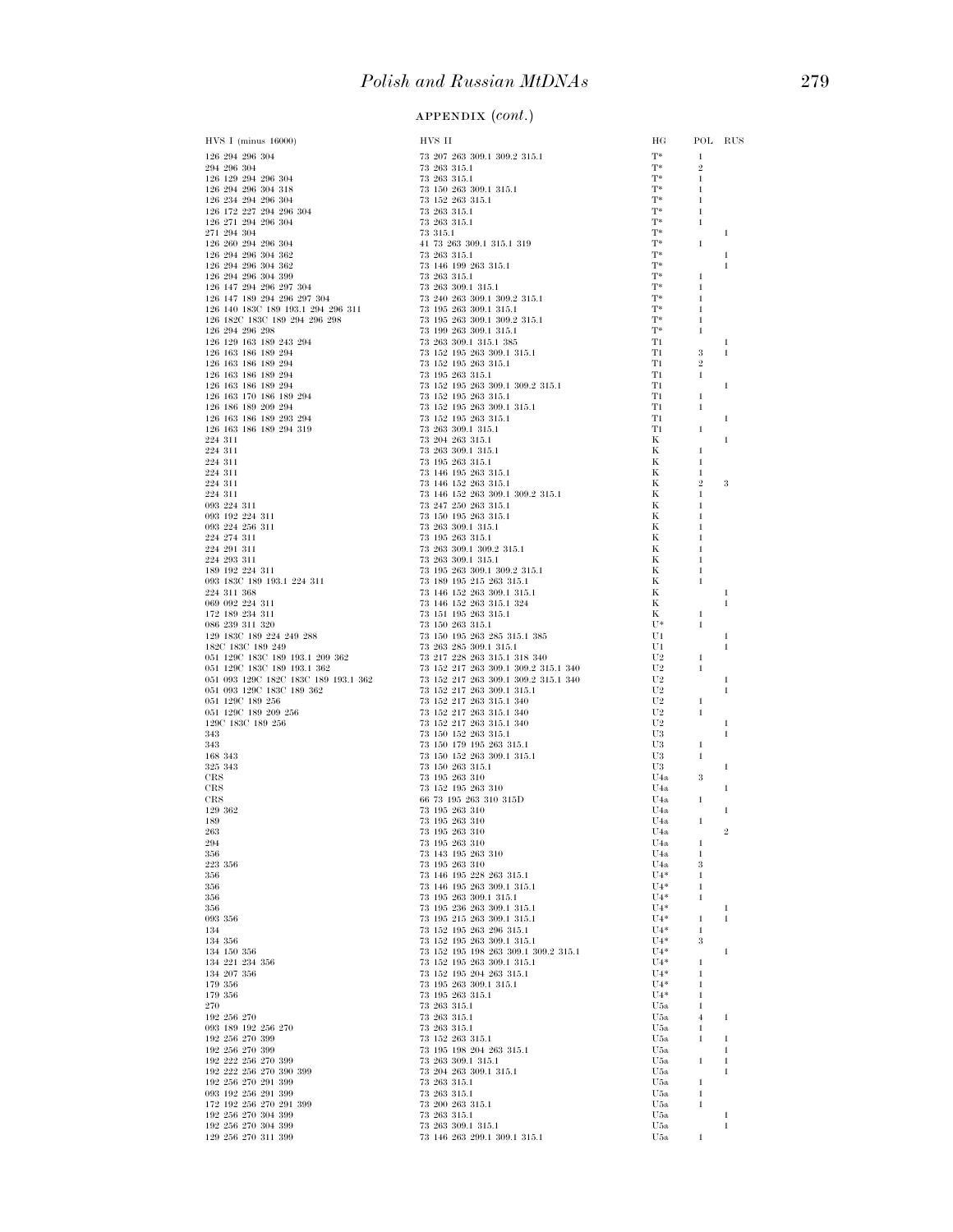| HVS I (minus 16000)                                                                                                                                                                                                                                                                                      | HVS II                                                                                                                     | ΗG                                                                      |                   | POL RUS        |
|----------------------------------------------------------------------------------------------------------------------------------------------------------------------------------------------------------------------------------------------------------------------------------------------------------|----------------------------------------------------------------------------------------------------------------------------|-------------------------------------------------------------------------|-------------------|----------------|
| 192 256 270 286 320 399                                                                                                                                                                                                                                                                                  | 73 183 263 315.1                                                                                                           | U5a                                                                     | $\overline{2}$    |                |
| 076 192 256 270 399                                                                                                                                                                                                                                                                                      | 73 263 309.1 315.1                                                                                                         | U5a                                                                     |                   | 1              |
| 145 189 192 256 270 399<br>256 270                                                                                                                                                                                                                                                                       | 73 195 263 309.1 315.1<br>73 263 309.1 315.1                                                                               | U5a<br>U5a                                                              | 1                 | $\mathbf{1}$   |
| 256 270                                                                                                                                                                                                                                                                                                  | 73 263 315.1                                                                                                               | U5a                                                                     | 1                 |                |
| 256 270 399                                                                                                                                                                                                                                                                                              | 73 263 315.1                                                                                                               | U5a                                                                     | -1                |                |
| 256 270 399                                                                                                                                                                                                                                                                                              | 73 263 309.1 315.1                                                                                                         | U5a                                                                     |                   | 3              |
| 256 270 399<br>051 256 270 399                                                                                                                                                                                                                                                                           | 73 152 263 309.1 315.1                                                                                                     | U5a                                                                     | 1                 | $\overline{2}$ |
| 256 270 362 399                                                                                                                                                                                                                                                                                          | 73 263 309.1 315.1<br>73 152 204 263 309.1 315.1                                                                           | U5a<br>U5a                                                              | 1<br>$\mathbf{1}$ |                |
| 256 260 270 291 399                                                                                                                                                                                                                                                                                      | 73 263 309.1 315.1                                                                                                         | U5a                                                                     |                   | 1              |
| 256 270 291 294 399                                                                                                                                                                                                                                                                                      | 73 263 309.1 315.1                                                                                                         | U5a                                                                     | 1                 |                |
| 114CA 192 256 270 294                                                                                                                                                                                                                                                                                    | 73 263 309.1 315.1                                                                                                         | U5a                                                                     | 1                 |                |
| 114CA 192 256 270 294                                                                                                                                                                                                                                                                                    | 263 309.1 315.1                                                                                                            | U5a<br>U5b                                                              | 1                 | 1              |
| $\begin{array}{cccc} 114\text{CA} & 192 & 256 & 270 & 294 & & & & & 263 & 309.1 & 315.1\\ 189 & 270 & 291 & & & & & 73 & 150 & 263 & 315.1\\ 189 & 270 & 291 & & & & & & 73 & 150 & 152 & 263 & 315.1\\ 189 & 270 & & & & & & & 73 & 150 & 152 & 263 & 315.1\\ 189 & 189 & 270 & & & & & 73 & 150 & 152$ |                                                                                                                            | U5b                                                                     | 1                 |                |
|                                                                                                                                                                                                                                                                                                          |                                                                                                                            | U5b                                                                     | $\overline{2}$    |                |
|                                                                                                                                                                                                                                                                                                          |                                                                                                                            | U5b                                                                     |                   | 1              |
|                                                                                                                                                                                                                                                                                                          |                                                                                                                            | U5b<br>U5b                                                              | 1                 |                |
|                                                                                                                                                                                                                                                                                                          |                                                                                                                            | U5b                                                                     | 1<br>1            |                |
|                                                                                                                                                                                                                                                                                                          |                                                                                                                            | U5b                                                                     | 1                 |                |
|                                                                                                                                                                                                                                                                                                          |                                                                                                                            | U5b                                                                     | 1                 |                |
|                                                                                                                                                                                                                                                                                                          |                                                                                                                            | U5b                                                                     |                   | 1              |
| 189 325                                                                                                                                                                                                                                                                                                  | 73 150 152 263 315.1                                                                                                       | U5b<br>U5b                                                              | 1<br>1            |                |
|                                                                                                                                                                                                                                                                                                          |                                                                                                                            | U5b                                                                     | $\,2$             |                |
|                                                                                                                                                                                                                                                                                                          |                                                                                                                            | U5b                                                                     | 1                 |                |
|                                                                                                                                                                                                                                                                                                          |                                                                                                                            | U5b                                                                     |                   | $\overline{2}$ |
|                                                                                                                                                                                                                                                                                                          | 73 150 263 292 315.1                                                                                                       | U5b<br>U5b                                                              | 1<br>1            |                |
|                                                                                                                                                                                                                                                                                                          | 73 150 152 243 263 315.1                                                                                                   | U5b                                                                     |                   | 1              |
|                                                                                                                                                                                                                                                                                                          | 60 73 152 263 315.1                                                                                                        | U7                                                                      | 1                 |                |
|                                                                                                                                                                                                                                                                                                          | 73 146 151 152 195 263 315.1                                                                                               | U7                                                                      |                   | 1              |
|                                                                                                                                                                                                                                                                                                          |                                                                                                                            | U8                                                                      | 1                 |                |
|                                                                                                                                                                                                                                                                                                          |                                                                                                                            | U8<br>$R^*$                                                             | 1<br>1            |                |
| $071\ \ 355\ \ 357$                                                                                                                                                                                                                                                                                      | 73 81 146 150 152 263 283 309.1 315.1                                                                                      | $R^*$                                                                   |                   | 1              |
| 311                                                                                                                                                                                                                                                                                                      | 73 263 295 315.1                                                                                                           | $R^*$                                                                   | 1                 |                |
| 129 223 391                                                                                                                                                                                                                                                                                              | 73 152 199 204 207 250 263 315.1                                                                                           | Ι.                                                                      | 1                 |                |
| 129 223 391<br>129 223 391                                                                                                                                                                                                                                                                               | 73 152 199 204 207 239 250 263 309.1 309.2 315.1 I<br>73 152 199 204 207 250 263 309.1 309.2 315.1 I                       |                                                                         | -1<br>-1          |                |
| 086 129 223 391                                                                                                                                                                                                                                                                                          |                                                                                                                            |                                                                         | 1                 |                |
| 129 223 304 391                                                                                                                                                                                                                                                                                          | 73 152 199 204 207 239 250 263 315.1<br>73 152 199 204 250 263 315.1<br>73 199 204 250 263 315.1                           | $\begin{array}{c}\n\mathbf{i} \\ \mathbf{I} \\ \mathbf{I}\n\end{array}$ |                   | 1              |
| 129 223 311                                                                                                                                                                                                                                                                                              | 199 204 250 263 315.1                                                                                                      | Ι.                                                                      | 1                 |                |
| 129 223 311 391                                                                                                                                                                                                                                                                                          | $73$ 199 204 250 263 309.1 315.1                                                                                           | Ι.                                                                      |                   | 1              |
| 129 172 223 311 391<br>129 172 223 311 391                                                                                                                                                                                                                                                               | 73 199 203 204 250 263 315.1                                                                                               | Ι.<br>Ι.                                                                | 1                 | 1              |
| 129 172 223 293 311 391                                                                                                                                                                                                                                                                                  | 73 199 203 204 250 263 309.1 315.1<br>73 199 203 204 250 263 309.1 315.1<br>72 100 304 350 362 215.1                       | Ι.                                                                      | 1                 |                |
| 129 172 223 311 391                                                                                                                                                                                                                                                                                      | 73 199 204 250 263 315.1                                                                                                   | Ι.                                                                      | 1                 |                |
| 129 172 189 223 311 391                                                                                                                                                                                                                                                                                  | 73 199 204 250 263 315.1<br>73 199 250 263 309.1 315.1<br>73 199 203 204 250 263 309.1 315.1                               | Ι.                                                                      |                   |                |
| 129 172 223 294 311 391<br>145 176G 223 390                                                                                                                                                                                                                                                              | 73 152 263 315.1                                                                                                           | Ι.<br>N1b                                                               | 1                 | 1              |
| 201 223 265                                                                                                                                                                                                                                                                                              |                                                                                                                            | N1c                                                                     | -1                |                |
| 223 292                                                                                                                                                                                                                                                                                                  | 75 189 195 204 207 210 263 309.1 315.1<br>73 189 194 195 204 207 263 309.1 315.1<br>73 189 194 195 204 207 263 309.1 315.1 | W                                                                       |                   | 1              |
| $223\ \ 292$                                                                                                                                                                                                                                                                                             | $\label{eq:3.189} 73\ 189\ 194\ 195\ 199\ 204\ 207\ 263\ 309.1\ 315.1 \hspace{1.5cm} \text{W}$                             |                                                                         | 1                 |                |
| $223\ \ 292$<br>223 292                                                                                                                                                                                                                                                                                  | 73 146 195 204 207 263 309.1 315.1<br>73 143 189 194 195 204 207 263 315.1                                                 | W<br>W                                                                  | $\boldsymbol{2}$  |                |
| $223\ \ 292$                                                                                                                                                                                                                                                                                             | 73 119 189 195 204 207 263 315.1                                                                                           | W                                                                       | 1                 |                |
| 223 292 311                                                                                                                                                                                                                                                                                              | 73 119 152 189 195 204 207 263 315.1                                                                                       | W                                                                       |                   |                |
| 223 292 311                                                                                                                                                                                                                                                                                              | 73 189 195 204 207 263 309.1 315.1                                                                                         | - W                                                                     | -1                |                |
| 223 292 362                                                                                                                                                                                                                                                                                              | 73 189 194 195 204 207 263 309.1 315.1<br>73 189 194 195 207 263 315.1                                                     | W                                                                       | 1                 |                |
| 223 292 362                                                                                                                                                                                                                                                                                              |                                                                                                                            |                                                                         |                   |                |
|                                                                                                                                                                                                                                                                                                          |                                                                                                                            |                                                                         |                   | 1              |
|                                                                                                                                                                                                                                                                                                          |                                                                                                                            |                                                                         |                   |                |
|                                                                                                                                                                                                                                                                                                          |                                                                                                                            |                                                                         |                   |                |
|                                                                                                                                                                                                                                                                                                          |                                                                                                                            |                                                                         |                   | -1             |
|                                                                                                                                                                                                                                                                                                          |                                                                                                                            |                                                                         |                   |                |
|                                                                                                                                                                                                                                                                                                          |                                                                                                                            |                                                                         |                   | $\mathbf{1}$   |
|                                                                                                                                                                                                                                                                                                          |                                                                                                                            |                                                                         |                   |                |
|                                                                                                                                                                                                                                                                                                          |                                                                                                                            |                                                                         |                   | $\mathbf{1}$   |
|                                                                                                                                                                                                                                                                                                          |                                                                                                                            |                                                                         |                   |                |
|                                                                                                                                                                                                                                                                                                          |                                                                                                                            |                                                                         |                   | -1             |
|                                                                                                                                                                                                                                                                                                          |                                                                                                                            |                                                                         |                   |                |
|                                                                                                                                                                                                                                                                                                          |                                                                                                                            |                                                                         |                   | $\,2$          |
|                                                                                                                                                                                                                                                                                                          |                                                                                                                            |                                                                         |                   |                |
|                                                                                                                                                                                                                                                                                                          |                                                                                                                            |                                                                         |                   |                |
|                                                                                                                                                                                                                                                                                                          |                                                                                                                            |                                                                         |                   | 1              |
|                                                                                                                                                                                                                                                                                                          |                                                                                                                            |                                                                         |                   | $\mathbf{1}$   |
|                                                                                                                                                                                                                                                                                                          |                                                                                                                            |                                                                         |                   | 1              |
|                                                                                                                                                                                                                                                                                                          |                                                                                                                            |                                                                         |                   |                |
|                                                                                                                                                                                                                                                                                                          |                                                                                                                            |                                                                         |                   |                |
|                                                                                                                                                                                                                                                                                                          |                                                                                                                            |                                                                         |                   |                |
|                                                                                                                                                                                                                                                                                                          |                                                                                                                            |                                                                         |                   |                |
|                                                                                                                                                                                                                                                                                                          |                                                                                                                            |                                                                         |                   | 1              |
|                                                                                                                                                                                                                                                                                                          |                                                                                                                            |                                                                         |                   |                |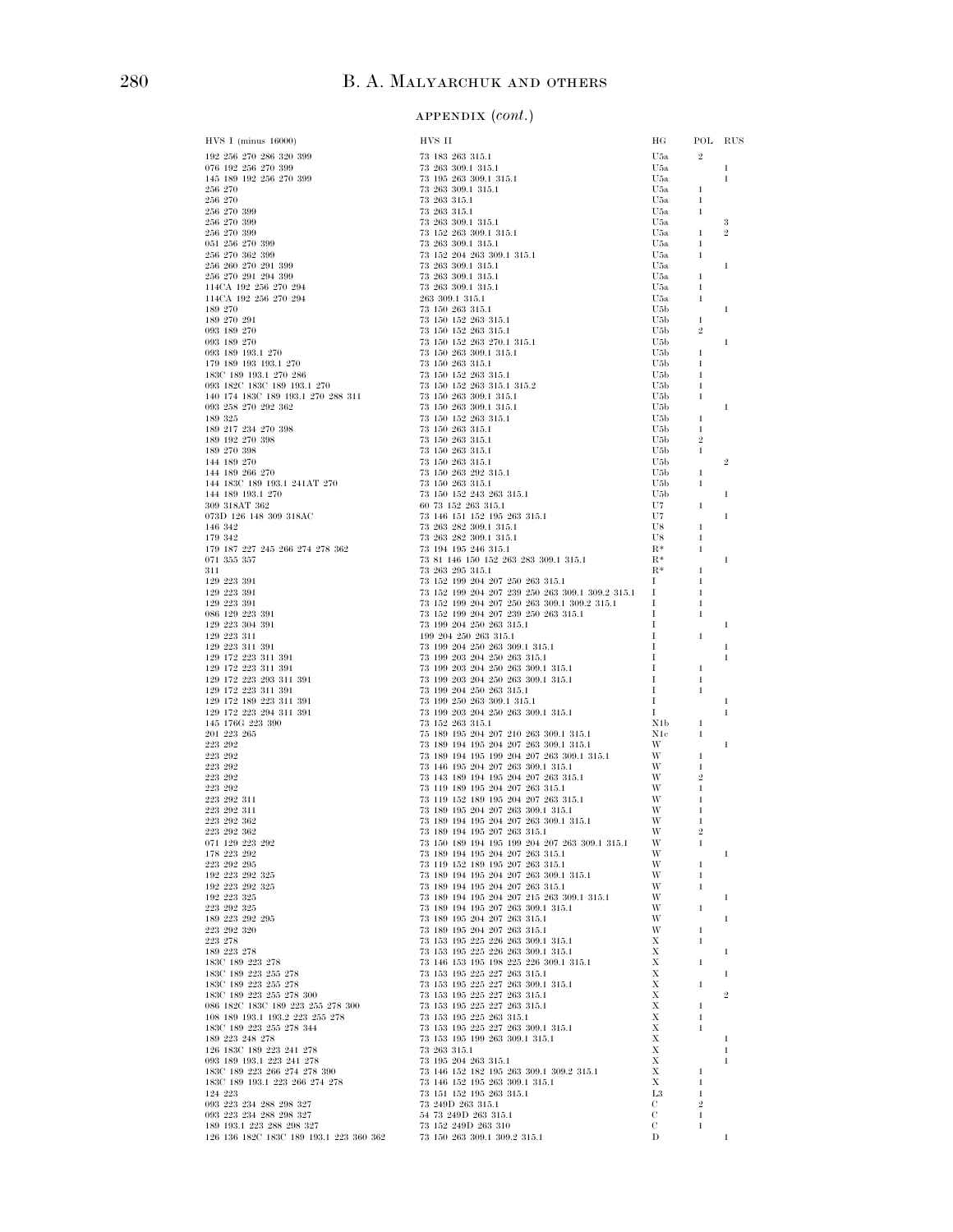| $HVS$ I (minus 16000)                       | HVS II                            | HG    | POL RUS |  |
|---------------------------------------------|-----------------------------------|-------|---------|--|
| 092 102 164 182C 183C 189 193.1 223 266 362 | 42.1 73 150 263 309.1 309.2 315.1 | Ð     |         |  |
| 223 227 234 278 362                         | 73 263 309.1 315.1                | G     |         |  |
| 093 209 223 227 234 278 309 362             | 73 152 263 315.1                  | G     |         |  |
| 129 148 192 223 291 298                     | 73 263 310                        | $M^*$ |         |  |
| 223 234 300 316 362                         | 73 153 263 315.1                  | $M^*$ |         |  |
| 223 278 362                                 | 73 260 263 309.1 315.1            | E     |         |  |

Sample codes: POL, Poles; RUS, Russians. Mutations are shown indicating positions relative to the CRS (Anderson *et al*. 1981). The nucleotide positions in HVS I and II sequences correspond to transitions; transversions are further specified. Haplogroup names (HG) are given in capital letters according to the mtDNA classification (Macaulay *et al*. 1999; Richards *et al*. 2000). The presence of insertions or deletions is referred by .1, .2 and .3 or D, respectively, following the nucleotide position.

We are very grateful to Ewa Lewandowska for her excellent technical assistance. The authors would like to thank two anonymous reviewers for the useful comments. This work was supported by the Russian Foundation for Basic Research (grant 00-06-80448), and the grant from the Ludwik Rydygier Medical University in Bydgoszcz, Poland (BW $66/02$ ).

#### **REFERENCES**

- Alekseeva, T. I. (1973). *Ethnogenesis of Eastern Slavs*. Moscow: Moscow State University (in Russian).
- Alekseeva, T. I. & Alekseev, V. P. (1989). Anthropological view of the origin of Slavs. *Priroda* **881**, 60–69 (in Russian).
- Anderson, S., Bankier, A. T., Barrell, B. G., de Bruijn, M. H. L., Coulson, A. R., Drouin, J., *et al*. (1981). Sequence and organization of the human mitochondrial genome. *Nature* **290**, 457– 465.
- Andrews, R. M., Kubacka, I., Chinnery, P. F., Lightowlers, R. N., Turnbull, D. M. & Howell, N. (1999). Reanalysis and revision of the Cambridge reference sequence for human mitochondrial DNA. *Nature Genet*. **23**, 147.
- Baasner, A. & Madea, B. (2000). Sequence polymorphisms of the mitochondrial DNA control region in 100 German Caucasians. *J*. *Forensic Sci*. **45**, 1343–1348.
- Baasner, A., Scha\$fer, C., Junge, A. & Burkhard, M. (1998). Polymorphic sites in human mitochondrial DNA control region sequences: population data and maternal inheritance. *Forensic Sci*. *Int*. **98**, 169–178.
- Bandelt, H.-J., Forster, P., Sykes, B. C. & Richards, M. B. (1995). Mitochondrial portraits of human populations using median networks. *Genetics* **141**, 743–753.
- Bandelt, H.-J., Macaulay, V. & Richards, M. (2000). Median networks: speedy construction and greedy reduction, one simulation and two case studies from human mtDNA. *Mol*. *Phylogenet*. *Evol*. **16**, 8–28.
- Bendall, K. E. & Sykes, B. C. (1995). Length heteroplasmy in the first hypervariable segment of the human mtDNA control region. *Am*. *J*. *Hum*. *Genet*. **57**, 248–256.
- Budowle, B., Wilson, M. R., DiZinno, J. A., Stauffer, C., Fasano, M. A., Holland, M. M. & Monson, K. L. (1999). Mitochondrial DNA regions HV I and HV II population data. *Forensic Sci*. *Int*. **103**, 23–35.
- Calafell, F., Underhill, P., Tolun, A., Angelicheva, D. & Kalaydjieva, L. (1996). From Asia to Europe: mito-

chondrial DNA sequence variability in Bulgarians and Turks. *Ann*. *Hum*. *Genet*. **60**, 35–49.

- Comas, D., Calafell, F., Mateu, E., Perez-Lezaun, A., Bosch, E. & Bertranpetit, J. (1997). Mitochondrial DNA variation and the origin of the Europeans. *Hum*. *Genet*. **99**, 443–449.
- Delghandi, M., Utsi, E. & Krauss, S. (1998). Saami mitochondrial DNA reveals deep maternal lineage clusters. *Hum*. *Hered*. **48**, 108–114.
- Derenko, M. V., Malyarchuk, B. A., Dambueva, I. K., Shaikhaev, G. O., Dorzhu, C. M., Nimaev, D. D. & Zakharov, I. A. (2000). Mitochondrial DNA variation in two South Siberian aboriginal populations: Implications for the genetic history of North Asia. *Hum*. *Biol*. **72**, 945–973.
- Derenko, M. V. & Shields, G. F. (1997). Mitochondrial DNA sequence diversity in three North Asian aboriginal population groups. *Mol*. *Biol*. (*Moscow*) **31**, 665–669.
- Finnila\$, S., Hassinen, I. E., Ala-Kokko, L. & Majamaa, K. (2000). Phylogenetic network of the mtDNA haplogroup U in northern Finland based on sequence analysis of the complete coding region by conformation-sensitive gel electrophoresis. *Am*. *J*. *Hum*. *Genet*. **66**, 1017–1026.
- Finnila\$, S., Hassinen, I. E. & Majamaa, K. (2001*a*). Phylogenetic analysis of mitochondrial DNA in patients with an occipital stroke. Evaluation of mutations by using sequence data on the entire coding region. *Mutat*. *Res*. *Genomics* **458**, 31–39.
- Finnila\$, S., Lehtonen, M. S. & Majamaa, K. (2001*b*). Phylogenetic network for European mtDNA. *Am*. *J*. *Hum*. *Genet*. **68**, 1475–1484.
- Finnila\$, S. & Majamaa, K. (2001). Phylogenetic analysis of mtDNA haplogroup TJ in a Finnish population. *J*. *Hum*. *Genet*. **46**, 64–69.
- Forster, P., Harding, R., Torroni, A. & Bandelt, H.-J. (1996). Origin and evolution of Native American mtDNA variation: a reappraisal. *Am*. *J*. *Hum*. *Genet*. **59**, 935–945.
- Gresham, D., Morar, B., Underhill, P. A., Passarino, G., Lin, A. A., Wise, C., *et al*. (2001). Origins and divergence of the Roma (Gypsies). *Am*. *J*. *Hum*. *Genet*. **69**, 1314–1331.
- Helgason, A., Sigurdardóttir, S., Gulcher, J. R., Ward, R. & Stefánsson, K.  $(2000)$ . mtDNA and the origin of the Icelanders: Deciphering signals of recent population history. *Am*. *J*. *Hum*. *Genet*. **66**, 999–1016.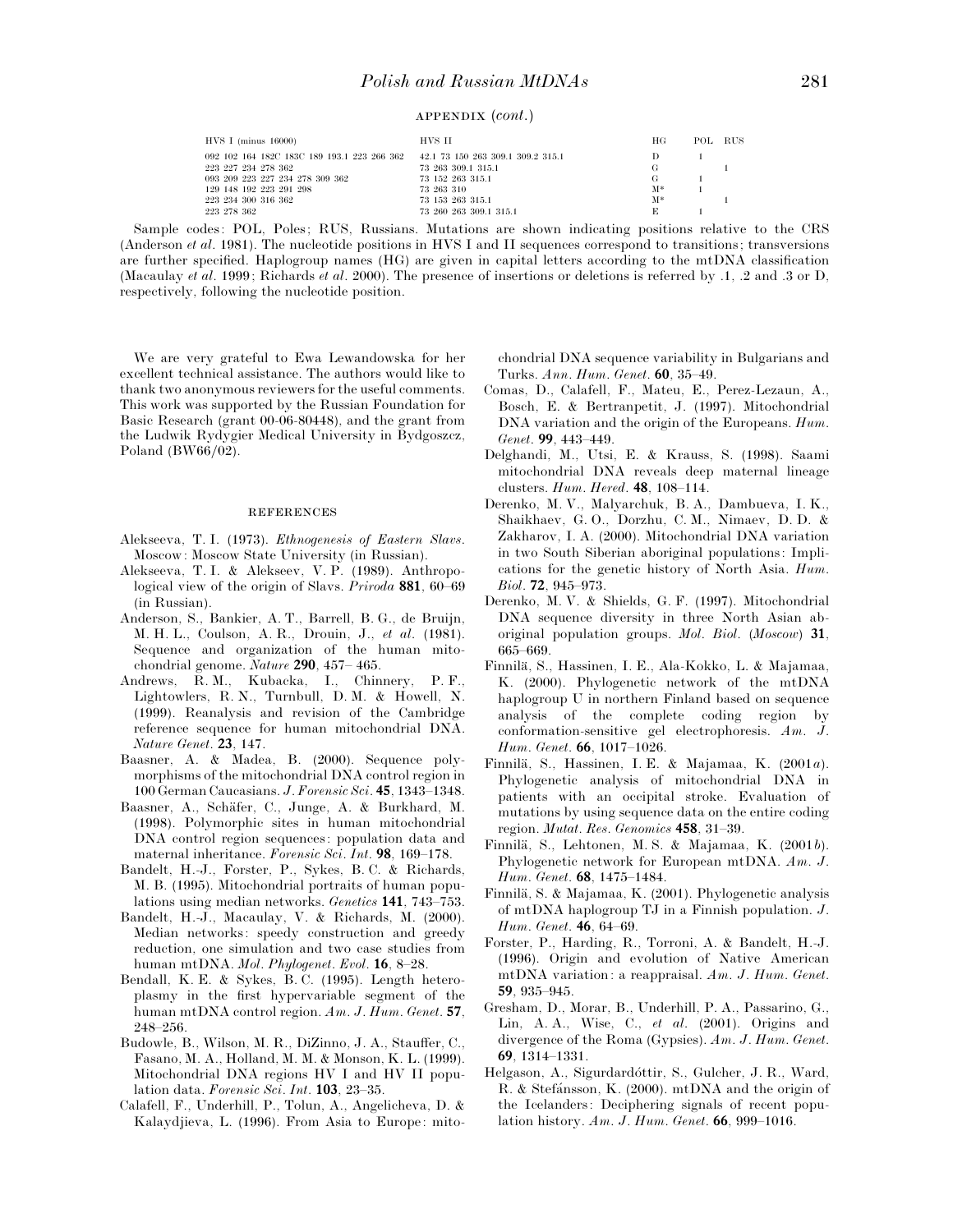- Howell, N. & Smejkal, C. B. (2000). Persistent heteroplasmy of a mutation in the human mtDNA control region: Hypermutation as an apparent consequence of simple-repeat expansion}contraction. *Am*. *J*. *Hum*. *Genet*. **66**, 1589–1598.
- Ingman, M., Kaessmann, H., Pääbo, S. & Gyllensten, U. (2000). Mitochondrial genome variation and the origin of modern humans. *Nature* **408**, 708–713.
- Kivisild, T., Bandelt, H.-J., Wang, J., Derenko, M., Malyarchuk, B., Golubenko, M., *et al*. (2001). Mitochondrial DNA tree for Eastern Asian populations. In: *Abstracts of the First workshop on information technologies application to problems of biodiversity and dynamics of ecosystems in North Eurasia* (*WITA*'*2001*), p. 302. Novosibirsk: Institute of Cytology and Genetics.
- Kolman, C. J., Sambuughin, N. & Bermingham, E. (1996). Mitochondrial DNA analysis of Mongolian populations and implications for the origin of New World founders. *Genetics* **142**, 1321–1334.
- Lutz, S., Weisser, H.-J., Heizmann, J. & Pollak, S. (1998). Location and frequency of polymorphic positions in the mtDNA control region of individuals from Germany. *Int*. *J*. *Legal Med*. **111**, 67–77.
- Maca-Meyer, N., Gonzalez, A. M., Larruga, J. M., Flores, C. & Cabrera, V. M. (2001). Major genomic mitochondrial lineages delineate early human expansions. *BMC Genetics* **2**, 13.
- Macaulay, V., Richards, M., Hickey, E., Vega, E., Cruciani, F., Guida, V., *et al*. (1999). The emerging tree of West Eurasian mtDNAs: a synthesis of controlregion sequences and RFLPs. *Am*. *J*. *Hum*. *Genet*. **64**, 232–249.
- Malyarchuk, B. A., Denisova, G. A., Derenko, M. V., Rogaev, E. I., Vlasenko, L. V. & Zhukova, S. G. (2001). Mitochondrial DNA variation in Russian populations of Krasnodar krai, Belgorod, and Nizhnii Novgorod oblast. *Russ*. *J*. *Genet*. **37**, 1411–1416.
- Malyarchuk, B. A. & Derenko, M. V. (1999). Molecular instability of the mitochondrial haplogroup T sequences at nucleotide positions 16292 and 16296. *Ann*. *Hum*. *Genet*. **63**, 489–497.
- Malyarchuk, B. A. & Derenko, M. V. (2001). Mitochondrial DNA variability in Russians and Ukrainians: Implication to the origin of the Eastern Slavs. *Ann*. *Hum*. *Genet*. **65**, 63–78.
- Malyarchuk, B. A., Derenko, M. V. & Solovenchuk, L. L. (1995). Types of mitochondrial DNA control region in the Eastern Slavs. *Russ*. *J*. *Genet*. **31**, 723–727.
- Marchington, D. R., Poulton, J. Sellar, A. & Holt, I. J. (1996). Do sequence variants in the major non-coding region of the mitochondrial genome influence mitochondrial mutations associated with disease? *Hum*. *Mol*. *Genet*. **5**, 473–479.
- Parson, W., Parsons, T. J., Scheithauer, R. & Holland, M. M. (1998). Population data for 101 Austrian Caucasian mitochondrial DNA d-loop sequences: Application of mtDNA sequence analysis to a forensic case. *Int*. *J*. *Legal Med*. **111**, 124–132.
- Orekhov, V., Poltoraus, A., Zhivotovsky, L. A., Spitsyn, V., Ivanov, P. & Yankovsky, N. (1999). Mitochondrial DNA sequence diversity in Russians. *FEBS Letters* **445**, 197–201.
- Pfeiffer, H., Brinkmann, B., Hühne, J., Rolf, B., Morris, A. A., Steighner, R., *et al*. (1999). Expanding the

forensic German mitochondrial DNA control region database: genetic diversity as a function of sample size and microgeography. *Int*. *J*. *Legal Med*. **112**: 291–298.

- Quintana-Murci, L., Semino, O., Bandelt, H.-J., Passarino, G., McElreavey, K. & Santachiara-Benerecetti, A. S. (1999). Genetic evidence for an early exit of Homo sapiens sapiens from Africa through eastern Africa. *Nature Genet*. **23**, 437–441.
- Richards, M. & Macaulay, V. (2000). Genetic data and the colonization of Europe: genealogies and founders. In: *Archaeogenetics : DNA and the population prehistory of Europe* (eds. C. Renfrew & K. Boyle), pp. 139–151. Cambridge: McDonald Institute for Archaeological Research.
- Richards, M. B., Macaulay, V. A., Bandelt, H.-J. & Sykes, B. C. (1998). Phylogeography of mitochondrial DNA in western Europe. *Ann*. *Hum*. *Genet*. **62**, 241–260.
- Richards, M. B., Macaulay, V. A., Hickey, E., Vega, E., Sykes, B., Guida, V., *et al*. (2000). Tracing European founder lineages in the Near Eastern mtDNA pool. *Am*. *J*. *Hum*. *Genet*. **67**, 1251–1276.
- Rybakov, B. A. (1981). *Paganism of ancient Slavs*. Moscow: Nauka (in Russian).
- Saillard, J., Evseeva, I., Tranebjerg, L. & Norby, S. (2000). Mitochondrial DNA diversity among Nenets. In: *Archaeogenetics : DNA and the population prehistory of Europe* (eds. C. Renfrew & K. Boyle), pp. 255–258. Cambridge: McDonald Institute for Archaeological Research.
- Sajantila, A., Lahermo, P., Anttinen, T., Lukka, M., Sistonen, P., Savontaus, M. L., *et al*. (1995). Genes and languages in Europe – an analysis of mitochondrial lineages. *Genome Res*. **5**, 42–52.
- Savli, J., Bor, M. & Tomažic, I. (1996). *Veneti. First builders of European community*. *Tracing the history and language of early ancestors of Slovenes*. Wien, Boswell: Editiones Veneti.
- Schurr, T. G., Sukernik, R. I., Starikovskaya, Y. B. & Wallace, D. C. (1999). Mitochondrial DNA variation in Koryaks and Itel'men: Population replacement in the Okhotsk Sea – Bering Sea region during the Neolithic. *Am*. *J*. *Phys*. *Anthropol*. **108**, 1–39.
- Sedov, V. V. (1979). *Origin and early history of Slavs*. Moscow: Nauka (in Russian).
- Simoni, L., Calafell, F., Pettener, D., Bertranpetit, J. & Barbujani, G. (2000). Geographic patterns of mtDNA diversity in Europe. *Am*. *J*. *Hum*. *Genet*. **66**, 262–278.
- Sullivan, K. M., Hopgood, R. & Gill, P. (1992). Identification of human remains by amplification and automated sequencing of mitochondrial DNA. *Int*. *J*. *Legal Med*. **105**, 83–86.
- Sykes, B. (1999). The molecular genetics of European ancestry. *Phylos*. *Trans*. *R*. *Soc*. *Lond*. *B*. *Biol*. *Sci*. **354**, 131–138.
- Tambets, K., Kivisild, T., Metspalu, E., Parik, J., Kaldma, K., Laos, S., *et al*. (2000). The topology of the maternal lineages of the Anatolian and Trans-Caucasus populations and the peopling of Europe: some preliminary considerations. In: *Archaeogenetics : DNA and the population prehistory of Europe* (eds. C. Renfrew & K. Boyle), pp. 219–235. Cambridge: McDonald Institute for Archaeological Research.
- Tolk, H. V., Pericic, M., Barac, L., Martinovic Klaric, I., Janicijevic, B., Rudan, I., *et al*. (2000). MtDNA